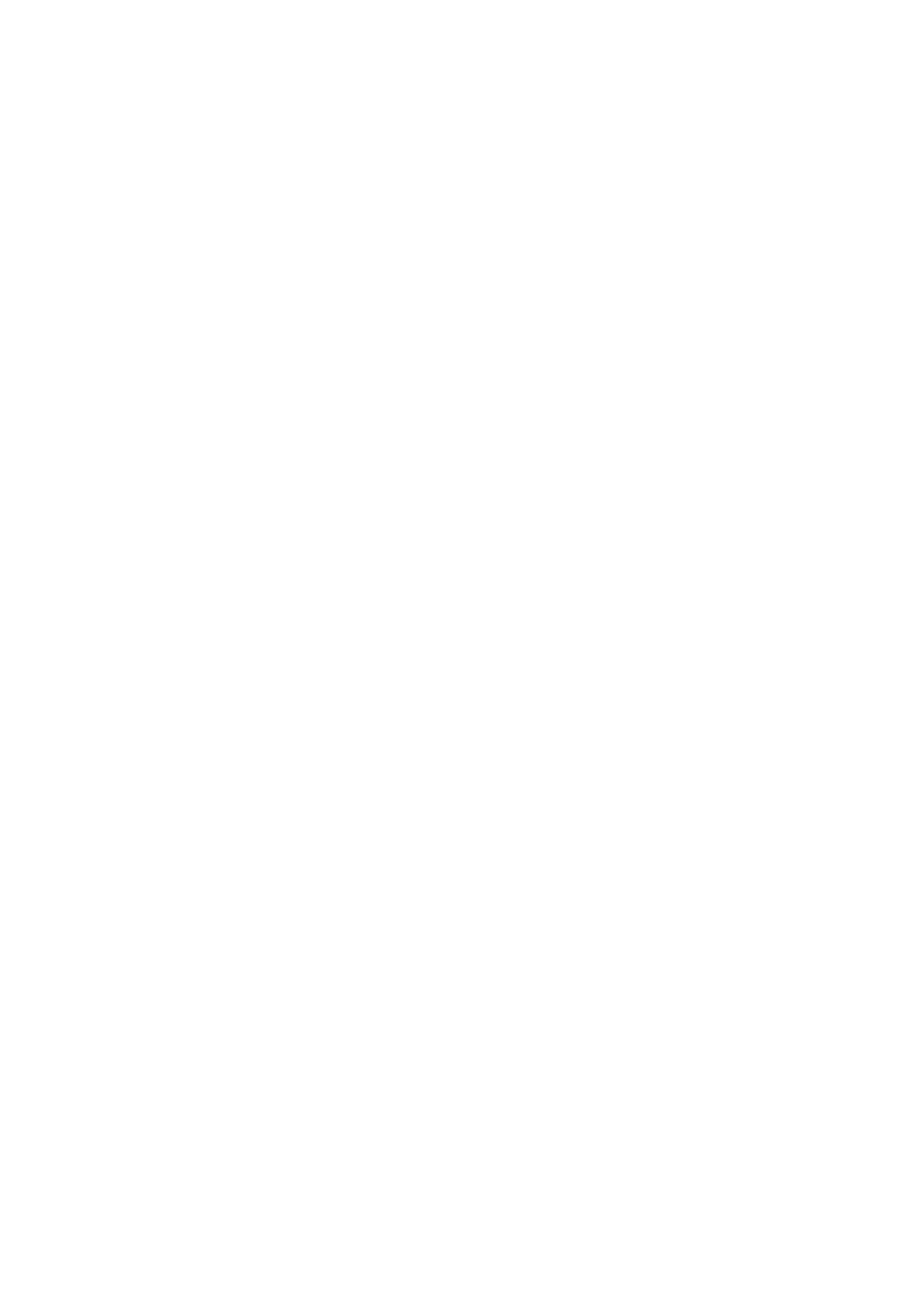

# Temi di discussione

(Working papers)

Household debt and income inequality: evidence from Italian survey data

by David Loschiavo

Number 1095 - December 2016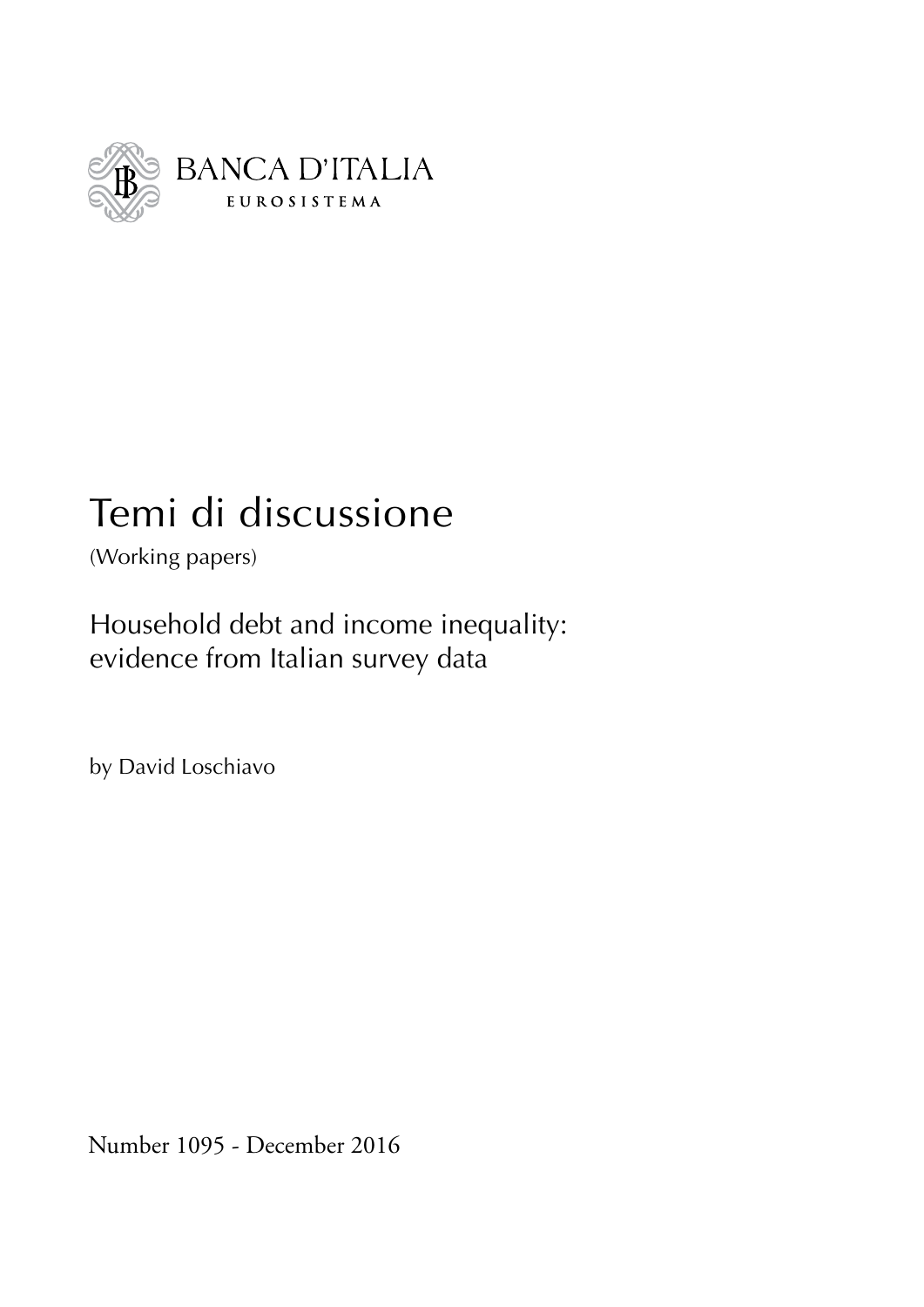*The purpose of the* Temi di discussione *series is to promote the circulation of working papers prepared within the Bank of Italy or presented in Bank seminars by outside economists with the aim of stimulating comments and suggestions.*

*The views expressed in the articles are those of the authors and do not involve the responsibility of the Bank.*

*Editorial Board:* Pietro Tommasino, Piergiorgio Alessandri, Valentina Aprigliano, Nicola Branzoli, Ines Buono, Lorenzo Burlon, Francesco Caprioli, Marco Casiraghi, Giuseppe Ilardi, Francesco Manaresi, Elisabetta Olivieri, Lucia Paola Maria Rizzica, Laura Sigalotti, Massimiliano Stacchini. *Editorial Assistants:* Roberto Marano, Nicoletta Olivanti.

ISSN 1594-7939 (print)

ISSN 2281-3950 (online)

*Printed by the Printing and Publishing Division of the Bank of Italy*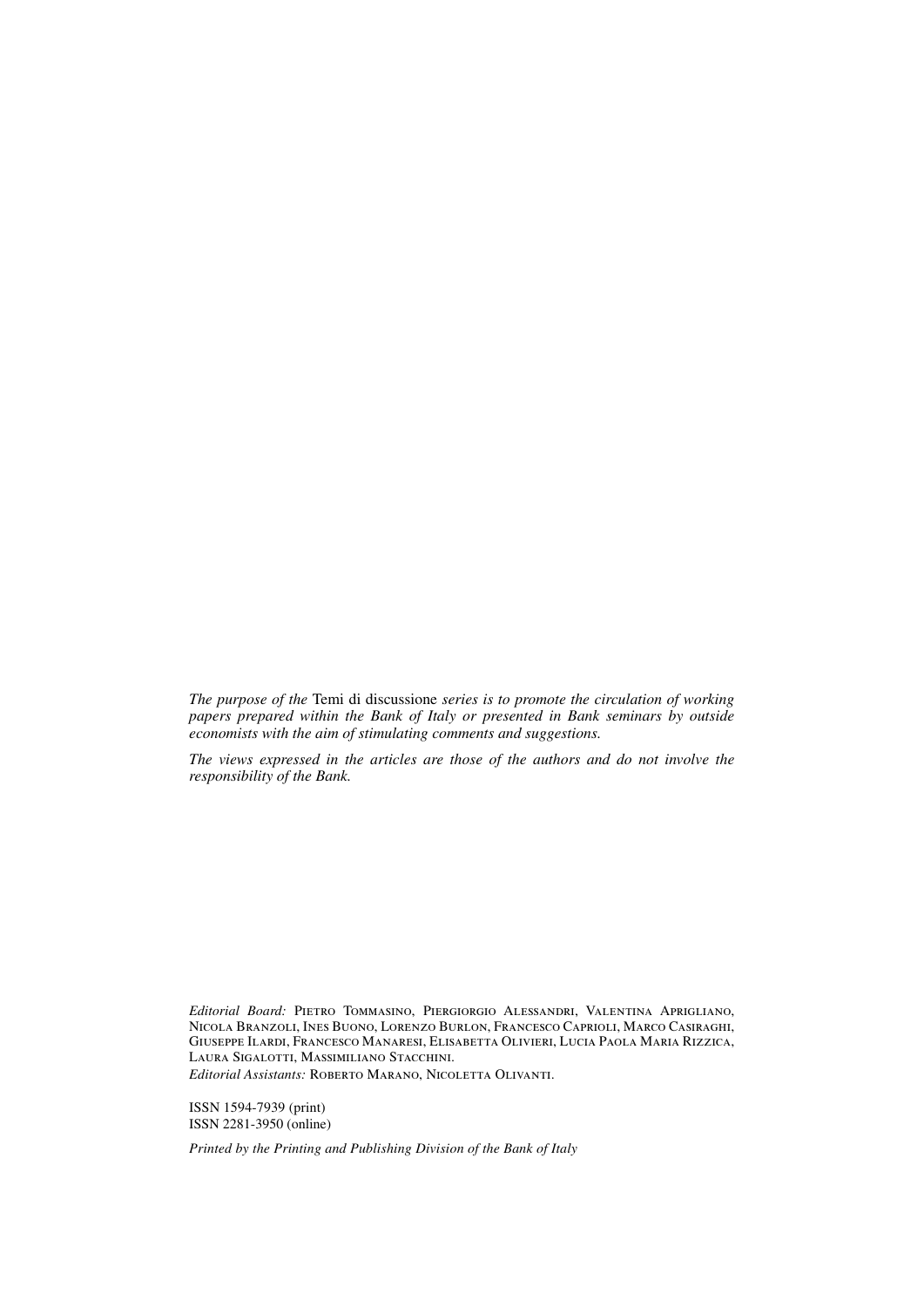# **HOUSEHOLD DEBT AND INCOME INEQUALITY: EVIDENCE FROM ITALIAN SURVEY DATA**

#### by David Loschiavo\*

#### **Abstract**

Does regional income inequality affect a household's likelihood of being indebted? This question is addressed by using survey data on Italian households. The analysis shows that inequality in the regional income distribution has a negative effect on the probability of being indebted. In addition, richer households living in regions with greater income inequality have a greater likelihood of being indebted than similarly rich households residing in regions with low income inequality (and vice versa for poorer households). The study suggests that supply factors are more important than demand factors in explaining this result. These findings are consistent with the latest survey-based evidence drawn from US data which suggests that banks may use local income inequality and a household's position in the income distribution to make inferences about an applicant's underlying default risk. These results hold after controlling for socio-demographic differences, different types of debt, unobserved household heterogeneity using panel data and a number of robustness checks.

#### **JEL Classification**: D14, D63, G01, G21, R10.

**Keywords**: income inequality, household debt, credit rationing, great recession, regional data.

| — Сопіснік                                                                              |  |
|-----------------------------------------------------------------------------------------|--|
|                                                                                         |  |
|                                                                                         |  |
|                                                                                         |  |
| 4. Effects of the local income inequality on households' credit market participation 10 |  |
|                                                                                         |  |
|                                                                                         |  |
|                                                                                         |  |
|                                                                                         |  |
|                                                                                         |  |
|                                                                                         |  |
|                                                                                         |  |
|                                                                                         |  |

## $C = 1$

\_\_\_\_\_\_\_\_\_\_\_\_\_\_\_\_\_\_\_\_\_\_\_\_\_\_\_\_\_\_\_\_\_\_\_\_\_\_\_

<sup>\*</sup> Bank of Italy, Regional Economic Research Division, Rome Branch.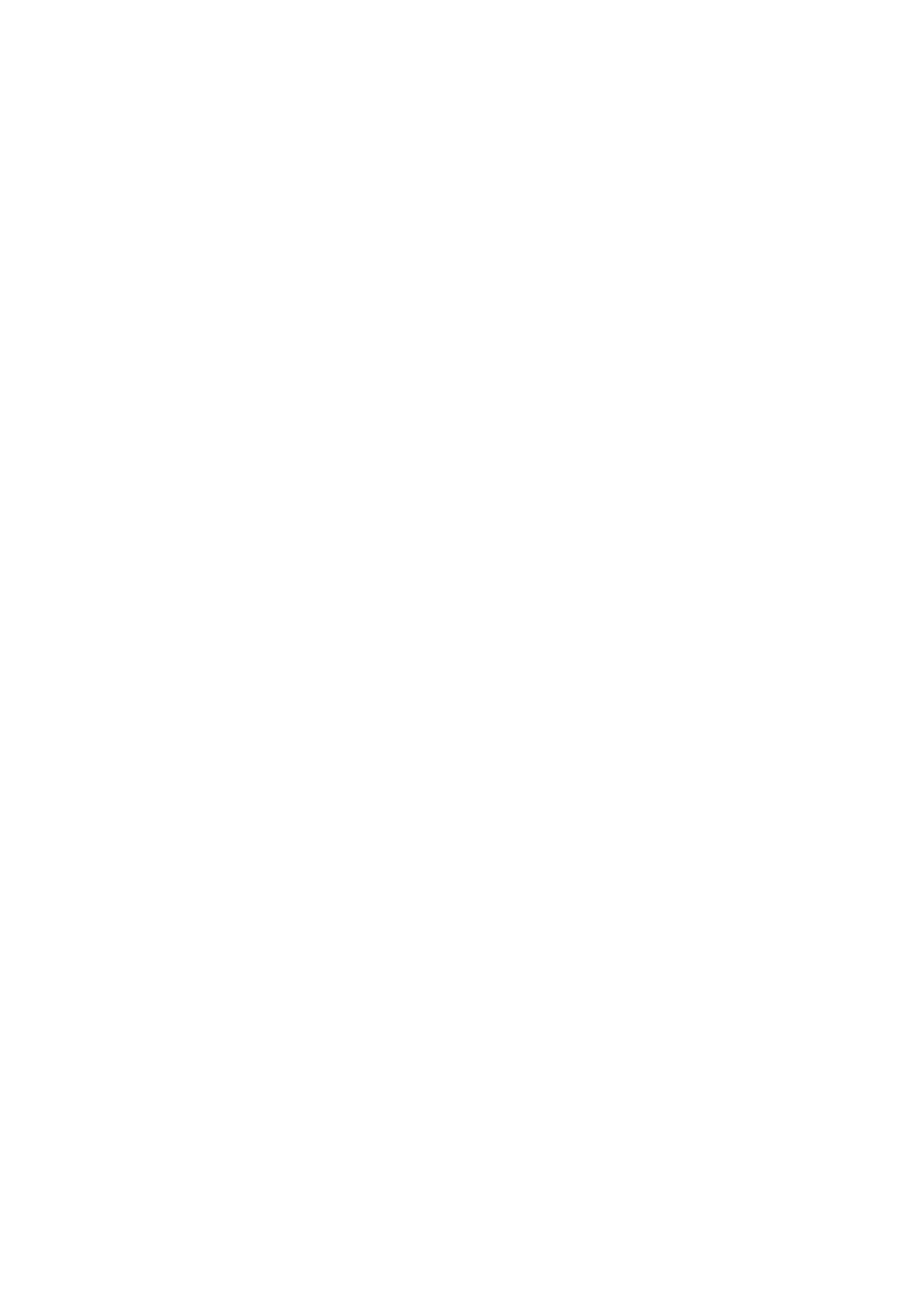## 1 Introduction[∗](#page-6-0)

In most of OECD countries household debt has reached exceptional levels over the decade before the Great Recession and, in the aftermath of the crisis, the role of household leverage as a potential source of financial instability has become a central question in policy and academic debates.[1](#page-6-1) Differences in household debt diffusion are anyway very stark across countries: more limited in Italy than in others (e.g. Spain, Netherlands and USA). Much of the literature on household finance decomposes the sources of cross-country differences into those arising from household characteristics (age, education, income, etc.) and those stemming from the interplay of these characteristics with different economic environments (e.g., [Christelis](#page-40-0) *et al.* [\(2015\)](#page-40-0); [Coletta](#page-40-1) et al. [\(2014\)](#page-40-1); [Jappelli](#page-41-0) et al. [\(2013\)](#page-41-0); [Zinman](#page-43-0) [\(2014\)](#page-43-0); [Porta](#page-42-0) et al. [\(1998\)](#page-42-0)). Among the latter factors the role of income inequality has been poorly explored.<sup>[2](#page-6-2)</sup>

Income inequality may affect borrowing from both supply and demand side. From the former, [Rajan](#page-42-1) [\(2010\)](#page-42-1) argues that the upsurge of credit supply to US lower income households was due to political motivations for supporting their con-sumption, in response to rising income inequality and stagnant incomes.<sup>[3](#page-6-3)</sup> From the demand side, some studies show that widening economic inequality led households to borrow more to smooth consumption from a more volatile income [\(Krueger and](#page-42-2) [Perri](#page-42-2) [\(2006\)](#page-42-2); [Iacoviello](#page-41-1) [\(2008\)](#page-41-1)).

The aim of this paper is to explore empirically the relationship between the likelihood of being indebted and local income inequality and to understand the role that supply and demand factors plays in mediating this relationship. I use micro data on Italian households from Survey on Household Income and Wealth combined with information on local inequality from EU-Statistics on Income and Living Conditions survey. I first explore if the extent of income inequality in a region affects the credit market participation of resident households. Then, following [Coibion](#page-40-2) et al. [\(2014\)](#page-40-2) I compare the probability of debt across income groups located in regions with differ-ent degrees of income inequality.<sup>[4](#page-6-4)</sup> As it will be shown in Section [3,](#page-9-0) this comparison is particularly suitable for the case of Italy where the dispersion of household debt across regions is high and its areas are very heterogeneous in terms of economic structure, households' characteristics and inequality in income distribution. Finally, I test alternative hypotheses about the prevalence of demand or supply factors in shaping the relationship between local inequality and the household probability of

<span id="page-6-0"></span><sup>∗</sup>This work was undertaken while visiting the Bank of Italy Financial Stability Directorate. I would like to thank Laura Bartiloro, Raffaello Bronzini, Luigi Leva, Silvia Magri, Paolo Sestito, two anonymous referees, and seminar participants at Banking Research Network Workshop held at the Bank of Italy on 24-25 September 2015 for useful suggestions on earlier versions. The views here expressed are those of the author and should not be attributed to the Bank of Italy. All errors remain mine.

<span id="page-6-1"></span> $1$  According to many scholars household indebtedness induced macroeconomic instability in many countries and played an important role in the Great Recession [\(Mian and Sufi](#page-42-3) [\(2015\)](#page-42-3)).

<span id="page-6-2"></span> $2$ Nevertheless, in the recent years, a growing interest has been devoted to the impact of income inequality on potential growth and its role in causing the crisis and the weak recovery (e.g., [Fitoussi](#page-41-2) [and Saraceno](#page-41-2) [\(2010\)](#page-41-2); [Piketty](#page-42-4) [\(2014\)](#page-42-4); [Summers](#page-43-1) [\(2014\)](#page-43-1); [Ostry](#page-42-5) et al. [\(2014\)](#page-42-5); [Atkinson and Morelli](#page-39-0)  $(2015)$ ).

<span id="page-6-3"></span> $3$ From the supply-side, see also [Kumhof](#page-42-6) *et al.* [\(2013\)](#page-42-6) suggesting that permanent positive shocks to the income share of high-income households led to increased supply of loanable funds to poor and middle-income households, allowing the latter to sustain higher consumption levels.

<span id="page-6-4"></span><sup>4</sup>Despite this, there remain some important differences with my paper. See Section [2.](#page-8-0)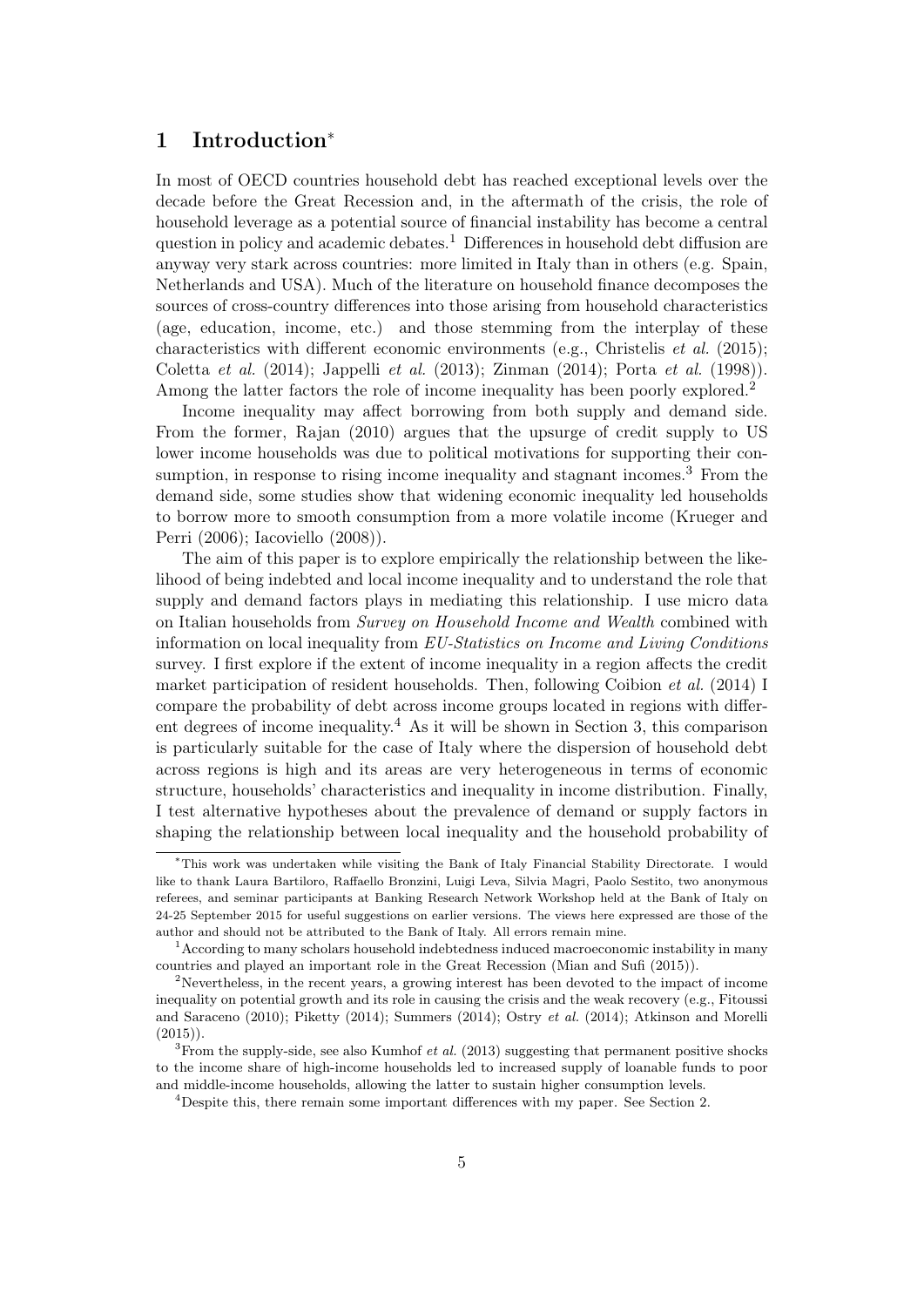holding a debt, using information on loan demand and credit rationing.

To the best of my knowledge, this is the first paper that study the impact of local inequality on debt outcomes for a representative sample of Italian households, whereas the evidence available is scant and focused on countries such USA and Netherlands where the incidence of households with debts is relatively high.<sup>[5](#page-7-0)</sup> The Italian case is interesting because of the limited diffusion of debt, the high heterogeneity in regional income inequality, and a distribution of debt highly skewed towards high-income households. Furthermore, survey data used allow to exploit panel data and to observe the effect of local inequality on loan demand and credit rationing.

The analysis provides evidence that income inequality affects negatively households' credit market participation and that the more unequal is a region the more the indebted households are concentrated among the richer ones. The findings are found persistent after controlling for socio-demographic differences and according to a number of robustness checks. Moreover, local inequality does not seem to affect the likelihood to apply for a loan, but decreases the probability of loan application refusal for top income households (vice versa for the poorer ones). Such results are consistent with [Coibion](#page-40-2) et al. [\(2014\)](#page-40-2) model in which "banks use an applicant's position in the local income distribution, along with the dispersion of that distribution, to make inferences about default risk". Although in line with the predictions of their model, it is worth stressing that my results empirically depart from theirs, mainly due to the differences between Italian and US household debt markets.<sup>[6](#page-7-1)</sup> In addition to this, as it will be highlighted in the next section, this paper contributes further to the comprehension of the almost neglected role of income inequality on household debt diffusion.

The remainder of the paper is organized as follows: Section [2](#page-8-0) reviews the related literature and highlights the contributions of this analysis; Section [3](#page-9-0) describes the dataset and documents some stylised facts which motivates this work, Section [4](#page-11-0) discusses possible channels through which income inequality might influence borrowing and lending behaviours and lays out the empirical strategy, Section [5](#page-16-0) presents the main results, Section [6](#page-21-0) extends the analysis to different types of debt and compares pre-crisis and crisis periods; Section [7](#page-22-0) presents the robustness checks, Section [8](#page-23-0) concludes. Appendix [A](#page-37-0) contains a comparison of descriptive statistics from the two surveys exploited in the paper.

<span id="page-7-0"></span><sup>&</sup>lt;sup>5</sup>There are only two other papers which provide evidence on the relationship between local inequality and household borrowing patterns at micro-data level. [Georgarakos](#page-41-3) et al.  $(2014)$  use Dutch household survey data to assess the effects of social interactions on the decisions to take on different types of debt. They find that a higher average income in the social circle, as perceived by a household, increases the probability that this household will have outstanding and sizeable loans. On the other side, using US household level data, the work of [Coibion](#page-40-2) *et al.* [\(2014\)](#page-40-2) finds evidence of a systematic relationship between local inequality and differential borrowing patterns across richer and poorer households in the US. Furthermore, they present a model that provides one potential supply-side explanation for their results (see Section [2\)](#page-8-0).

<span id="page-7-1"></span> ${}^{6}$ See Section [5.3](#page-19-0) for more details.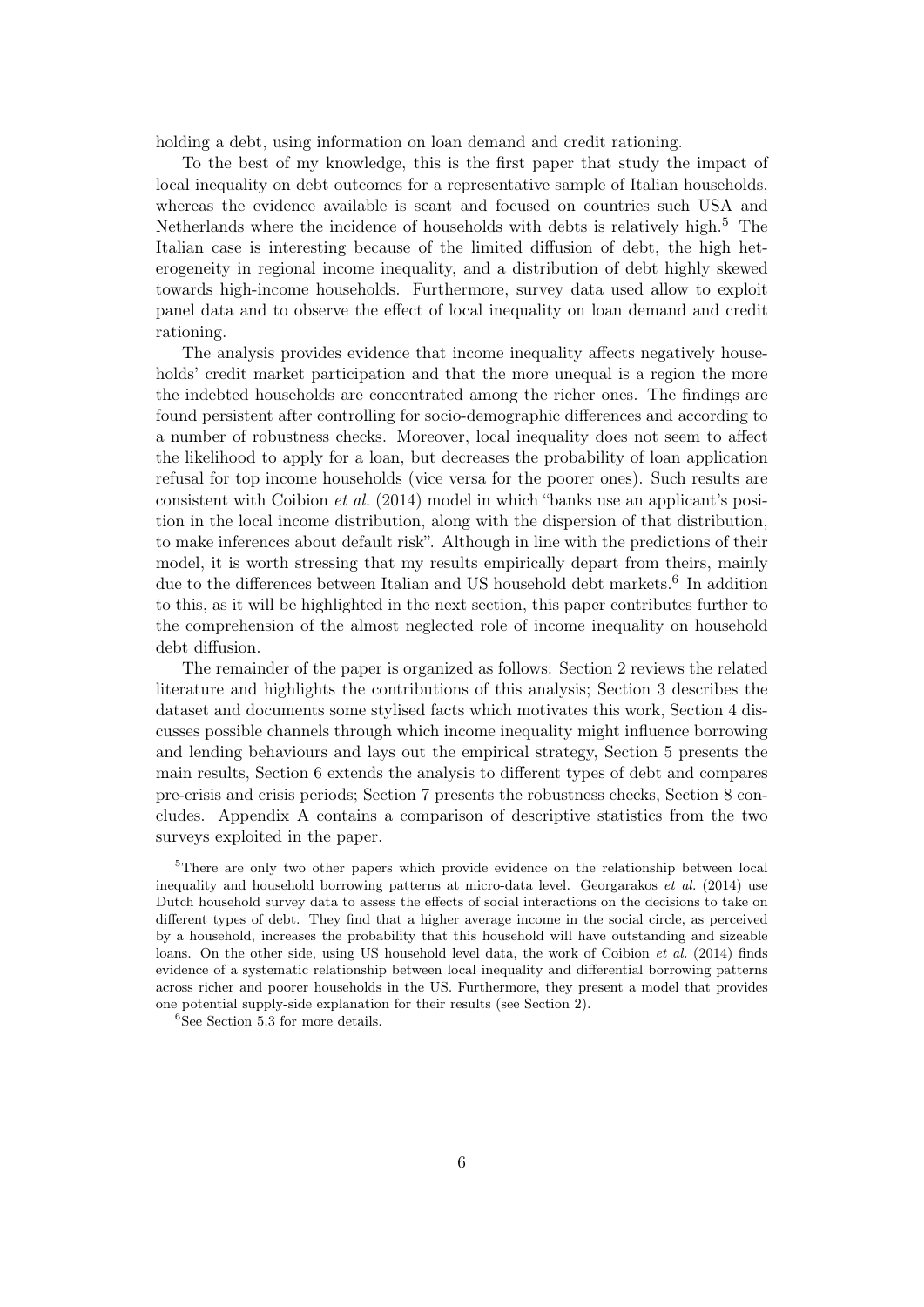# <span id="page-8-0"></span>2 Related Literature

This paper relates to different strands of literature. First, it contributes to the literature studying the determinants of households' participation to the debt market, and more specifically to the literature on the importance of relative income for household consumption, debt and portfolio decisions. Households with incomes below average in their social circle tend to consume a larger share of their income to keep up with peers.[7](#page-8-1) The problem of "keeping up with the Joneses" has been proposed as explanation for U.S. households overspending and excess of labour supply [Stiglitz](#page-42-7) [\(2012\)](#page-42-7). [Georgarakos](#page-41-3) et al. [\(2014\)](#page-41-3) provided evidence that the signalling motive and concerns about social influence might feature in borrowing decisions.[8](#page-8-2) The empirical setting adopted in this work allows to test "keeping up with the Joneses" influence on loan demand by confrontation of potential differential borrowing patterns across richer and poorer households located in high or low inequality regions.

The paper also relates to the literature on adverse selection in imperfect credit markets and its effects on banks' lending policies. Starting with the classic work of [Stiglitz and Weiss](#page-43-2) [\(1981\)](#page-43-2) a large body of research shows how imperfect information can lead to credit rationing (e.g., [Bester](#page-39-1) [\(1985\)](#page-39-1); [Besanko and Thakor](#page-39-2) [\(1987\)](#page-39-2)). Since creditworthiness is private information, banks may use local income inequality, together with applicant's position in the local income distribution, to screen borrowers as in standard models of financial contracting under adverse selection. [Coibion](#page-40-2) [et al.](#page-40-2) [\(2014\)](#page-40-2) present a model that provides one potential supply-side explanation for why differential borrowing behaviours could be related to regional inequality. Each region is composed of two types of households, such that "high-type" households have higher income on average than "low-type" households, and are also less likely to default on debt. Banks in each region lend to these households, but do not observe households' types - only their income and another signal (not observed by the econometrician) correlated with the underlying type. The key mechanism in the model is that as local income inequality rises, banks treat an applicant's income as an increasingly precise signal about their type, and therefore will make credit more readily accessible (or cheaper) to high-income households.

Directly inspired from the model of [Coibion](#page-40-2) *et al.* [\(2014\)](#page-40-2), this paper aims at taking further steps in the comprehension of the almost neglected role of income inequality for borrowing patterns and lending decisions. To this end, the analysis focus on Italian economy where there are substantial differences in household debt diffusion and income inequality across regions. Differently from [Coibion](#page-40-2) *et al.*  $(2014)$ , the present analysis is on the diffusion of debt and on the influence that

<span id="page-8-3"></span><sup>9</sup>In their analysis they are interested in explaining the exceptional rise in debt accumulation in

<span id="page-8-1"></span><sup>7</sup>The idea that concerns about social status may shape consumption decisions can be traced back to the works of [Veblen](#page-43-3) [\(1899\)](#page-43-3) and [Duesenberry](#page-40-3) [\(1949\)](#page-40-3).

<span id="page-8-2"></span><sup>8</sup>Other contributions point to the relevance of the "keeping up with the Joneses" phenomena: [Bertrand and Morse](#page-39-3) [\(2013\)](#page-39-3) have documented the importance of trickle-down consumerism, showing that not only does spending increase if one lives in a community with higher income inequality, but so do bankruptcy and self-reported financial distress; [Frank](#page-41-4) et al. [\(2014\)](#page-41-4) have put forward a similar hypothesis, called "expenditure cascades". They provide empirical evidence that increased income inequality is associated with overspending, reflected in, for instance, higher bankruptcy rates. Using US survey data, [Bricker](#page-39-4) et al. [\(2014\)](#page-39-4) find that a household's income rank is positively associated with its expenditures on high status cars, its level of indebtedness, as well as the riskiness of its portfolio.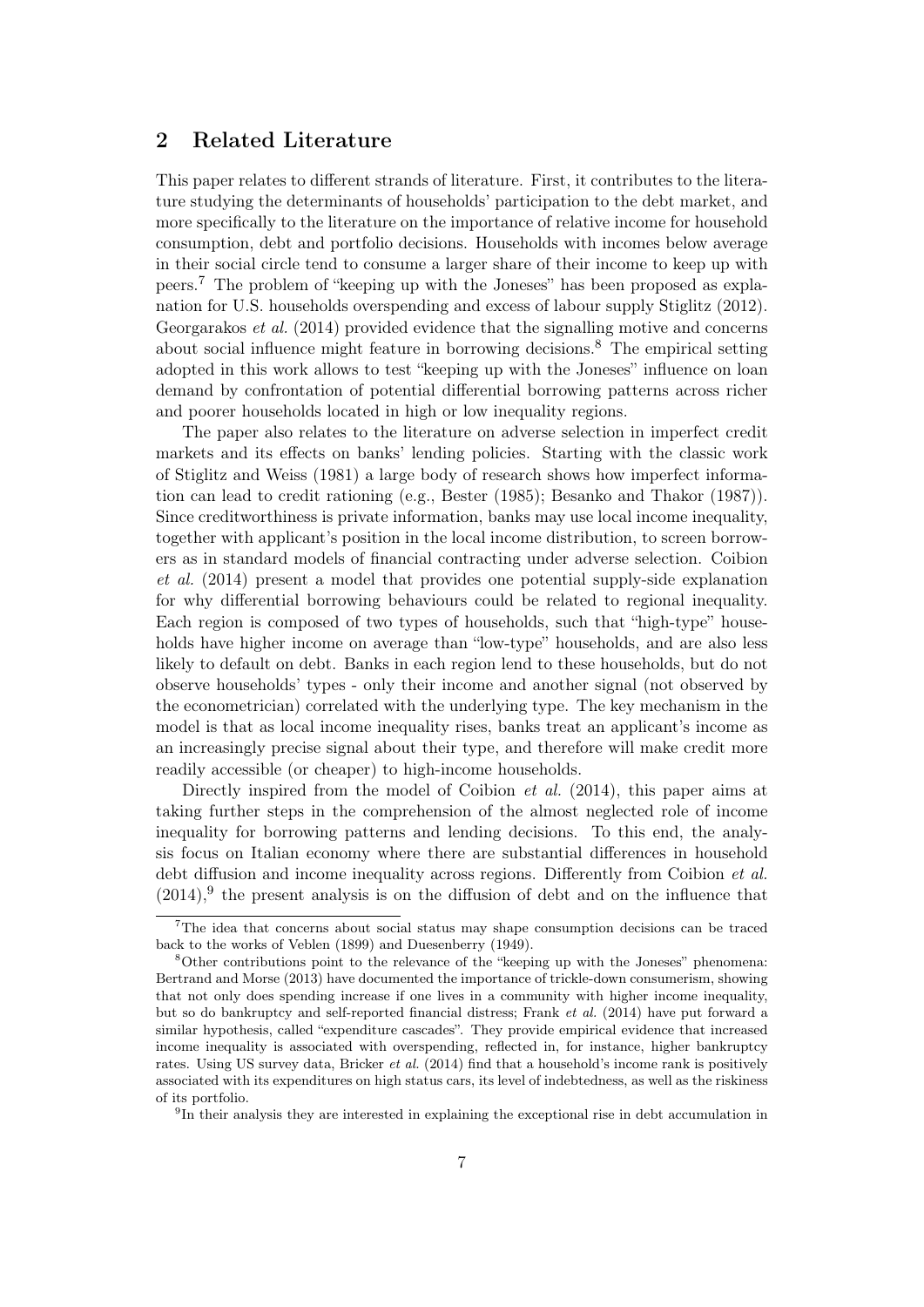inequality may exert on the extension of household debt market in Italy. This work takes advantage of the richness of data used that allow to observe separately loan demand and credit rationing. This helps to test alternative theoretical predictions on the role of income inequality on household debt market participation, shedding more light on their relative importance. Moreover, by exploiting the longitudinal feature of SHIW survey, this paper may also take into account unobserved household heterogeneity.<sup>[10](#page-9-1)</sup> Finally, the work suggests a potential explanation of the reason why information contained in the income signal get stronger when inequality is higher; highlighting, in particular, the role played by the persistence of income inequality for credit rationing (see Section [4\)](#page-11-0).

# <span id="page-9-0"></span>3 Data, stylized facts and motivation

#### 3.1 Data sources

The data used in the analysis are obtained from different sources. The main one is the Banca d'Italia's Survey on Household Income and Wealth (SHIW), which has been carried out biennially since  $1987<sup>11</sup>$  $1987<sup>11</sup>$  $1987<sup>11</sup>$  The sample used for this analysis consists of the five waves 2004-2012, covering approximately 40,000 households (of which nearly 10,000 panel households).

Since regional variations in income inequality are higher than time variations at the national level, to identify any potential effect of inequality on household behaviour the existing empirical literature focus on the level of local inequality. The central idea is that the social interactions and relative positioning among neighbours shape the relationship between borrowing patterns and inequality, making geographic proximity a key dimension for the definition of both the relevant reference group in the case of demand-driven patterns and for the relevance of the signalling channel in the supply-side case.<sup>[12](#page-9-3)</sup> However, narrowing down to a very fine level of spatial aggregation might raise endogenous sorting problems that can bias results. On the other side, households might have stronger incentives to signal their relative income rank at more local levels. Bearing this potential trade-off in mind, the focus of this work will be at the level of Italian regions (NUTS 2) that in this analysis it is deemed a level of spatial aggregation in which these signalling effects may still persist whereas the risk of unobserved factors that determine both

the US patterns across different segments of the population over the course of the 2000s.

<span id="page-9-1"></span> $10$ Furthermore, the dataset used include information on households' income so that, unlike the work of [Coibion](#page-40-2) *et al.* [\(2014\)](#page-40-2), it is not needed to apply any kind of income imputation.

<span id="page-9-2"></span><sup>&</sup>lt;sup>11</sup>Over the years, the scope of the survey has grown and now includes information on income, wealth composition, loans, and social, demographic and economic characteristics of approximately 8,000 households (24,000 individuals), distributed over about 350 Italian municipalities. The sampling is in two stages: first municipalities are chosen from different strata from throughout Italy and then households are randomly chosen from registry office records within each chosen municipality. Up to 1987 the survey was conducted with time-independent samples (cross-sections) of households, since 1989 part of the sample has comprised households interviewed in previous surveys (panel households). Comprehensive descriptions of the survey are given by [Brandolini and Cannari](#page-39-5) [\(1994\)](#page-39-5) and [Guiso and Jappelli](#page-41-5) [\(2002\)](#page-41-5).

<span id="page-9-3"></span><sup>&</sup>lt;sup>12</sup>The existing literature ranges from as aggregated a geographic level as the state to as fine a level as the Metropolitan Statistical Area. Other works, thanks to a rare availability of data, narrow the context where inequality impacts on household debt at the finer level of zip codes.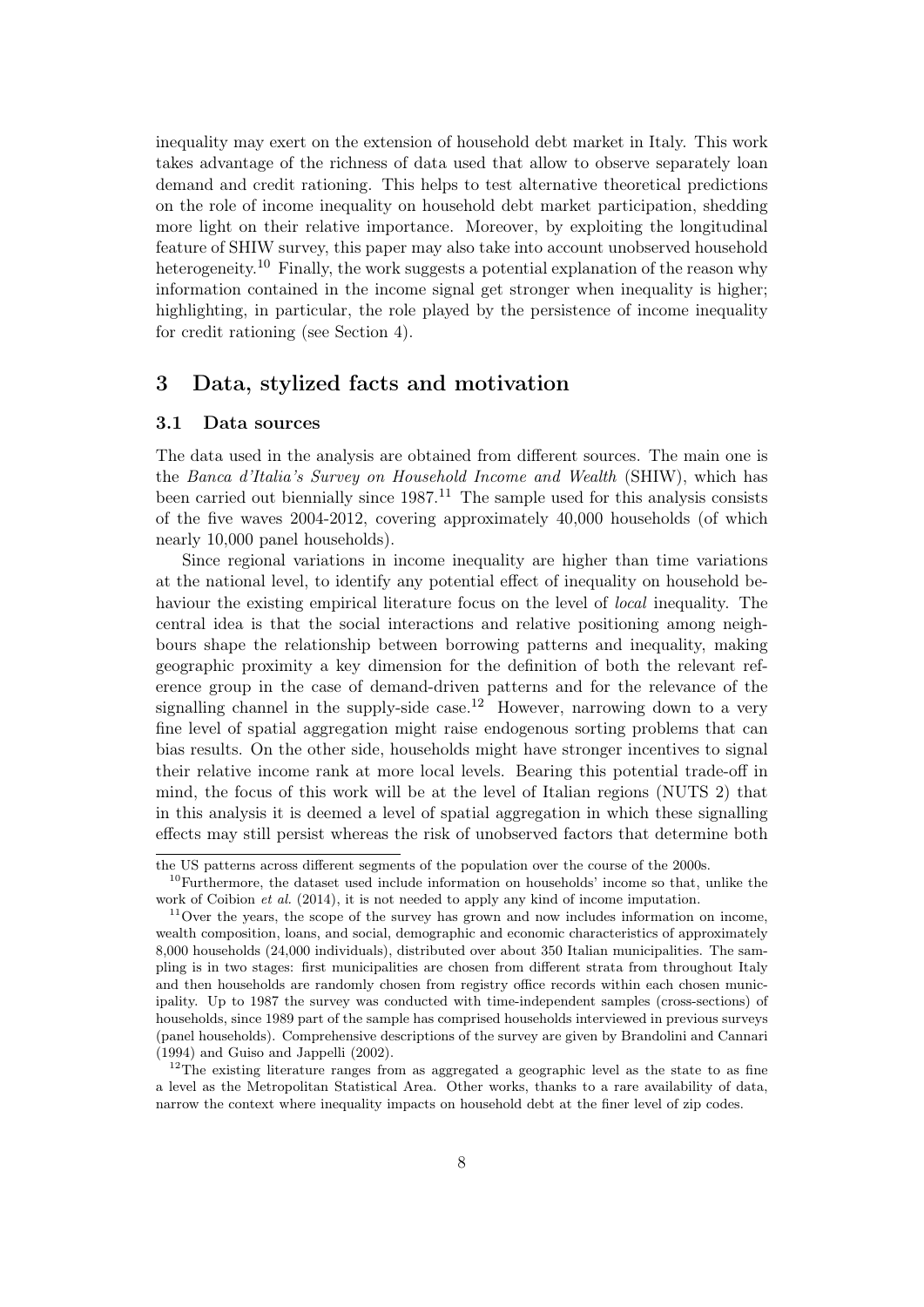household selection into an area and its borrowing behaviour is strongly reduced.<sup>[13](#page-10-0)</sup>

However, the SHIW survey sample is not designed to be representative at the regional level. To overcome this limitation, I construct regional income inequality measures from the Italian leg of the Eurostat's EU-SILC survey (EU-Statistics on Income and Living Conditions), which is designed to be representative at regional level, counting approximately 19,000 households  $(41,000 \text{ individuals})$ .<sup>[14](#page-10-1)</sup>

Given that EU-SILC data are available since 2003, I pool data from the 2004 to 2012 SHIW waves, a time span which allows comparisons between the periods before and during the crisis.

I use households' residence and merge social and economic data with information drawn from other sources. Data on credit quality are from the Italian Credit Register (henceforth, CR) owned by Banca d'Italia. Data on house prices are obtained from Observatory of the real estate market managed by Agenzia delle Entrate (AdE - the Italian Revenue Agency).

<span id="page-10-4"></span>Sample restrictions I apply various selections to the dataset. First, only households with positive income are considered. Second, to minimize potential age related selection effects, I restrict the sample to households whose head is older than 20 or younger than 70. Finally, in order to avoid outliers influencing the estimation's results, I also exclude the observations in the 1st and the 99th percentile of the distribution of disposable income. After having applied the mentioned selections, the sample used in the baseline estimations consists of 29,282 observations (17,038 households) in the cross-section dataset and of 7,762 observations (1,816 households) in the panel dataset.

#### <span id="page-10-3"></span>3.2 Motivating facts

Table [1](#page-27-0) provides summary statistics on debt holders by SHIW survey year. Data show that the percentage of households with debt increases until 2008 and decreases after the eruption of the crisis. In each wave the frequency of debt monotonically increases with households' income quartiles and is higher among middle age, more educated and larger families.

Figure [2](#page-25-0) and [3](#page-25-1) show how the percentage of households indebted in Italy is the lowest among Euro area countries, albeit there are sizable differences across Italian regions: credit market participation is higher in Central and in some Northern regions (Lombardy and Veneto), whilst far below the average in Southern regions particularly.

Figure [4](#page-26-0) plots Gini coefficients of equivalised<sup>[15](#page-10-2)</sup> income across regions. Inequality is higher in the Southern regions, as well as in some regions of Centre and Northwest

<span id="page-10-0"></span><sup>&</sup>lt;sup>13</sup>Moreover, the analysis is focussed on local income inequality for other two reasons: first, this is likely to be the most relevant metric when households compare themselves to others; second, it avoids measurement issues associated with comparing incomes across very different regions.

<span id="page-10-1"></span><sup>&</sup>lt;sup>14</sup>In Appendix [A,](#page-37-0) it is shown a general good fit between SHIW and EU-SILC estimates of equivalised household incomes in terms of quartile distribution, inequality indices and their time trends.

<span id="page-10-2"></span><sup>&</sup>lt;sup>15</sup>In the following analysis I will always refer to equivalised household (monetary disposable) income which is normally considered the most appropriate indicator of the standard of living of a family. Equivalised household income is total household income adjusted by the application of an equivalence scale to facilitate comparison of income levels between households of differing size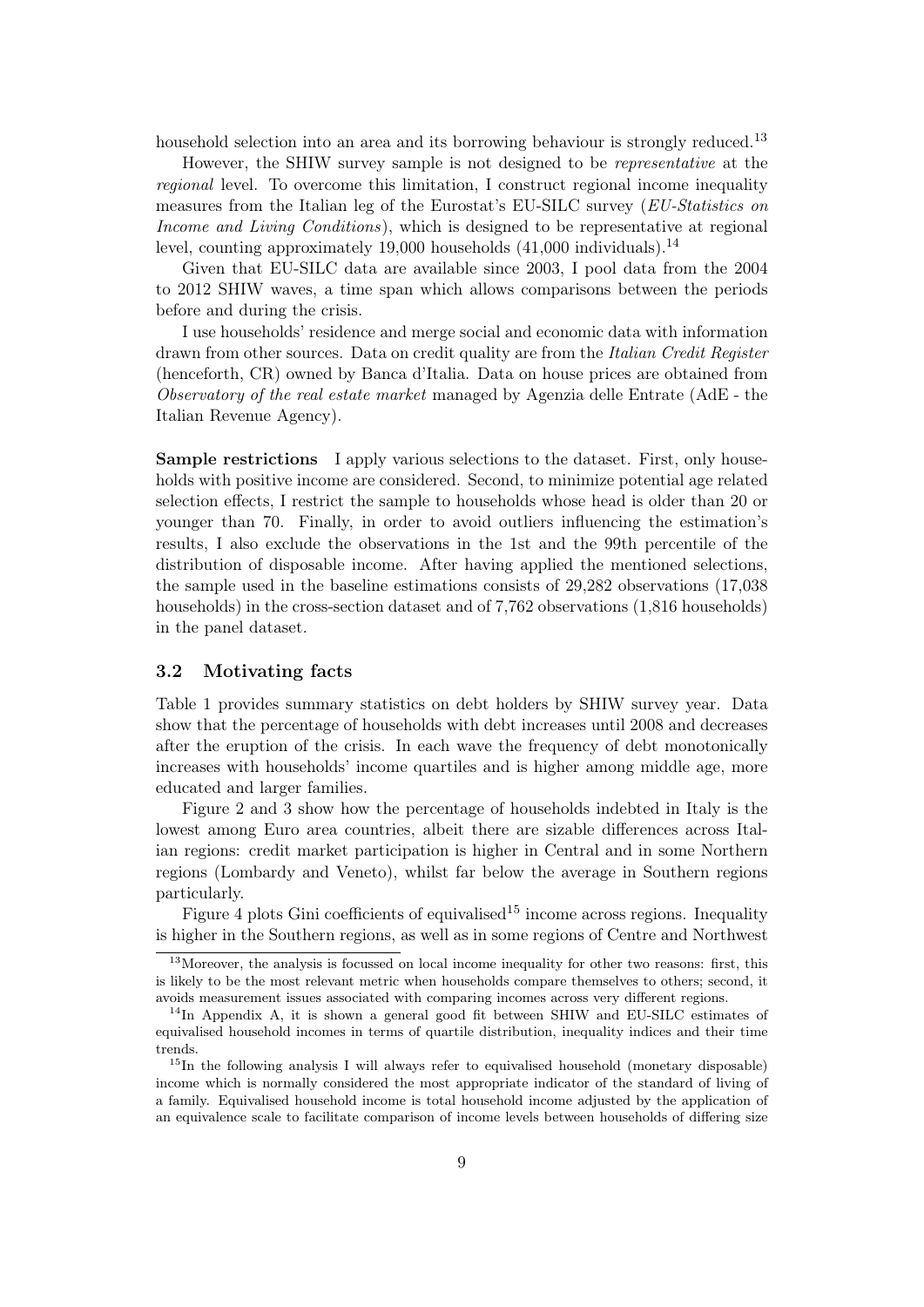Italy (Lazio and Liguria), lower in Northeast regions. Overall, regional differences in income inequality are substantial: in 2012 the average Gini coefficient was of 0.30 with a standard deviation of (0.03) and, therefore, a coefficient of variation of  $9.2\%$ <sup>[16](#page-11-1)</sup> These stylised facts support the first research question of this work: is there a link between the degree of inequality in the regional income distribution and the frequency of households with debt?

A prima facie evidence is provided by Figure [5](#page-26-1) plotting the share of households with debt against the Gini coefficient per annum for all Italian regions. The negative correlation between the two measures is quite apparent, suggesting that the incidence of household with debt is lower in regions with a higher degree of income inequality and vice versa. This, in turn, leads to the following analysis of how could differences in inequality relate to household debt diffusion.

# <span id="page-11-0"></span>4 Effects of the local income inequality on households' credit market participation

#### <span id="page-11-3"></span>4.1 Possible Channels

Income inequality may influence households' debt from both demand and supply side. From the former, households below the top percentile in the income distribution might aspire to imitate consumption patterns of richer ones. Thus, a potential effect of income inequality is that households tend to take on debts to keep up with peers. I call the hypothesis that higher inequality implies an increase in leveraged low-income households the "keeping up with the Joneses" influence on loan demand.<sup>[17](#page-11-2)</sup>

<span id="page-11-2"></span><sup>17</sup>There are a number of similar, albeit different, channels that may influence loan demand. For example, the so-called "getting ahead of the Joneses" effect may occur when wealthier households care more about their social position than poorer ones, and their marginal utility rises when their relative wealth position advances. Near-to-top-rank households might use consumption of status good to signal information about their wealth rank to others in their social or reference group. The desire to signal their status as richer than actually it is may push some households to access credit to buy luxury goods. Another potential channel is when increased inequality have a welfareenhancing "anticipatory feelings" effect which [Hirschman and Rothschild](#page-41-7) [\(1973\)](#page-41-7) named "Tunnel Effect". The idea is that individuals observing other people's faster income growth interpret this movement as a sign that their own future income is likely to move in the same direction as that of one's social circle [\(Senik](#page-42-8) [\(2008\)](#page-42-8)). Those at the bottom of the income ladder may therefore be

and composition, reflecting the requirement of a larger household to have a higher level of income to achieve the same standard of living as a smaller household. To derive equivalised household income I use the modified OECD scale of equivalence, which assigns a coefficient of 1 to the head of household, 0.5 to other household members aged 14 or more, and 0.3 to those younger than 14. For each household the number of "equivalent adults" is calculated by summing the coefficients assigned to the various members. Household income is then divided by that coefficient and allocated to each household member. For more details see the [\(Canberra Group,](#page-39-6) [2011,](#page-39-6) pp. 68-72). Finally, by monetary disposable income it is meant disposable household income net of imputed rents and gross of negative interests.

<span id="page-11-1"></span><sup>&</sup>lt;sup>16</sup>Income, consumption and wealth inequalities in Italy have been thoroughly documented by [Jappelli and Pistaferri](#page-41-6) [\(2010\)](#page-41-6). They find that, between 1980 and 2006, income inequality was higher and has grown faster than consumption inequality. More recently, [Acciari and Mocetti](#page-39-7) [\(2013\)](#page-39-7) using Italian administrative fiscal data show that there is strong heterogeneity of inequality in income distribution among Italian regions, with Southern ones on average more unequal than Northern regions, and among cities of different size, with biggest metropolitan areas more unequal than smaller cities.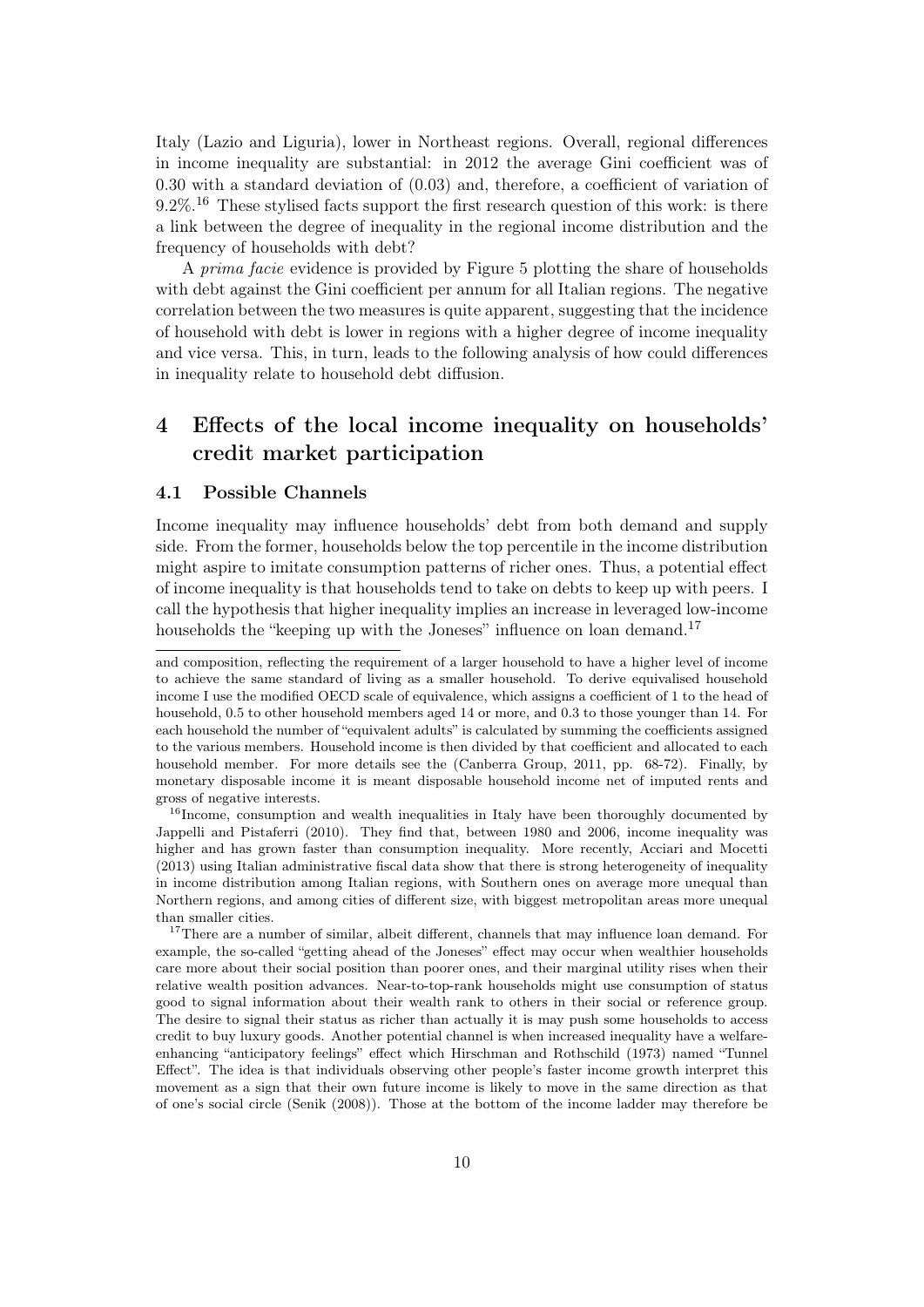From the supply-side, according to the channel highlighted in [Coibion](#page-40-2) *et al.* [\(2014\)](#page-40-2) which I would refer to as "signalling channel" influence on loan supply, topincome households located in highly unequal regions are deemed safer borrowers than the corresponding ones residing in low-inequality regions. The rationale of their model being that banks cannot observe borrower's ability to meet debt obligations so that they take observed income, together with its rank in the local income distribution, as a signal: higher income rank means higher ability to pay but the signal is stronger when inequality is higher. So banks give more importance to it and enable relatively more access to credit to high-income households either by charging lower interest rates or by denying loans less often.<sup>[18](#page-12-0)</sup> A possible explanation for why increased inequality enhances the signal embedded in the relative income is that local inequality is negatively correlated with the income mobility, therefore banks are likely to restrict access to credit to high-income applicants less often than they would do if inequality were lower.

Indeed, during the underwriting process banks are interested in a borrower's willingness and capacity to repay obligations. The borrower's willingness to repay is assessed largely by subjective factors, such as the applicant's past credit history, and instituitional ones (e.g. the strength of lenders' legal protection and the average time to resolve insolvencies for the judicial system). Capacity is determined by the borrower's ability to generate cash flow to service the interest and principal on the loan in the future. However, since creditworthiness is private information, banks observe neither the ability nor the willingness. It follows that they need to infer the probability of default of prospective borrowers on the basis of information available at the present and that best predict his/her future ability to meet obligations. In their screening technology banks usually exploit both hard and soft information: using two surveys carried out in 2006 and in 2009 by the Bank of Italy, [Del Prete](#page-40-4) [et al.](#page-40-4) [\(2013\)](#page-40-4) show that, despite the wide usage of rating and scoring methodologies, Italian banks adopted these devices in a flexible way, giving importance to both hard and soft types of information in their lending decision.[19](#page-12-1)

More in general, current income is obviously the main factor that demonstrates capacity to repay debt in the present. Nevertheless, to mitigate the probability of default in the future banks are also interested in the stability over time of this income. Thus, additional information available at the moment of the lending decision need to be taken into consideration, along with the level of current income, as a basis to develop reasonable expectations about the future borrower's ability to meet its obligations.[20](#page-12-2) Examples are the job status of the borrowers (employee versus selfemployed) or the type of job contract (permanent versus temporary contract). Yet,

encouraged to enter the debt market as they decide to anticipate future expected income through credit to smooth consumption. Finally, negative income shocks affecting more poors raises their probability of seeking credit to smooth consumption and therefore of being credit coinstrained [\(Denk and Cazenave-Lacroutz](#page-40-5) [\(2015\)](#page-40-5)).

<span id="page-12-1"></span><span id="page-12-0"></span><sup>&</sup>lt;sup>18</sup>See Section [2](#page-8-0) for more details.

<sup>&</sup>lt;sup>19</sup>Moreover, the relevance of ratings in deciding whether to grant a loan declined during the period between the two surveys: in 2009 the percentage of banks considering rating and scoring methodologies not important for their decision to grant a household loan ranged from 25 percent of the large and medium size banks up to nearly two thirds for smaller banks.

<span id="page-12-2"></span><sup>&</sup>lt;sup>20</sup>There is wide evidence that banks' credit supply decisions are led by uncertainty about future income more than households' current income level [\(Cannari and Ferri](#page-39-8) [\(1997\)](#page-39-8); [Magri](#page-42-9) [\(2007\)](#page-42-9); [Michelangeli and Sette](#page-42-10) [\(2016\)](#page-42-10)).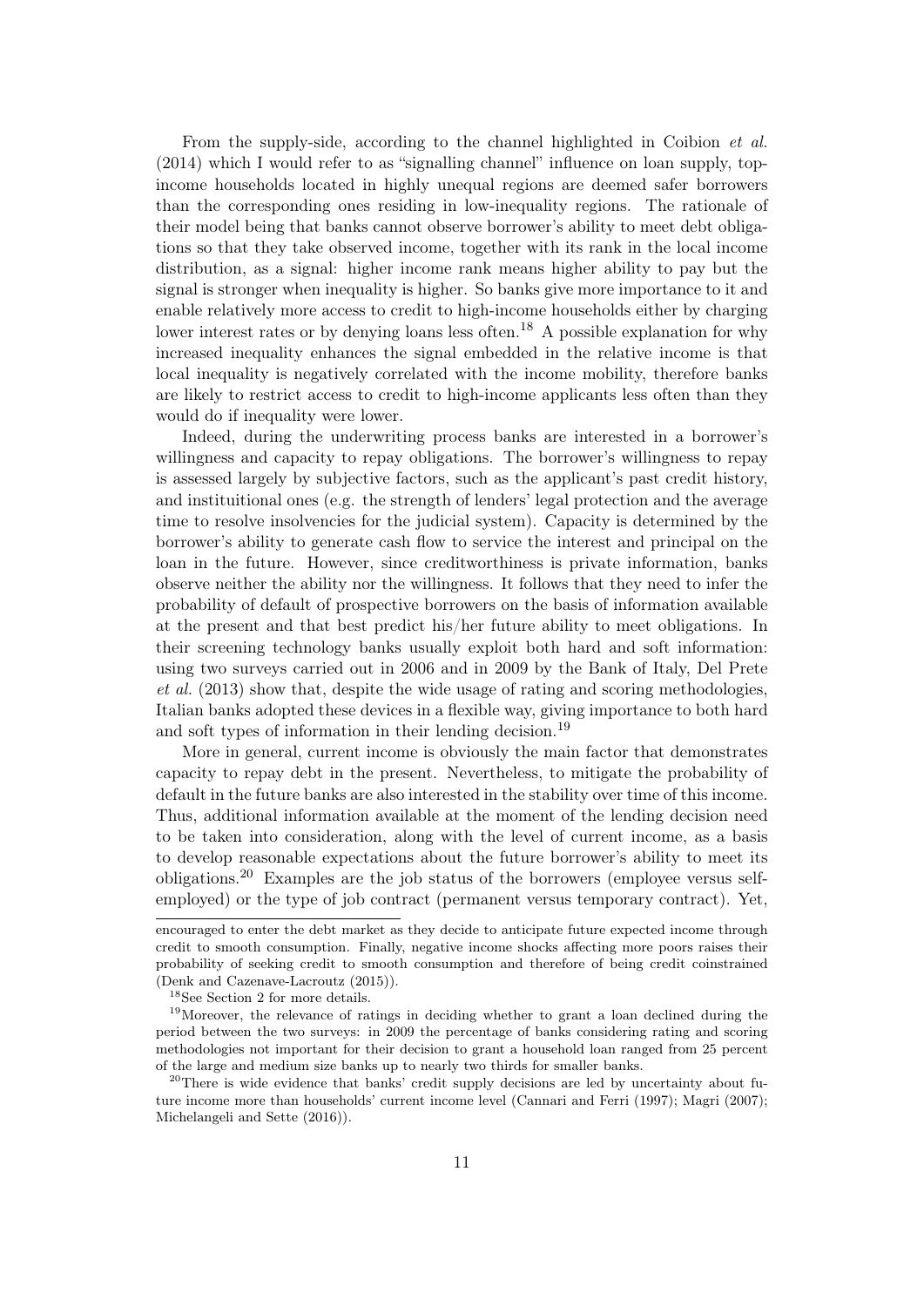an emerging body of evidence has highlighted that the higher the income inequality the stronger is the persistence of income position over time [\(Kopczuk](#page-41-8) *et al.* [\(2010\)](#page-41-8); [Stiglitz](#page-42-7) [\(2012\)](#page-42-7)): i.e. those at the bottom of the income distribution have a good chance of remaining there, and as do those at the top.<sup>[21](#page-13-0)</sup> In other terms, the rank in the local income distribution of a household at time  $t$  is a better predictor of its rank at time  $t+x$  if it lives in highly unequal region rather than if it is situated in a low inequality one. Preliminary evidence suggests that the same also holds true for Italian households.<sup>[22](#page-13-1)</sup> It follows that income inequality strengthens the signal embedded in the current income, enhancing the screening capability of lenders. This is relevant for banks' screening policy and lending decisions in a context of financial contracting under adverse selection.[23](#page-13-2)

All in all, local income inequality may be a useful signal for screening borrowers in the sense that current income position is a stronger signal of creditworthiness when inequality is higher.

#### 4.2 Empirical strategy

The aim of this analysis is to examine the effect of local income inequality on households' credit market participation. To this end, I first estimate the probability that a household has a loan, as a function of its position in the local income distribution, conditional on local income inequality. Following [Georgarakos](#page-41-3) et al. [\(2014\)](#page-41-3) and [Coibion](#page-40-2) et al. [\(2014\)](#page-40-2), in the benchmark specification equations of this type are

<span id="page-13-2"></span><sup>23</sup>Thus, if two borrowers have the same level of current income and belong to the same income position in the local income distribution but they are living in areas with a different degree of income inequality, then the income of the borrower residing in the high-inequality region is, coeteris paribus, likely more persistent over time than the one of the corresponding borrower living in low-inequality area. In this way, the income of the former is a stronger signal of its future income because its income position is more persistent when income inequality is higher. It should be stressed that the relevant dimension of persistence is a positional one: i.e. separately from any changes in the shapes of the marginal distributions that may occur. In fact, the way in which shocks affecting the whole economy impact individual income movement over time are not easily predictable. For example, equiproportionate income growth does not alter each person's position relative to the position of others. On the other hand, the intensity of an income shock to the economy may not be the same along the income distribution (arguably higher for poorer and lower for richer in the case of a negative shocks [\(Denk and Cazenave-Lacroutz](#page-40-5) [\(2015\)](#page-40-5)).

<span id="page-13-0"></span> $21$ Moreover, as inequality increases is more likely that the current household's position in the income distribution will persist [\(Stiglitz](#page-42-7) [\(2012\)](#page-42-7); [Galor and Zeira](#page-41-9) [\(1993\)](#page-41-9); [Piketty](#page-42-11) [\(1997\)](#page-42-11)). In other terms, the mechanism (or the set of mechanisms) causing the persistence of inequality seems to be more "effective" the higher is the current level of inequality [\(Corak](#page-40-6) [\(2013\)](#page-40-6)); the reasons lying in greater opportunities for top-income households and in the concentration of power so that some groups are in a position to structure policies in their own favour [\(Dabla-Norris](#page-40-7) et al. [\(2015\)](#page-40-7); [Putnam](#page-42-12) [\(2000\)](#page-42-12); [Bourguignon and Dessus](#page-39-9) [\(2009\)](#page-39-9); [Acemoglu](#page-39-10) et al. [\(2005\)](#page-39-10); [Claessens and Perotti](#page-40-8) [\(2007\)](#page-40-8)) or in the capacity of getting higher returns on wealth if this is more concentrated [\(Fagereng](#page-40-9) et al. [\(2016\)](#page-40-9); [Saez and Zucman](#page-42-13) [\(2016\)](#page-42-13)).

<span id="page-13-1"></span> $^{22}$ In fact. SHIW data confirm this prediction. Focussing only on the panel households in years 2004 and 2012 (the beginning and end of the analysis timespan), a number of measures that capture the correlation in household's income rank between the two years indicate that there is a stronger persistence of the households' position (Income Decile) in the local income distribution when inequality is high. For instance, the Pearson correlation coefficient between the initial (at year 2004) and the final (at year 2012) households' rank in the income distribution is greater for households living in high inequality regions than for ones located in low inequality areas.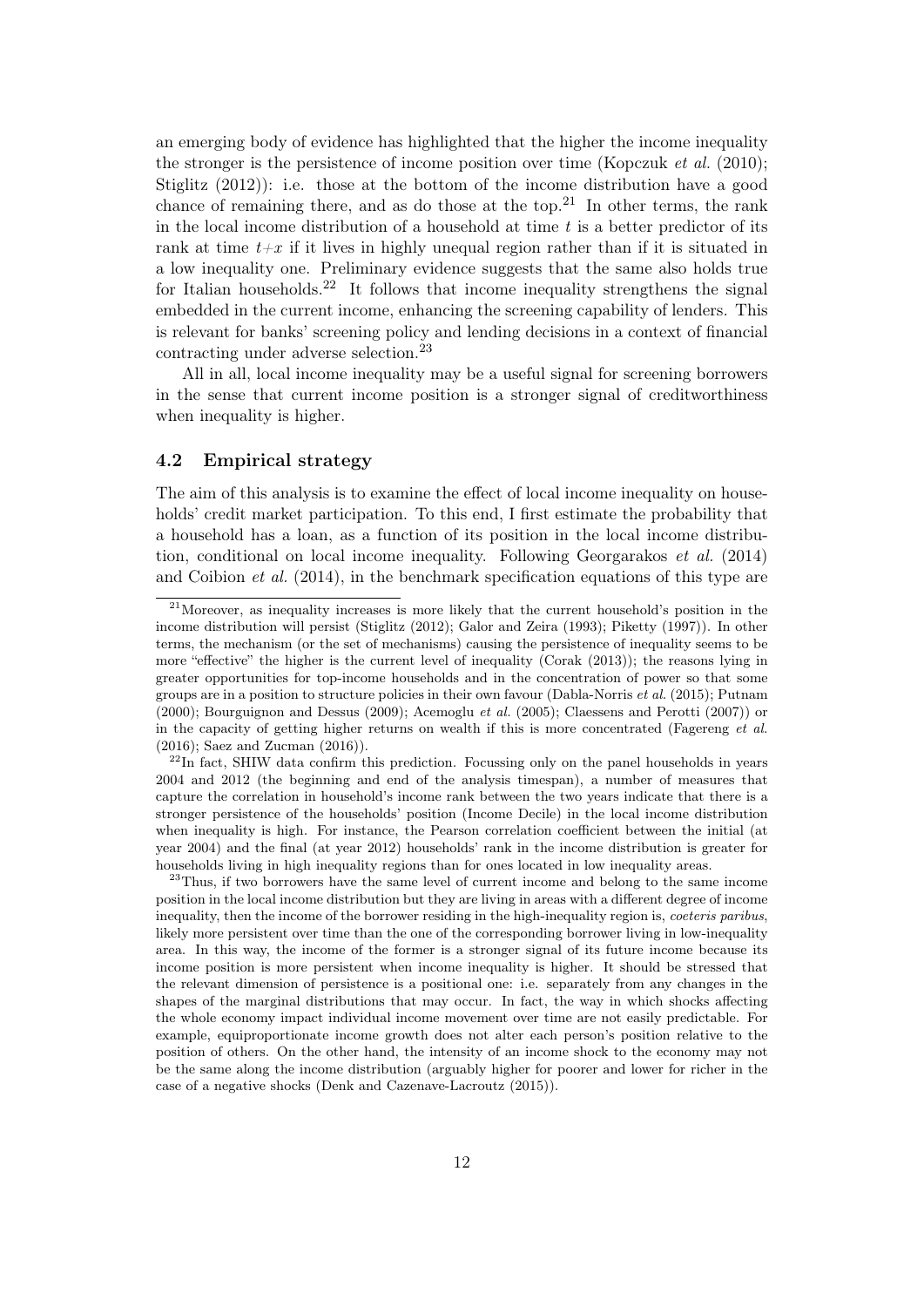estimated:

<span id="page-14-3"></span>
$$
Debt_{irt} = \alpha IncDecile_{irt} + \beta Gini_{rt} + \gamma IncDecile_{irt} * Gini_{rt} + + \delta \mathbf{X}_{irt} + \phi \mathbf{Z}_{rt-1} + d_t + m_a + \epsilon_{irt}
$$
\n(1)

where  $Debt_{irt}$  denotes a binary ownership indicator of debt of household i that resides in region r and where  $2004 \le t \le 2012$ ; IncDecile<sub>irt</sub> is the household's equivalised income decile in the local income distribution which express its relative rank; and  $Gini_{rt}$  is the region's r Gini coefficient,<sup>[24](#page-14-0)</sup> the adopted inequality measure.  $\mathbf{X}_{irt}$ and  $\mathbf{Z}_{rt-1}$  represent, respectively, vectors of household-specific and location-specific controls. Household own characteristics include the level of equivalised income, the age, age squared, educational attainment and marital status of the head of the household, household size, whether household dissaved. I also use dummy variables for households living in municipalities with fewer than 20,000 inhabitants and for self-employed workers. Controls at regional level include the ratio of new bad debts, the growth rate of loans to household sector and the growth rate of housing prices. In addition, I control for time  $d_t$  and macro-area fixed effects  $m_a$ <sup>[25](#page-14-1)</sup> Furthermore, in some specifications also regional or province fixed effects are included. Table [2](#page-28-0) shows correlation coefficients among the exogenous variables. One may be worried that household-level contemporaneous controls are a potential source of bias. In the robustness analysis presented in Section [7](#page-22-0) it is shown that the results are unaffected when I consider a specification in which the measure of local income inequality as well as all the household-specific controls are fixed at the values of the beginning period (2004).  $\epsilon_{irt}$  denotes the error term. In presence of the interaction effect  $IncDecile_{irt} * Gini_{rt}$ ,  $\alpha$  ( $\beta$ ) would represent the effect of Income Decile (Gini) on the probability of debt when Gini coefficient (Income Decile) is zero. Both cases do not exist in practice and, consequently, they are not particularly interesting. To enhance the interpretability of coefficients I centre the two control variables first (by subtracting the relevant median value from each case), and then compute the interaction term and estimate the model. After having centred the two variables,  $\alpha$  ( $\beta$ ) represents the effect of Income Decile (Gini) on the probability of debt when Gini coefficient (Income Decile) is equal to its median value.<sup>[26](#page-14-2)</sup>

By estimating equation [\(1\)](#page-14-3) I test different hypotheses of how borrowing and inequality interact. If both  $\beta$  and  $\gamma = 0$ , then local inequality is irrelevant for household borrowing decisions. Differently, if either  $\beta$  or  $\gamma$  significantly differ from zero then local inequality plays a role in determining the probability of being indebted. In the latter case, the observed equilibrium relationship between the local

<span id="page-14-0"></span> $24$ The Gini concentration index measures the degree of inequality in the distribution of a given variable such as income or wealth; expressed in percentages, it is equal to zero if all households have the same amount of the variable and to one in the case of total inequality, *i.e.* where a single household possesses the total amount of the variable. I derive the Gini index from monetary disposable household incomes so that I am dealing with net (after taxes and transfers) inequality rather than market (before taxes and transfers) inequality; the former being the more appropriate definition of inequality for the phenomena under scrutiny in this paper.

<span id="page-14-1"></span><sup>&</sup>lt;sup>25</sup>Standard errors of all pooled estimates are clustered at household level in order to deal with the panel component of the data and correct for serial correlation.

<span id="page-14-2"></span> $26$ Motivations for employing variable centring include also reducing multicollinearity between "conditional main effects" and interaction effect. See [Jaccard and Turrisi](#page-41-10) [\(1990\)](#page-41-10), [\(Aiken and West,](#page-39-11) [1991,](#page-39-11) pp. 35-36), [\(Kam and Franzese,](#page-41-11) [2003,](#page-41-11) p. 3), [\(Brambor](#page-39-12) et al., [2006,](#page-39-12) p. 71).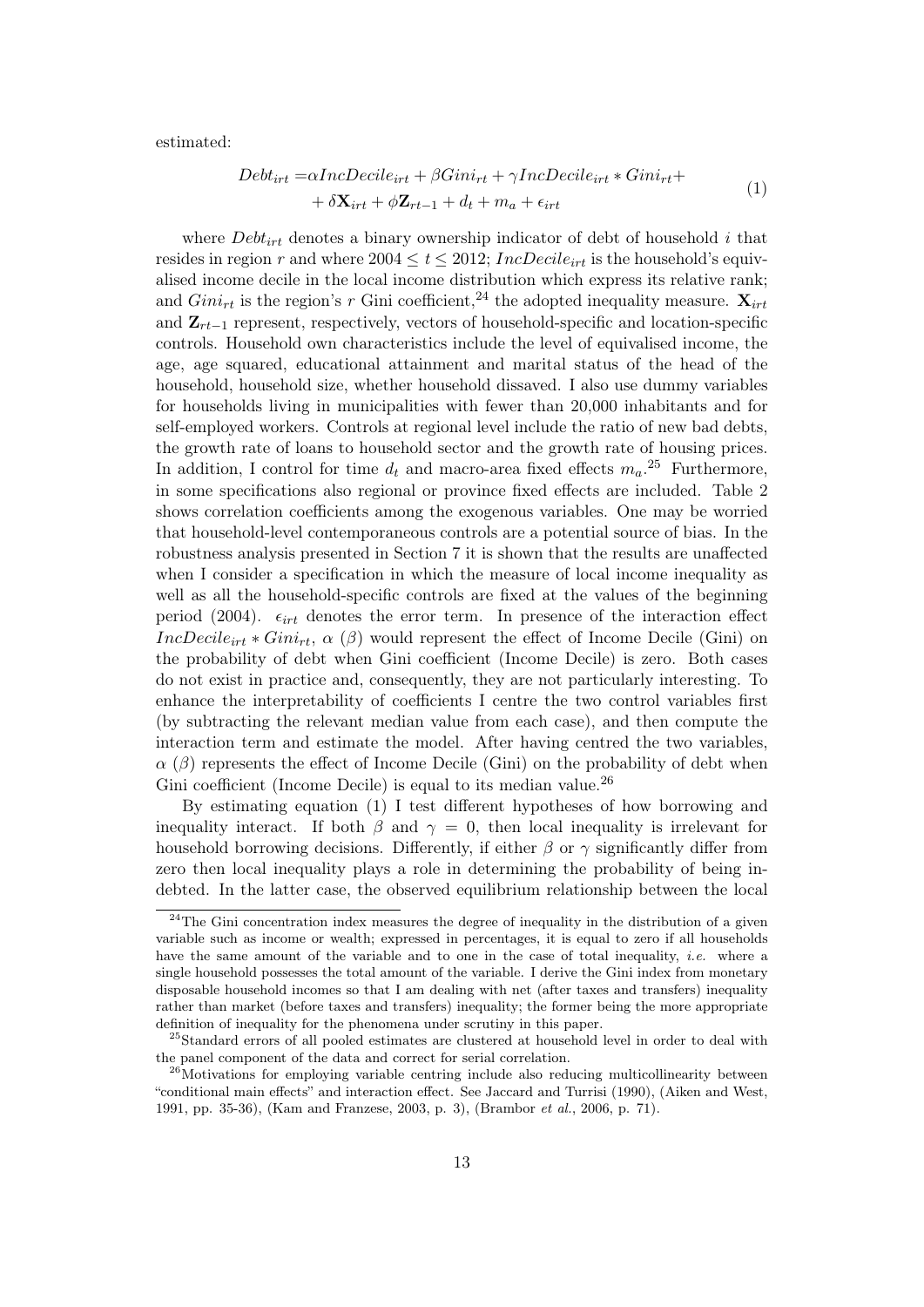inequality and debt market participation may be driven by a combination of demand and supply factors.

The adopted specification allows to investigate this further since the sign of the interaction coefficient ( $\gamma$ ) helps to determine whether local inequality affects households' borrowing patterns differently across income groups and to shed more light on the prevailing channel of effects described in Section [4.1.](#page-11-3) This, in turn, will help to assess if credit demand or supply factors are more important in practice.

Of course, the two scenarios are not mutually exclusive, since, actually, it is possible that both relative demand and supply factors are at work at the same time. In fact, by only observing a household with zero debt it is not possible to distinguish if this is either the exclusive outcome of the demand process or it reflects rejected loan applications. In other terms, there are various ways for a household to have zero observed debt holding: there are those who are not interested in debt market participation; those that want a positive amount of debt and actually do not apply for a loan because they are discouraged either directly from the loan officer or, indirectly, by the prospect of possible rejection; and those that apply and may be rejected by the lender.

To better evaluate the role that credit demand and supply factors play in determining the observed outcome, I thereby take a futher step and follow the empirical strategy adopted in [Magri](#page-42-9) [\(2007\)](#page-42-9) by exploiting a different group of SHIW questions that allows to single out  $i)$  those households that asked for a loan in the year regardless of whether they got it or not from those that did not apply for a loan, from  $ii$ ) those households whose applications have been rejected from those that have been accepted. In this way it is possible to separately observe the role of local inequality, interacted with household position in the local income distribution, among determinants of loan demand and the variables affecting the bank's evaluation process.

Loan demand In order to evaluate separately those factors acting on the *demand*side, I estimate the probability for a household of demanding a loan, using as explanatory variables only a subset of the ones in the baseline specification [\(1\)](#page-14-3) that literature has suggested they may affect household borrowing decisions. I exclude thereby both the ratio of new bad debts and the growth rate of loans to household sector from vectors of location-specific controls  $\mathbf{Z}_{rt}$  and then run the following regression:

<span id="page-15-0"></span>
$$
Demand_{irt} = \alpha IncDecile_{irt} + \beta Gini_{rt} + \gamma IncDecile_{irt} * Gini_{rt} + + \theta \mathbf{X}_{irt} + \tau \mathbf{Z}_{rt-1}^D + d_t + m_a + \epsilon_{irt}
$$
\n(2)

where  $Demand_{irt}$  denotes a binary variable indicating whether or not household i that resides in region r asked for a loan in the year t.  $\mathbf{Z}_{rt-1}^D$  is the vector of location-specific controls relevant for household loan demand that now includes only the regional growth rate of housing prices; while the other controls are unchanged with respect to [\(1\)](#page-14-3). In addition, I control for time  $d_t$  and area fixed effects  $m_a$ .

Equation [\(2\)](#page-15-0) allows to test if local inequality influence household loan demand with the interaction effect being the key variable to determine through which of the channels described this possible influence may be exerted.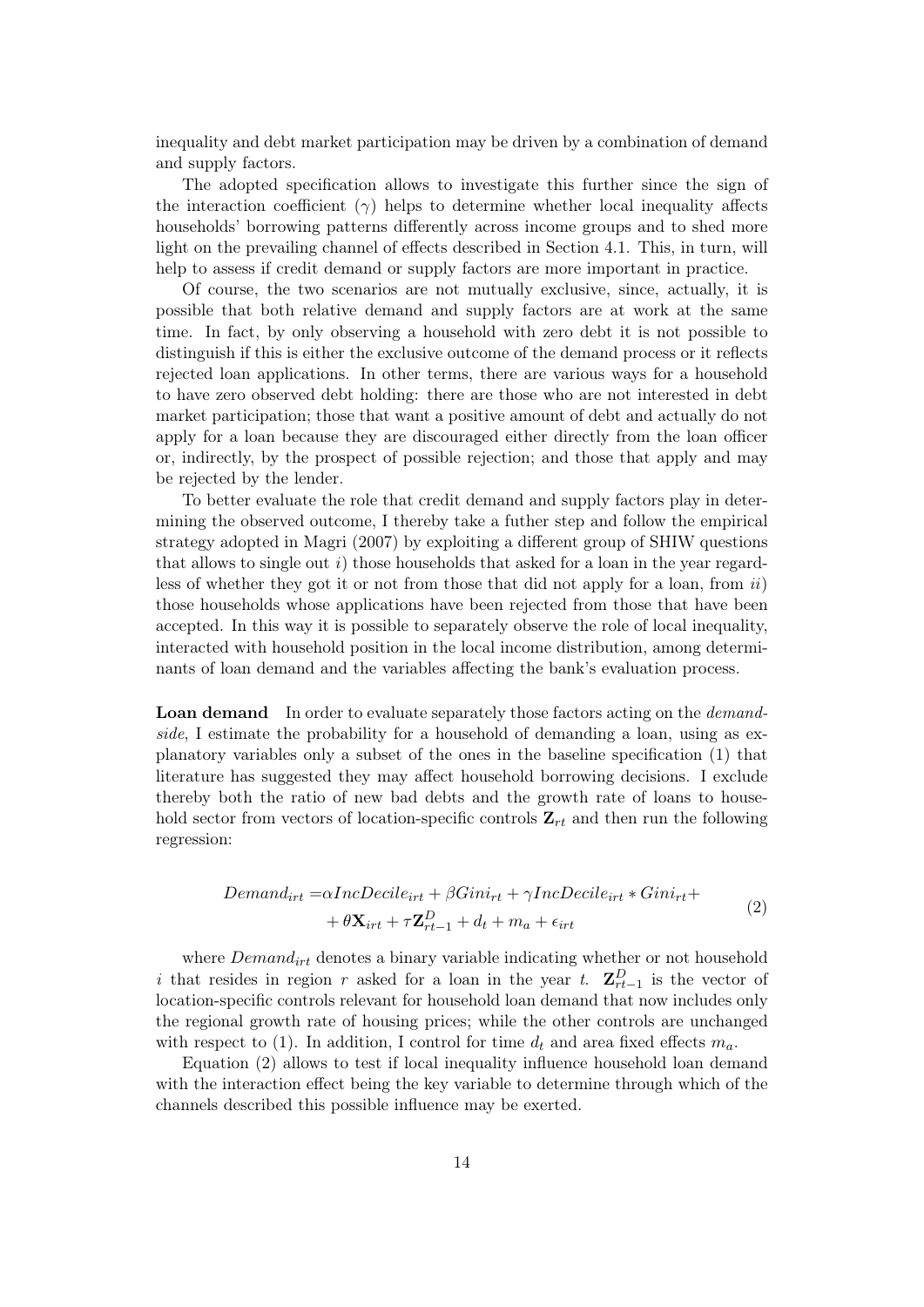<span id="page-16-3"></span>Credit rationing In order to evaluate separately the *supply side* of the market, I also estimate the probability that a household application is rejected, conditional on having applied for a loan:

$$
Raz_{irt} = \alpha IncDecile_{irt} + \beta Gini_{rt} + \gamma IncDecile_{irt} * Gini_{rt} ++ \mu \mathbf{X}_{irt}^{S} + \rho \mathbf{Z}_{rt-1}^{S} + d_t + m_a + \epsilon_{irt}
$$
\n(3)

where  $Raz_{irt}$  denotes a binary variable indicating whether or not household i that resides in region  $r$  has been credit rationed in the year  $t$ , provided that it applied for a loan.[27](#page-16-1) I use as controls only the subset of exogenous variables included in specification [\(1\)](#page-14-3) that in literature have been identified as relevant for bank decision to grant a loan.<sup>[28](#page-16-2)</sup> Thus,  $\mathbf{X}_{irt}^{S}$  and  $\mathbf{Z}_{rt-1}^{S}$  are, respectively, the vectors of householdspecific and of location-specific controls that affect lender decisions to rationing; while other controls remain unchanged with respect to specification  $(1)$ . In addition, I control for time  $d_t$  and area fixed effects  $m_a$ . Equation [\(3\)](#page-16-3) allows to assess the relative importance of supply factors in determining the outcome observed in [\(1\)](#page-14-3). In this specification, the probability of rationing is observable only for households that have demanded a loan. To control for the possible selectivity implied in excluding those not asking for a loan, I also estimate a standard Heckprobit approach, thus directly assessing the relevance of selection. Following [Magri](#page-42-9) [\(2007\)](#page-42-9), the chosen exclusion restriction necessary to identify the model is the dummy variable for household living in a small municipality, with fewer than 20,000 inhabitants. The hypothesis is that *Small City* is an important factor in modelling the entry costs in the debt market and thus for the decision whether or not to borrow, but that this is not an important factor in the lender's decision to grant a loan.

In the following Section, I first report the results of the econometric estimation of the probability of holding a debt [\(1\)](#page-14-3) and then I turn to the results for the loan demand [\(2\)](#page-15-0) and credit rationing equation [\(3\)](#page-16-3) respectively.

# <span id="page-16-0"></span>5 The empirical results

#### <span id="page-16-4"></span>5.1 Probability of holding a debt

Table [3](#page-29-0) presents the main estimates for the effect of local inequality on the probability of being indebted. I first discuss the effect of local inequality on the probability of holding any type of debt and then turn to the effects of other independent variables.

<span id="page-16-1"></span> $27$ The equation mirrors a stringent definition of being credit constrained in the sense that one can only be constrained if one actually applies for credit and is rejected. Other laxer definitions adopted in literature include as constrained (i) those who did not actually apply but who wished to have credit nevertheless and did not receive it; (ii) those who report that they have been rejected or unable to gain all of the amount they applied for or who report that they were discouraged from applying. Because of the SHIW questionnaire design, it not possible to distinguish households belonging to the last two categories.

<span id="page-16-2"></span> ${}^{28}\mathbf{X}_{irt}^S$  include the equivalised income, age, age squared, educational attainment and marital status of the head of the household, household size, a dummy variables for self-employed workers. Controls at regional level  $\mathbf{Z}_{rt}^{S}$  include the ratio of new bad debts and the growth rate of housing prices.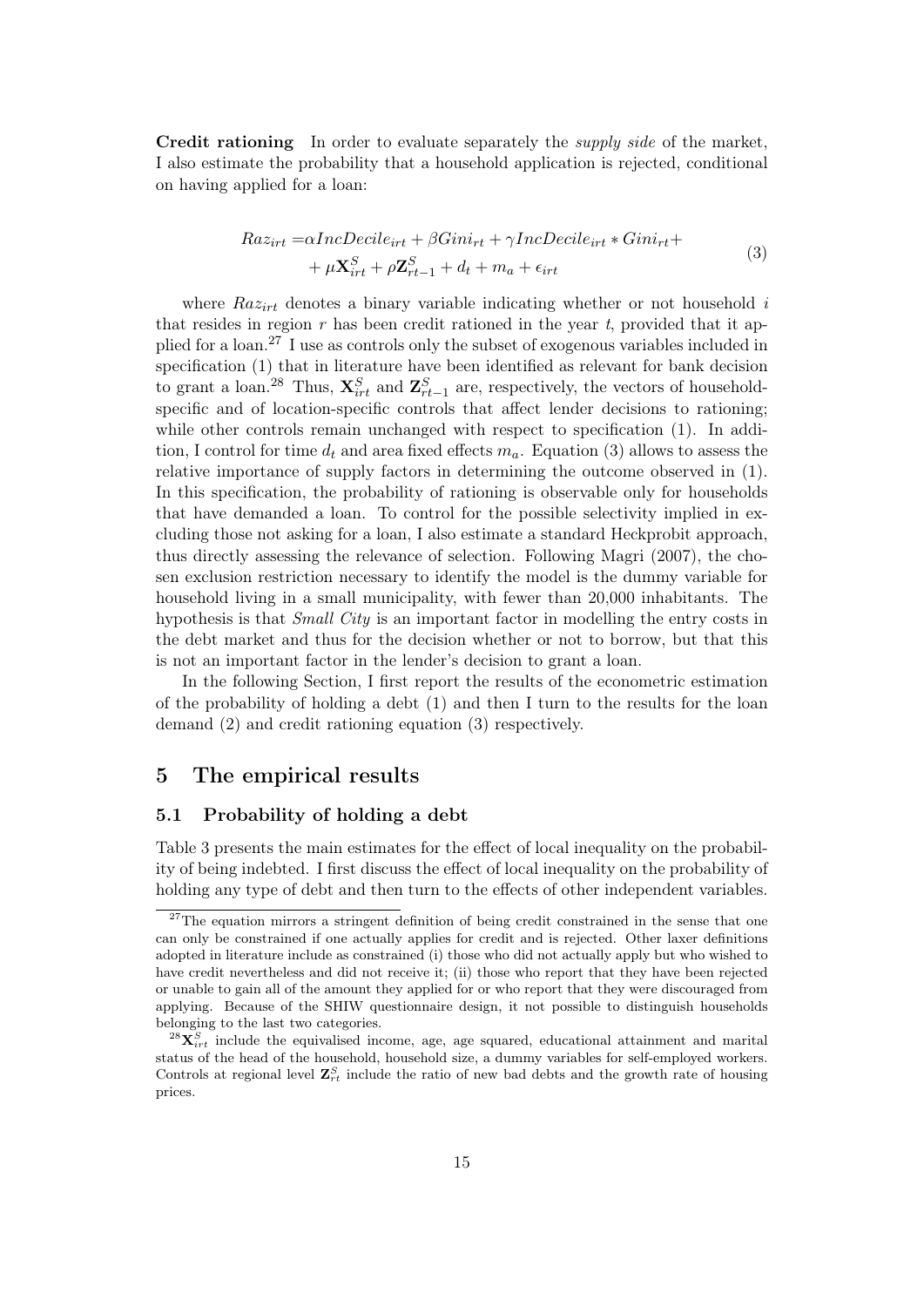Column 1 displays results from a simple LPM regression (Linear Probability Model) run on the pooled dataset (years 2004-2012). The LPM estimation has the advantage of making the interpretation of the coefficients easier, in particular in the case of interaction term.<sup>[29](#page-17-0)</sup> The coefficients from the LPM regression are presented with robust standard errors clustered at the household level in order to deal with the panel component of the data and correct for serial correlation.<sup>[30](#page-17-1)</sup> As expected from descriptive statistics reported in Section [3.2,](#page-10-3) the coefficient associated to IncDecile<sub>irt</sub> is positive so that households belonging to top-income groups have a significantly higher probability to be indebted than poorer ones. Furthermore, the relevance of regional income inequality for household borrowing and its negative correlation with the frequency of debt, as anticipated in Figure [2,](#page-25-0) are confirmed by the significantly negative coefficient of  $Gini_{irt}$ : the probability of being indebted is higher the less unequal is the region where the household resides. Finally, the coefficient of the interaction between local inequality and household income decile is positive and significant, which suggests that the negative effect of  $Gini_{irt}$  on the probability of being indebted is weaker (stronger) when household rank is high (low). The result points to the supply-side hypothesis, presented in Section [4.1,](#page-11-3) according to which poorer household loan demands are rejected by banks more frequently when local income inequality is higher.

Figure [\(1\)](#page-18-0) presents these results graphically. Panel (a) of Figure [\(1\)](#page-18-0) plots the relationship between regional Gini coefficient and the estimated likelihood of debt for each household income decile. The graph shows that, as income rank increases, the negative effect of local inequality on probability of debt gets smaller and smaller till reversing for the top income deciles. Panel (b) of Figure [\(1\)](#page-18-0) plots the relationship between income decile and likelihood of debt for the highest and the lowest level of local inequality. The graph shows that increased inequality allows high-income (low-income) households to borrow more (less) frequently. In fact, households with rank to the right of the crossing are more likely indebted on average as inequality increases; whilst households to the left of the crossing are less likely indebted as inequality increases.

To take into account the well-known limitations of the linear probability model, Column 2 of Table [3](#page-29-0) reports the estimated marginal effects from a pooled probit model which shows that the results are substantially equivalent both in terms of the statistical significance, signs and size of the coefficients, as well as in their economic implications.

SHIW data has a household panel component which I exploit to control for unobserved heterogeneity via individual household effects and to track changes in

<span id="page-17-0"></span><sup>&</sup>lt;sup>29</sup>Interaction effects interpretation is more complicated in nonlinear models because, like the marginal effect of a single variable, the magnitude of the coefficient depends on all the covariates in the model. In addition, it can have different signs for different observations, making simple summary measures of the interaction effect difficult. Finally, it requires computing the cross derivative or cross difference. However, I report pooled probit and panel probit estimates in each specification after having computed a consistent estimator for the interaction effect for nonlinear model, and for the asymptotic variance of the estimated interaction effect according to the methodology presented in [Ai and Norton](#page-39-13) [\(2003\)](#page-39-13).

<span id="page-17-1"></span><sup>&</sup>lt;sup>30</sup>In the robustness analysis I test the sensitivity of the results when clustering standard errors both at provincial and at regional level to allow for possible correlations of the unobserved features at a local level.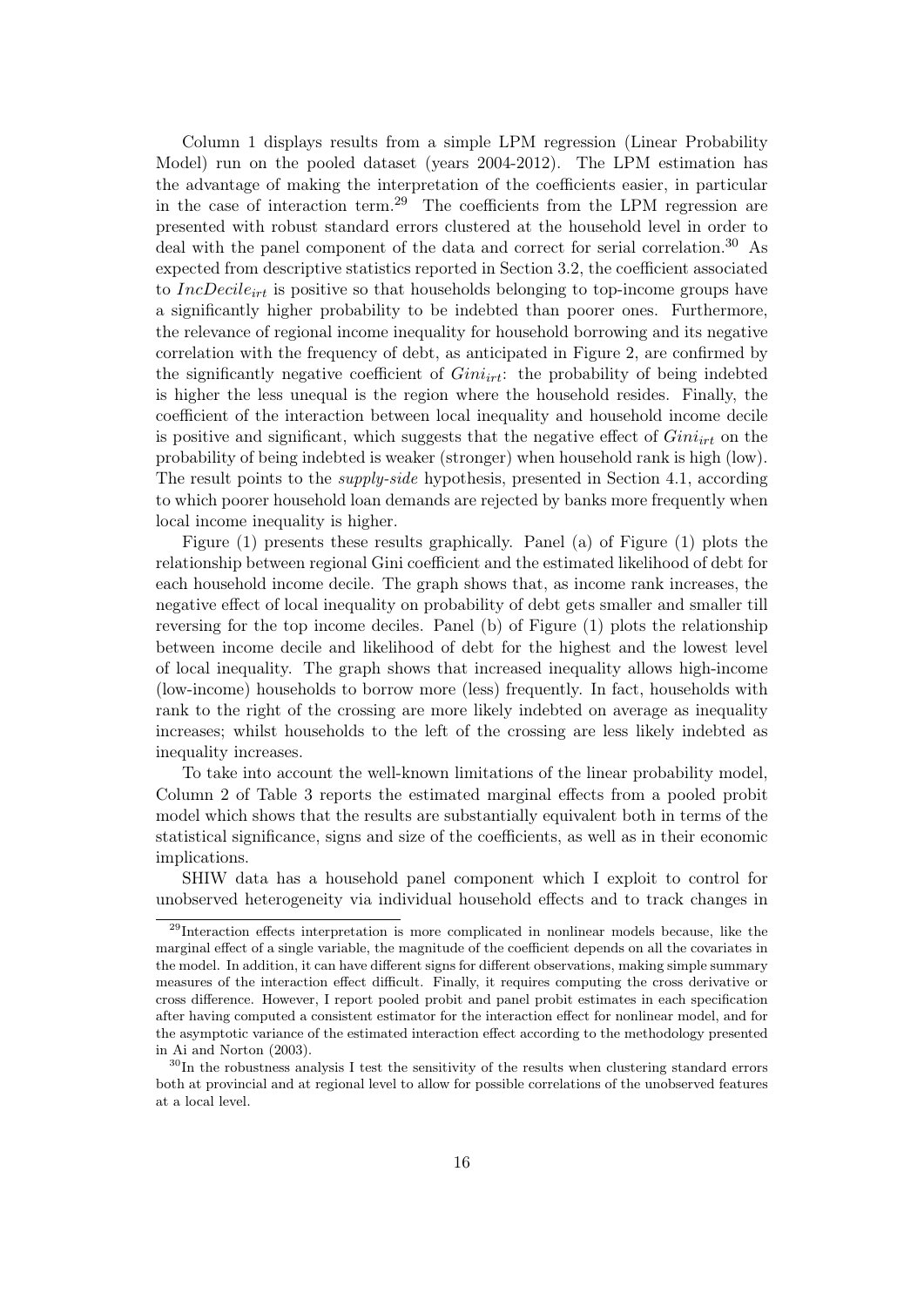<span id="page-18-0"></span>

Figure 1: Probability of debt, income rank and local inequality (1)

(1) Figures report the effect on the probability of debt based on the probit pooled regression in Table [3.](#page-29-0)

household behaviour over time. Column 3 of Table [3](#page-29-0) reports marginal effects from a random effects panel probit.[31](#page-18-1) This model allows to shape in a more precise way differences in the households' behaviour, even though it greatly reduces the number of observations. Although the LPM/pooled probit and random-effects probit panel regression estimates are not directly comparable as regards the size of the coefficients, the results are substantially equivalent both in terms of the statistical significance and signs of the coefficients, as well as in their economic implications. However, at the bottom of column 3 in Table [3,](#page-29-0) I report a Likelihood Ratio test comparing the pooled probit with the random effects model. The test rejects the null hypothesis under which the random effect makes no contribution to the residual error of each equation and the same parameter values for each equation would result if the observations were all pooled over time. It follows that the panel specification should be considered the preferred one.

Column 4 of Table [3](#page-29-0) shows that excluding the household's equivalised income, which may induce collinearity with the Icome Decile, does not alter results.

In order to distinguish the effect of regional income inequality from other regional characteristics, in the baseline specification I have used area fixed effects at one level of aggregation (macro-region) higher than the geographic area (region) used to construct the income distribution and the income inequality measure. To address the issue of other regional unobservables that may determine both regional inequality

<span id="page-18-1"></span><sup>&</sup>lt;sup>31</sup>A fixed-effects probit model estimation would drop all households that exhibit no variation in the dependent variable over time. In other words, it would drop all the households which, during the whole period of analysis, are always either indebted or not indebted and would maintain only households switching borrowing status. The latter case would be outside of my modeling strategy of borrowing behaviour focussed, as it is quite standard in household finance literature, on the decision taken in every period on the allocation of resources and the amount of borrowing. More importantly, the adoption of a fixed-effects model would require a drastic drop in the number of observations and, in particular, leave with a modest number of households holding a debt.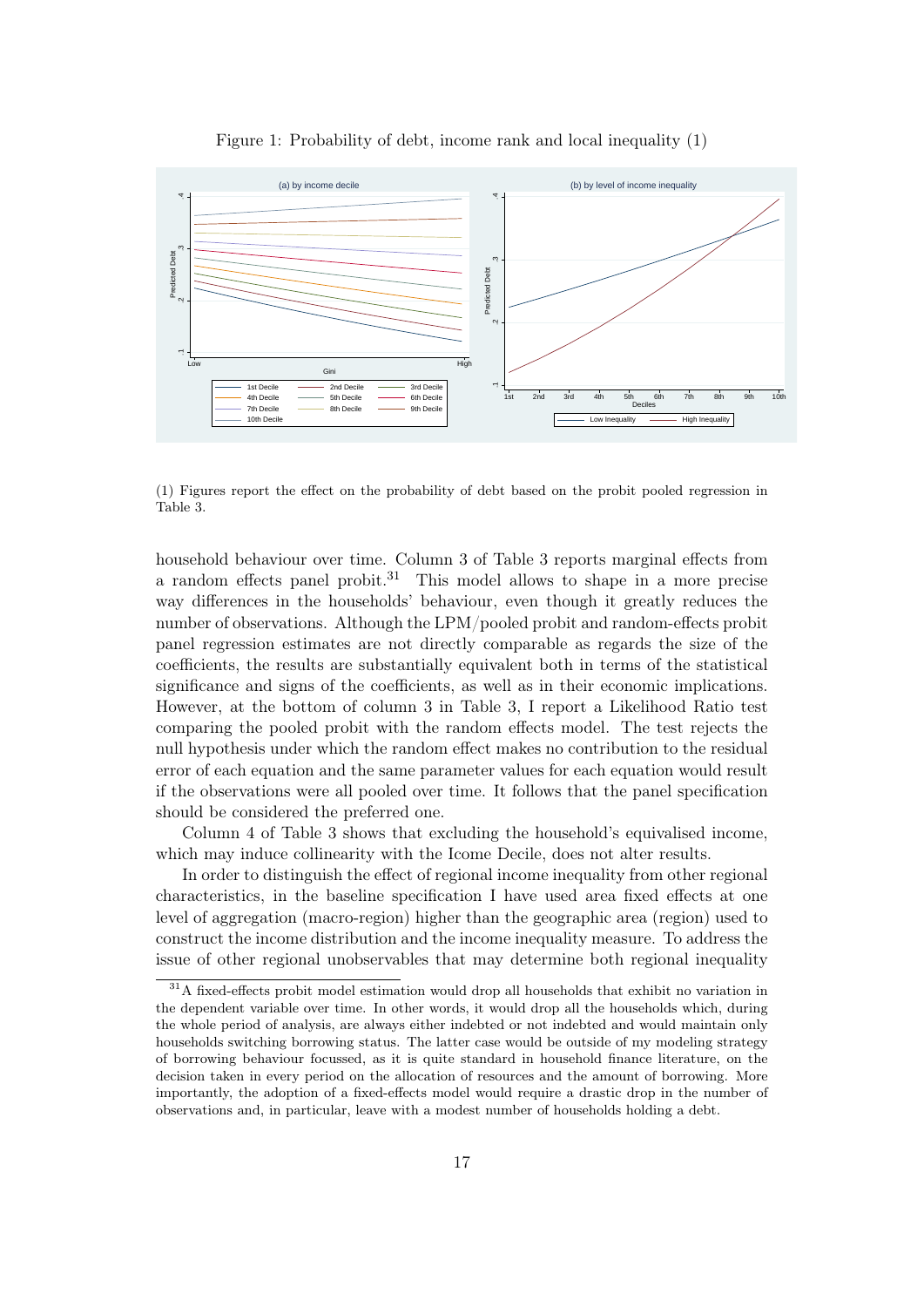and likelihood of debt, I run regressions with regional level fixed effects, which allows averaging out any regional time-invariant effect. Column 5 of Table [3](#page-29-0) show that, despite it is no longer possible to separate the effect of Gini coefficient from other regional characteristics, the coefficient on the interaction term between the household's income decile and regional inequality is still significant and very similar in magnitude to the baseline results.

A relevant local credit market for households in Italy is considered to be a province [Gobbi and Lotti](#page-41-12) [\(2004\)](#page-41-12). Furthermore, provinces with relatively betterdeveloped financial systems are likely to also have higher frequency of debt. Thus, including province fixed effects accounts for any such unobserved time-invariant location attributes, common to the credit market areas, that may affect household likelihood of debt. Results of specifications with province fixed effects reported in Column 6 of Table [3](#page-29-0) are almost identical to the ones found with regional fixed effects, thus confirming the baseline findings.

In line with previous empirical evidence, I find that age has a non-linear effect: the probability of debt increases with age and decreases with age in a quadratic term. This result is compatible both with the demand channel (the need for a loan is strongest for youngest households and decreases beyond a certain age threshold) and with the supply channel (banks consider elder households safer borrowers until a certain age threshold when the longer life expectancy and increasing income profile of the younger prevail). The probability of debt is higher among well-educated households (head of household is a high-school), who are more likely to have rising income expectations and to afford lower entry costs due to a better financial education. Estimation's results confirm other evidence from descriptive statistics in Table [1.](#page-27-0) The frequency of debt increases with household size, is higher among married households and lower among self-employed ones whose income is subject to greater volatility.

#### 5.2 Probability of demanding a loan

In order to single out the role of local inequality among determinants of loan demand, I estimate the probability of a household demanding a loan, using the specification of Equation [2.](#page-15-0) I present the results of the estimations in the left panel (columns 1 to 4) of Table [4.](#page-30-0) The estimates are practically the same for all the models employed: LPM, pooled probit and panel probit. The key finding is that both the estimated coefficients of  $Gini_{irt}$  and  $IncDecile_{irt} * Gini_{rt}$  are not significantly different from zero so that there is no evidence that demand-side factors related to local inequality levels matter for the borrowing decisions of households. In other words, both the "keeping up with the Joneses" and "the getting ahead of the Joneses" hypotheses would not find empirical evidence in data on loan applications. Thus, results point mainly toward channels operating through credit supply - namely through the banks' use of local income inequality as additional signal for identifying credit worthy customers.

#### <span id="page-19-0"></span>5.3 Probability of being credit rationed

Next, I turn to supply side of the market by estimating the probability that a household's loan request is rejected, conditional on having applied for it, using the speci-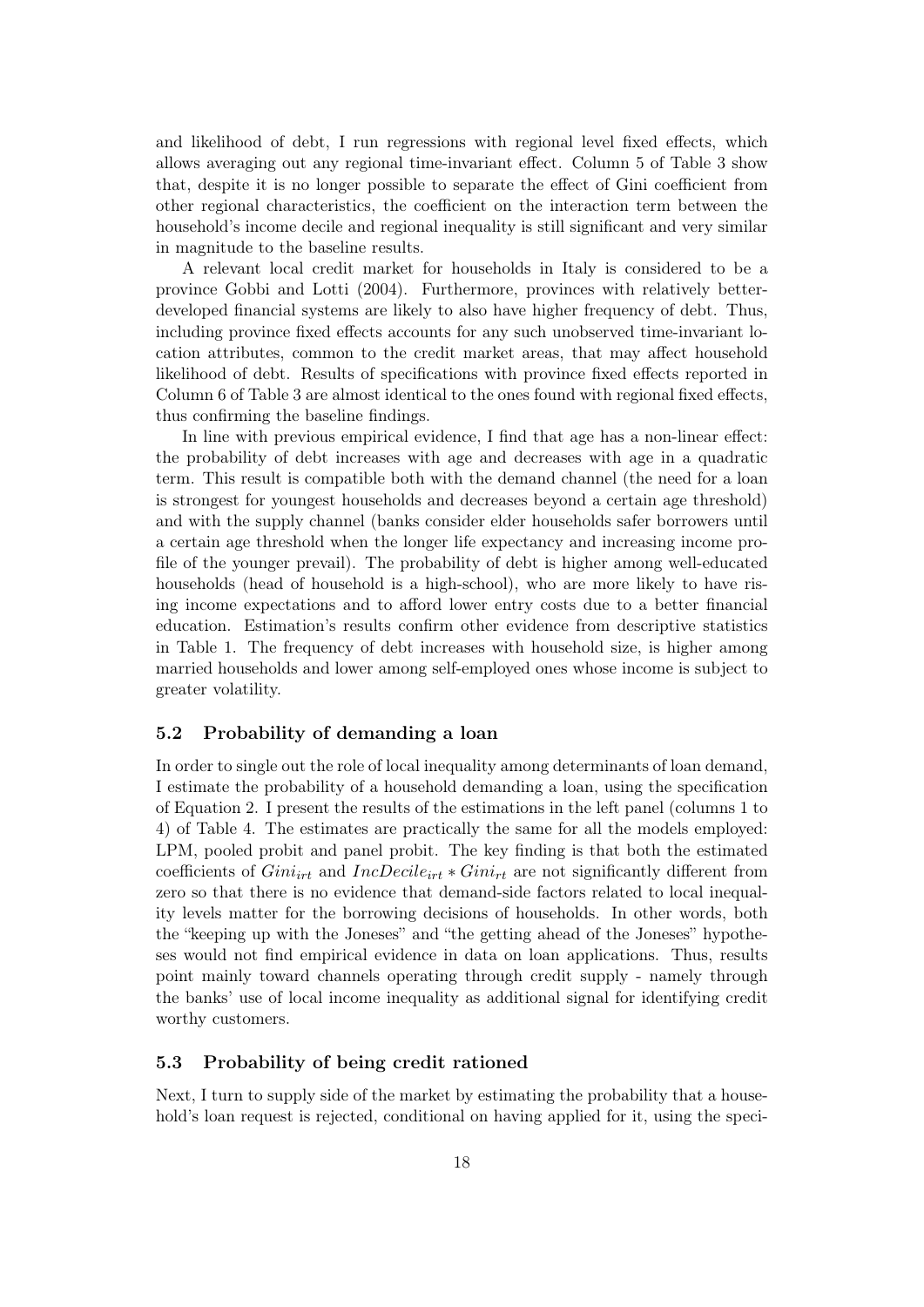fication of Equation [3.](#page-16-3) Columns 6 to 8 in the right panel of Table [4](#page-30-0) show estimates, respectively, of LPM and of probit regressions for the probability of being credit rationed.[32](#page-20-0) In line with previous evidence on Italian data,[33](#page-20-1) income increases the likelihood of application acceptance. In fact, the estimated coefficient of  $IncDecile_{irt}$ is negative indicating that a higher household income rank is associated in the bank's evaluation with a higher ability to repay the debt. The important finding is that the coefficient of the interaction term  $IncDecile_{irt} * Gini_{rt}$  is significantly negative, indicating that applications from top (low) income households in more (less) unequal regions are less (more) likely to be rejected than those from top (low) income households in less (more) unequal regions.

To control for the possible selectivity implied in excluding those households not asking for a loan, I have also estimated a Heckprobit model identified through the Small City variable. Results show that, in the case under scrutiny, the null hypothesis of no correlation between error terms of the two equations (demand and rationing probit models) is not rejected. In other words, coefficients of determinants of credit rationing presented in Table [4](#page-30-0) are not biased because of sample selection.

Overall, the result for credit rationing is in line with the supply side interpretation of the results obtained in Section [4.1.](#page-11-3) It is also consistent with [Coibion](#page-40-2) et al. [\(2014\)](#page-40-2) model, and their empirical findings on US households debt accumulation, in which banks use an applicant's position in the local income distribution, along with the dispersion of that distribution, to make inferences about default risk. Despite this, it is worth stressing that my results empirically depart from theirs, mainly due to the differences between Italian and US household debt markets. First of all, I find that a higher income is associated with a higher likelihood of being indebted while they find that debt accumulation over the course of the early to mid-2000s in the US was, on average, greater for lower income households. More importantly, in my results the signalling channel seems to strengthen in the crisis period when credit supply conditions were tighter. Thus, the effect of local inequality on household debt appears to be larger the stronger is credit rationing in the system. Vice versa, [Coibion](#page-40-2) et al. [\(2014\)](#page-40-2) evidence supports the notion that the growth in household borrowing during the mid-2000s was driven in large part by credit supply expansions targeted at lower-income households. However, as said in Section [4.1,](#page-11-3) there could be manifold causes that explain how local income inequality is related to a signal of households' creditworthiness.

All in all, results suggest that once other household and location characteristics are controlled for, top-income households located in highly unequal regions are deemed safer borrowers than the corresponding ones residing in low-inequality regions, likely because of the more persistence of their income profile, which may suggest a higher capability of meeting debt repayments in the future.

<span id="page-20-0"></span> $32$ Since restricting the analysis to the households that have applied for a loan would require a drastic drop in the number of observations when using the panel dimension, unlike the case of loan demand, for credit rationing I do not estimate the panel probit model.

<span id="page-20-1"></span><sup>&</sup>lt;sup>33</sup>See [Crook and Hochguertel](#page-40-10) [\(2006\)](#page-40-10); [Magri](#page-42-9) [\(2007\)](#page-42-9) and, more recently on mortgages market, [Michelangeli and Sette](#page-42-10) [\(2016\)](#page-42-10).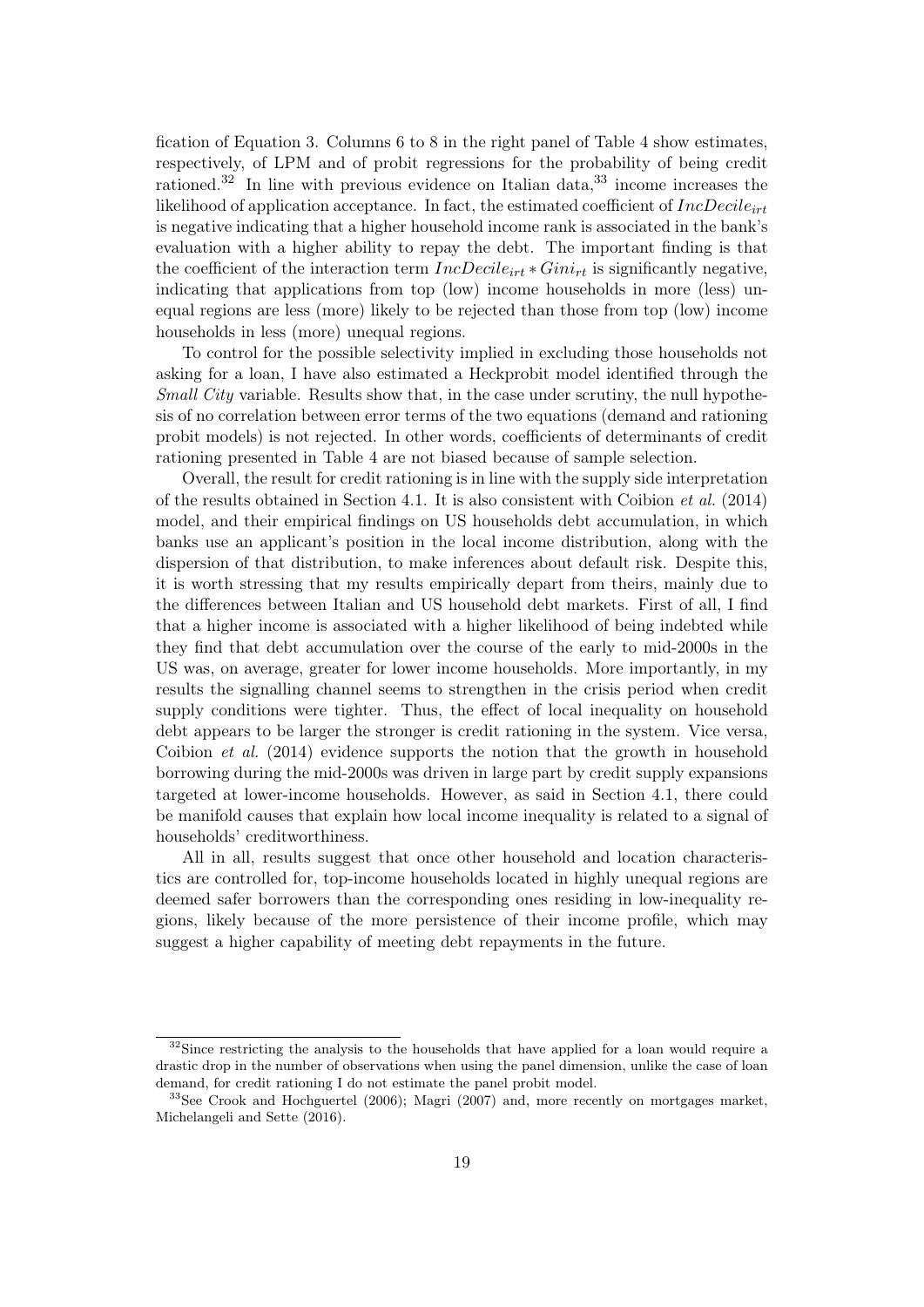## <span id="page-21-0"></span>6 Extensions

Decomposition by type of debt I now consider if the results obtained are sensitive to the difference between types of debt: mortgages and consumer loans. I focus only on the probability of being indebted because the SHIW survey questions on loan demand and credit rationing do not allow for a distinction by types of debt. Then, for each type of loan, I reproduce the previous regressions and report results in Table [5.](#page-31-0) Columns 1 to 3 documents that the results for mortgages are almost identical to those found for total debt, albeit the parameter  $\gamma$  is estimated to be statistically significant only at 10% level for the random effects panel probit. Despite in Columns 4 and 5 the main effect of local inequality is not significant, I find still a statistically significant and strong relationship between local inequality and the probability of holding consumer loans across different income groups as expressed by the interaction effect  $IncDecile_{irt} * Gini_{rt}$  as shown in particular in Column 6. All in all, results from the decomposition by type of debt indicate that both of them contribute to total debt patterns described above.

Pre-crisis vs crisis subsamples The dataset used covers a time span which allows comparisons between the periods before and during the crisis. In the years prior to the crisis, Italy experienced a fast growth in household credit market participation, even if not so strong as other countries. In the part of the latter period which is included in the data, there has been a significant growth in the housing market, driven by an increase in house prices and by relaxed credit conditions, as well as in consumer credit lending. These factors contributed to strengthen the path towards a convergence of Italian household credit market participation with the higher rates of participation in other countries. However, the financial crisis caused a drop in the demand for credit and a higher selectivity of banks in lending. This has affected the share of households with debt and the composition of borrowers with a rebalance towards high-income ones (see Table [1\)](#page-27-0).<sup>[34](#page-21-1)</sup> In light of these stylised facts, re-estimating the model [\(1\)](#page-14-3) separately for the two sub-periods may help to better scrutinise the results presented on the effects of inequality on the probability of holding a debt. Tables [6](#page-32-0) and [7](#page-32-1) shows that evidence is stronger during the crisis period. In particular, Columns (1) to (3) of Table [6](#page-32-0) show that during the pre-crisis period inequality still affected negatively probability of holding a debt, even though no significant asymmetric effect is found across different income groups. On the other hand, Columns (1) to (3) of Table [7](#page-32-1) document that the results for the crisis period are almost identical to those found for whole timespan analysed  $(cf. Table 3).$  $(cf. Table 3).$  $(cf. Table 3).$ 

It is easier to interpret the different pattern observed between the two periods by taking into account the behaviour for the different types of debt. Columns (4) and (5) of Table [6](#page-32-0) show that before the crisis the differentiated effect of local inequality was full in place for the consumer loans while mortgages were completely unaffected by it. In contrast, the last two columns of Table [7](#page-32-1) document how the asymmetric effect of inequality was fully common to both types of debt during the crisis period. In a nutshell, it can be said that evidence found in Section [5.1](#page-16-4) is driven by both

<span id="page-21-1"></span> $34$  For a more in depth analysis of the recent evolution of credit market participation in Italy see [Magri and Pico](#page-42-14) [\(2014\)](#page-42-14).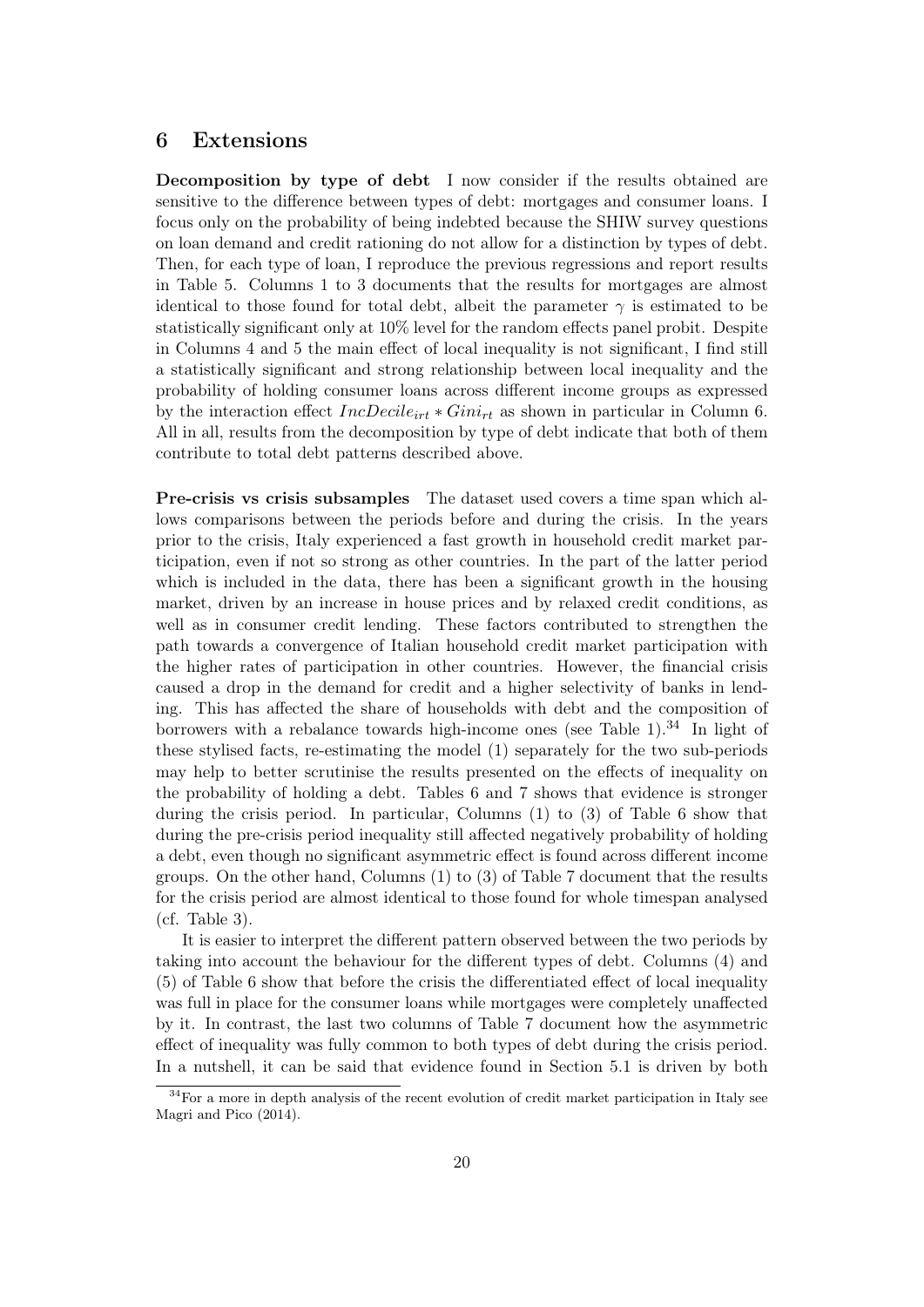forms of debt during the crisis period and only by consumer credit market before the crisis. Overall, these results seems in line with the idea that local inequality plays a role in affecting the likelihood of debt through the credit supply channel. In fact, before the crisis, when credit conditions were laxer, local inequality may not have affected mortgages market because of the collateralised nature of this form of debt. Despite mortgages represent much larger loan amounts than other forms of debt, in case of default banks may take possession and sell the secured property. Before the crisis, the housing market was in a expanding phase with rising prices and was easier for lenders to sell the property (in case of foreclosure) at a value sufficient to cover the remaining principal of the loan. Consumer loans, on the other hand, are mostly uncollateralised (with the exception of auto loans) and so may be considered by banks riskier, even though are much smaller in size. In the wake of the crisis, the tensions in the banks' funding availability and cost, the adverse shocks to households income and a depressed housing market led first to a tightening of credit standards and, subsequently, also to a reduction of the lending to Italian households. Hence, the incentive of banks to devote resources toward identifying applicants' underlying credit-worthiness should have strengthen, leading to a wider utilization of the information provided by local income inequality as found in Table [7.](#page-32-1)

# <span id="page-22-0"></span>7 Robustness analysis

In this Section, several robustness checks are considered. First of all, in order to account for any macro region-specific time trends that may influence household borrowing decisions, a specification with a full set of area-year dummies is tested. Results are reported in Table [8](#page-33-0) and confirm the robustness of the baseline findings.

As is quite standard in the household finance literature, in my modeling strategy, households decide every period on the allocation of their resources and on borrowing. However, one may argue that for many households with mortgages outstanding in a given period, the decision to take up such loans was made many years prior to the interview. To examine the sensitivity of results to this issue, I have re-estimated the panel model for mortgages, focusing only on households that take up such loans (*i.e.*) with switch borrowing status) during the period covered by the data. Specifically, I use the sample of households without outstanding mortgages in 2004 (i.e., the initial observation period in the sample) and estimate the probability of taking up such a loan in any of the subsequent four waves. This panel model conditions on the same set of covariates as the ones used in the baseline specification (presented in Table [3\)](#page-29-0). The estimated effects of local inequality on the likelihood of taking up a mortgage from this "inflow" sample are still significant, albeit at 10% confidence level, and have the same economic interpretation of the baseline specification (see Table [9\)](#page-33-1).

Since in the baseline specification household-level controls are contemporaneous, one may be worried that this may introduce simultaneity bias. In Table [10](#page-34-0) it is shown that the results are qualitatively unaffected when two-year<sup>[35](#page-22-1)</sup> lagged household-level controls are replaced into the baseline specification.

Similarly to [Coibion](#page-40-2) *et al.* [\(2014\)](#page-40-2), I also consider a specification in which the

<span id="page-22-1"></span><sup>&</sup>lt;sup>35</sup>It should be recalled that SHIW survey is carried out biannually so that lagged household controls referring to previous SHIW wave are two-year lagged.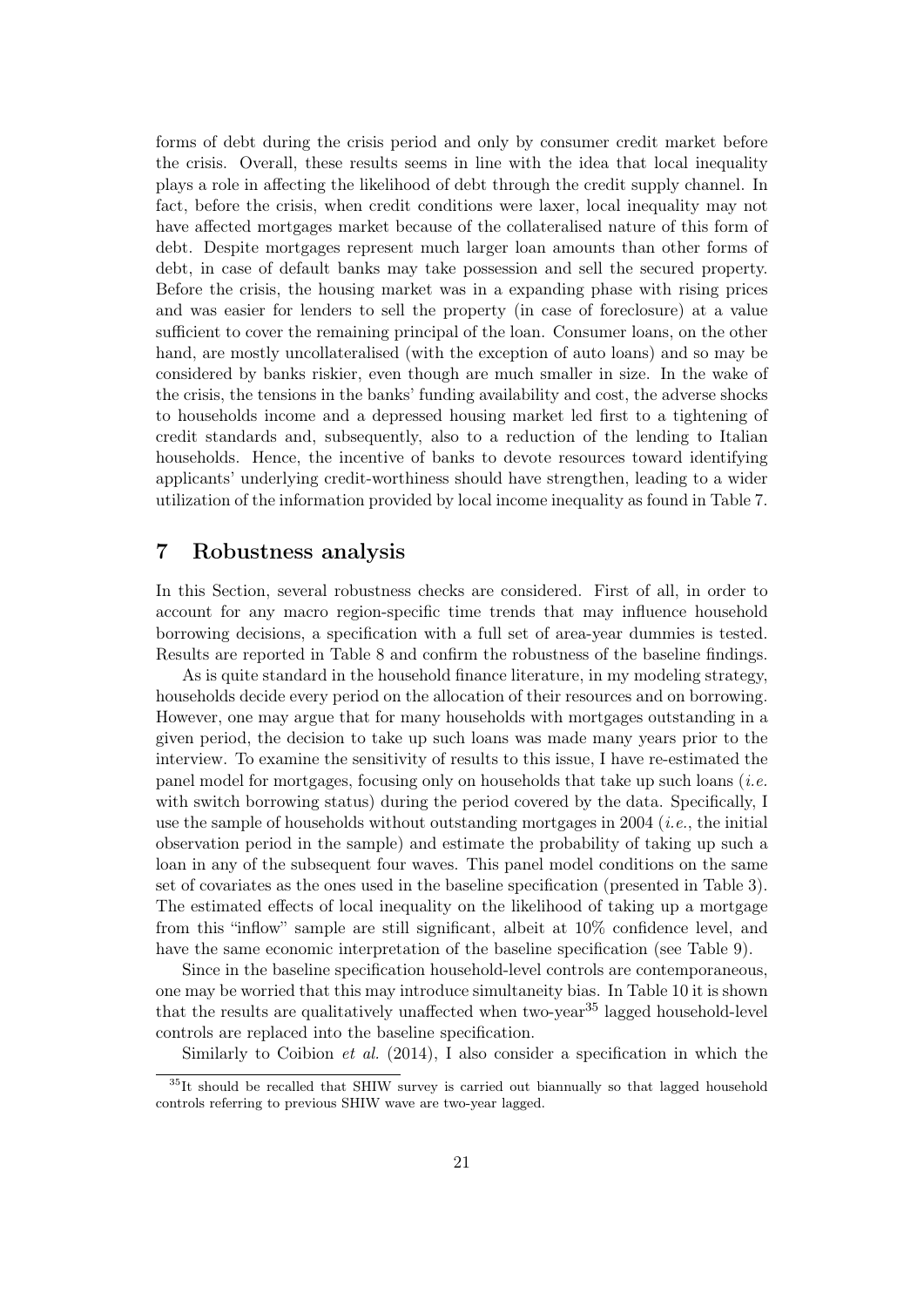measure of local income inequality as well as all the household-specific controls are fixed at the values of the beginning period (2004). This also removes the potential bias due to contemporaneous controls that may be influenced by the treatment effect. Moreover, such a specification can be interpreted as a "difference-in-differences" approach across income groups and regional inequality levels with the coefficient of the interaction between local income inequality and household income decile being the key parameter that determines whether such differences have been important. This change does not have significant impact on the results (cf. Table [11\)](#page-34-1).

Standard errors of all the pooled estimates are clustered at household level in order to deal with the panel component of the data and correct for serial correlation. As said in Section [3,](#page-9-0) the SHIW sampling is in two stages: first municipalities are chosen from different strata and then households are selected at random. It follows that observations are independent across municipalities but there could be still within-municipality error correlation (e.g., because of neighbourhood effects) affecting standard errors and, on top of that, unobserved provincial or regional effects. However, including fixed effects at different geographical level of aggregation generally does not control for all the within-cluster correlation of the error and one should still use the cluster-robust estimate of the variance matrix . Correcting standard errors for clustering first on municipality and then on province/region, the interpretation of the results does not change (for the sake of brevity, I do not report these results).

The Gini coefficient is sometimes criticised as being too sensitive to relative changes around the middle of the income distribution. Tables [12](#page-35-0) and [13](#page-35-1) show that the choice of Gini coefficient as income inequality indicator is unlikely to influence the results. The relationship between local income inequality, interacted with household income decile, and debt likelihood is still significant for various generalised entropy indicators which are sensitive to inequalities at the top or bottom of the income spectrum. Table [12](#page-35-0) uses as income inequality measure the Theil Index, which is more sensitive than Gini coefficient to changes that affect the upper tail of the distribution, while Table [13](#page-35-1) uses the mean logarithmic deviation which is more sensitive to changes in the lower tail. In all cases results are very similar to the ones of the baseline scenario, supporting the robustness of the findings under varying inequality measures. Furthermore, I have tested a functional form that employs quintiles, instead of deciles, to model the households' income ranks and the results are insensitive even to such a transformation.

Finally, the inclusion of a wide range of controls in the baseline specification may raise multicollinearity concerns. To address this potential issue, I estimate a more parsimonious specification where location-specific controls are dropped. Results in Table [14](#page-36-0) show that the findings are insensitive even to such a change.

# <span id="page-23-0"></span>8 Conclusion

The literature on household finance has only recently paid attention to the distribution of access to finance. Using Italian household-level data from Banca d'Italia's Survey on Household Income and Wealth combined with information on local inequality from EU-Statistics on Income and Living Conditions survey, this paper explored empirically the relationship between household debt and local income in-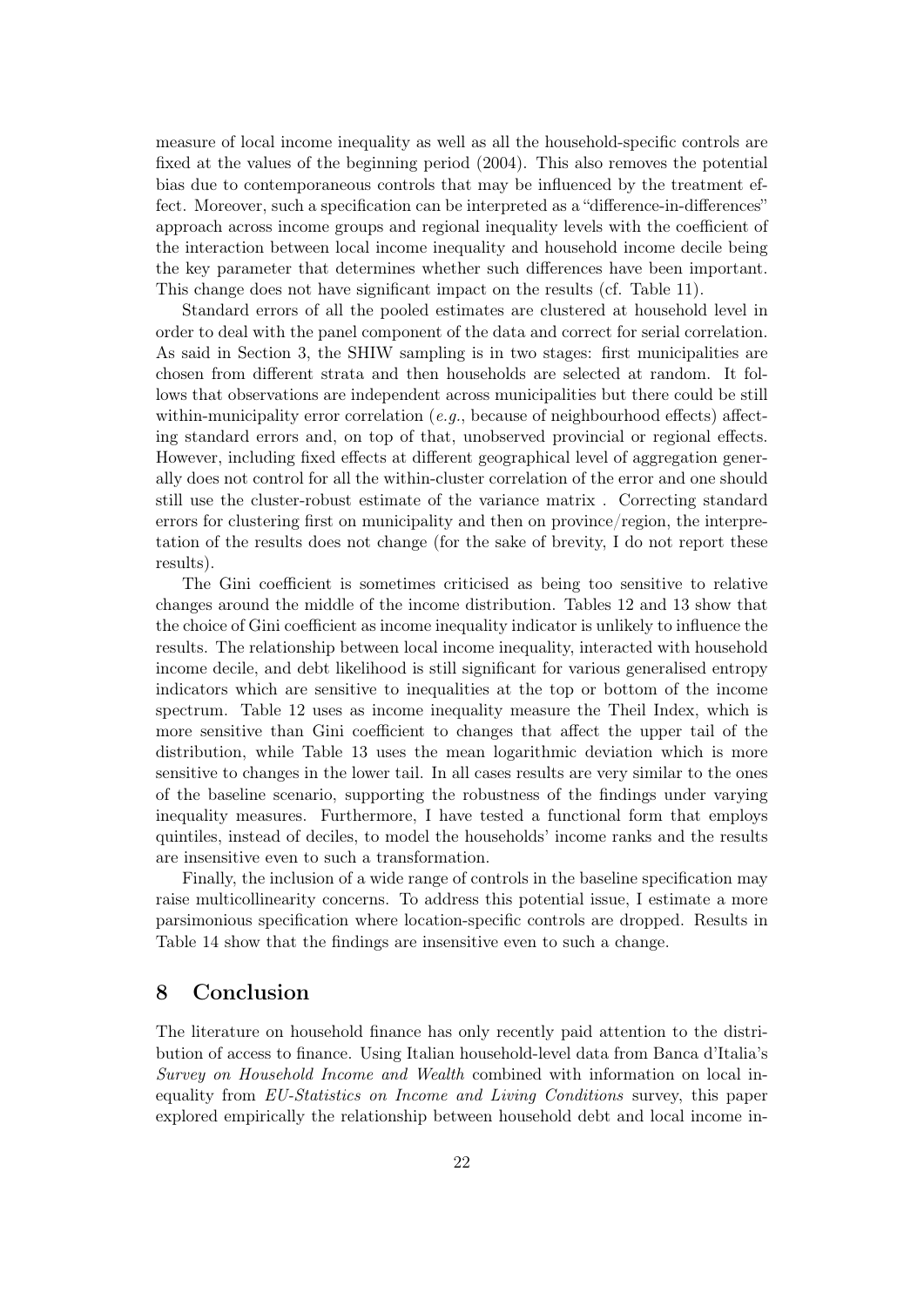equality highlighting the role that the belonging to different income groups plays in mediating this relationship. The analysis provides evidence that income inequality affects negatively the probability of being indebted. Moreover, it is shown that richer households living in regions highly unequal are relatively more likely indebted than, otherwise similar, richer households situated in low-inequality regions (and vice versa for poorer ones). The work also tested alternative views about the prevalence of demand or supply factors in shaping the interaction between inequality and household debt (namely the "keeping up with the Joneses" hypothesis versus the "signalling channel" one). In fact, local inequality does not seem to affect the likelihood to apply for a loan while greater inequality decreases the probability of loan application refusal for top income households (and increases for the poorer ones). Such results are consistent with models in which banks use an applicant's position in the local income distribution, along with the dispersion of that distribution, to make inferences about default risk; and are in line with the most recent survey-based evidence on US data according to which supply factors are more important than demand ones in explaining the mentioned result. These findings are found persistent after controlling for socio-demographic differences, different types of debt, unobserved individual heterogeneity thanks to panel data, and a number of robustness checks. Comparison between pre-crisis and crisis period indicates that, in line with the supply-side interpretation of the results, evidence is stronger during the latter one when credit supply conditions were particularly tight. This paper suggests that household income may be considered a stronger signal of creditworthiness in highly unequal regions because higher inequality implies less income mobility over time and a skewed access to investment opportunities and/or political influence. It follows that banks, which screen borrowers taking into account their capacity to meet their obligations in the future, are less prone to grant credit to poor households located in more unequal regions. In conclusion, inequality can become self-sustained as it produces unequal access to finance and ultimately unequal opportunities, which can reinforce any initial economic inequality.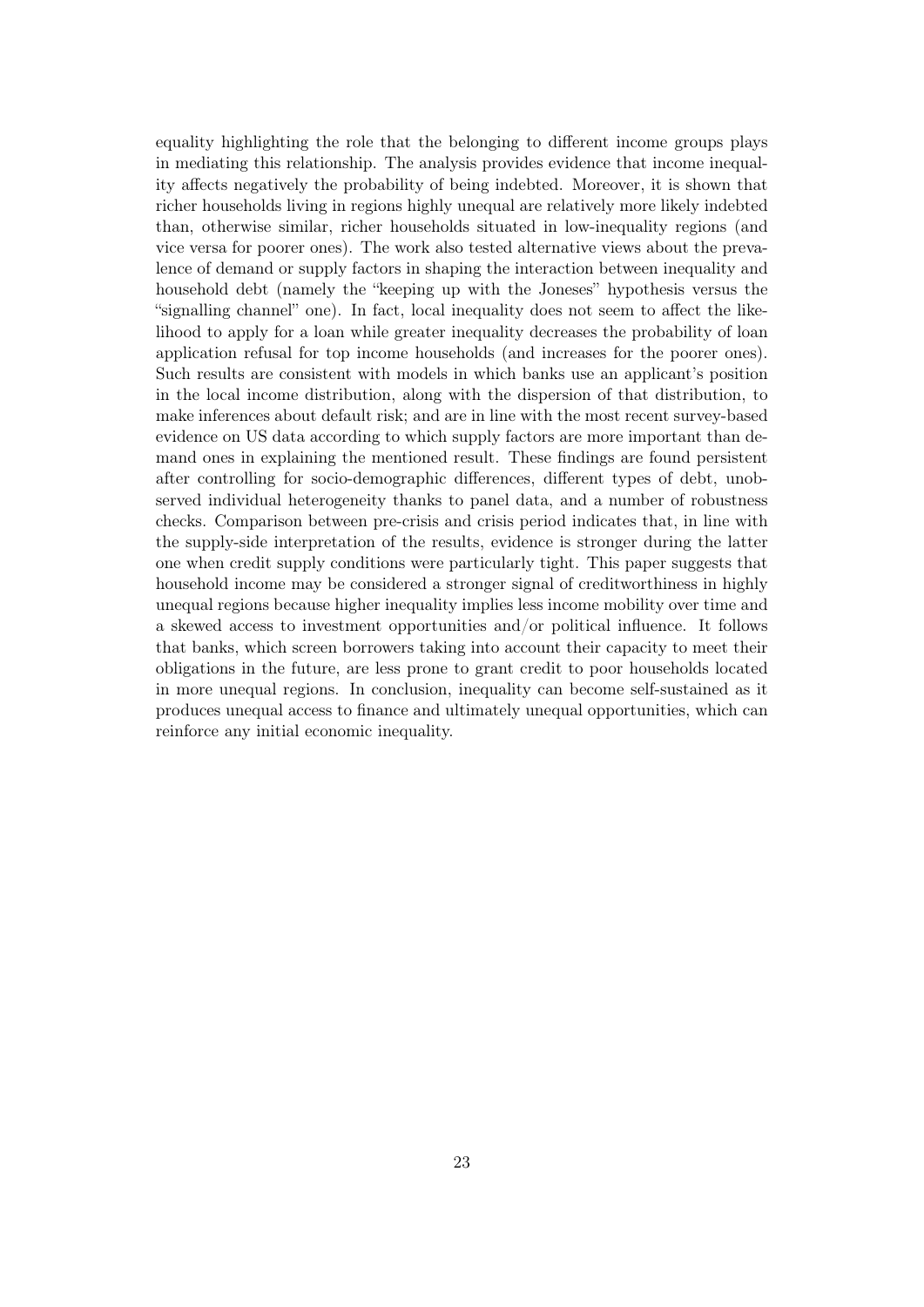# Tables and figures

<span id="page-25-0"></span>

Figure 2: Households with debt in Euro area countries (1)

Source: ECB Household Finance and Consumption Survey (2013), [Gambacorta](#page-41-13) et al. [\(2013\)](#page-41-13). (1) Percentages.

<span id="page-25-1"></span>

Figure 3: Households with debt across Italian Regions (1)

Source: Eu-Silc 2012. (1) Percentages.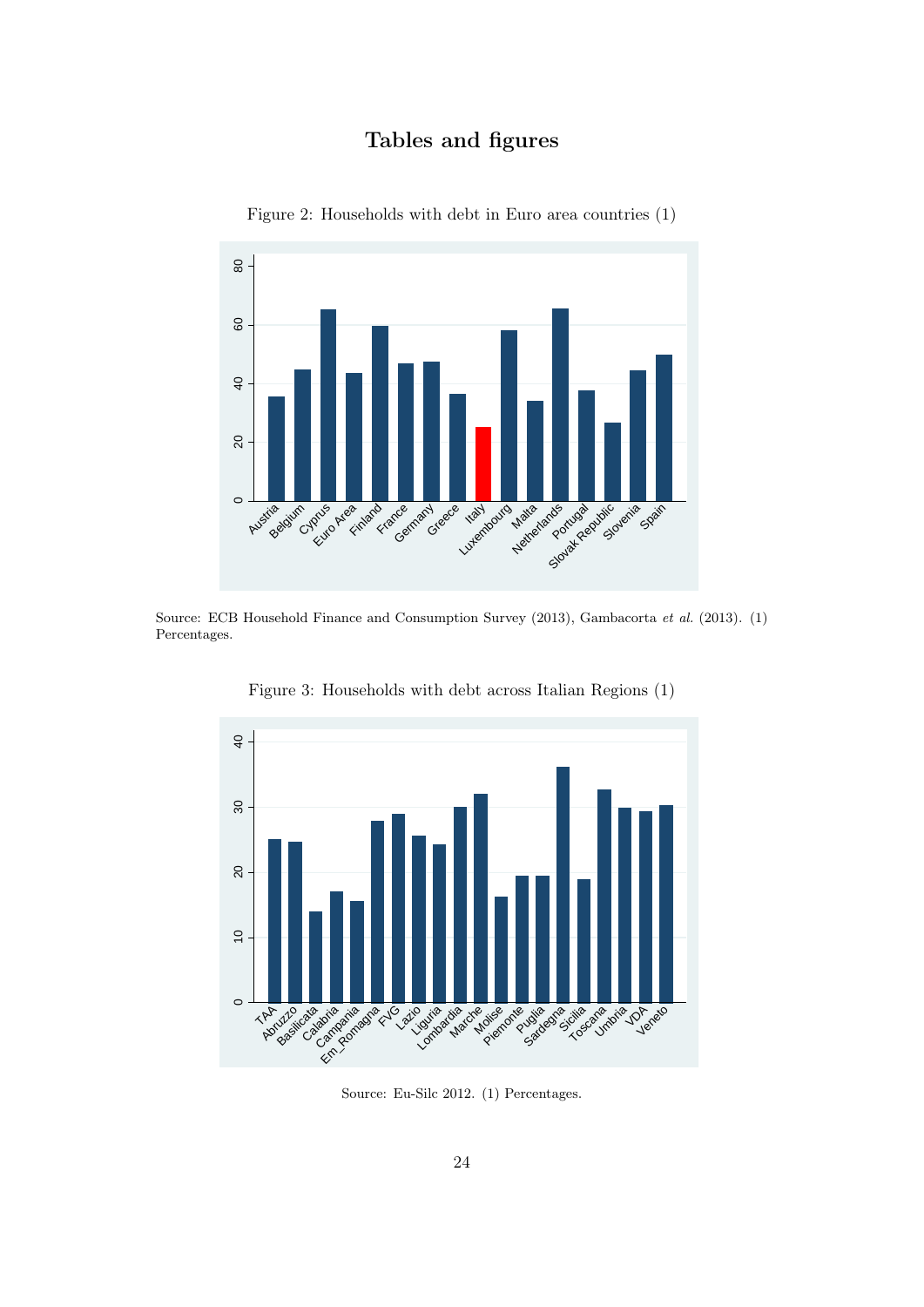<span id="page-26-0"></span>

Figure 4: Income inequality across Italian Regions (1)

Source: Eu-Silc 2012. (1) Gini coefficients of equivalised income.

<span id="page-26-1"></span>

Figure 5: Frequency of debt versus inequality (1)

Source: Eu-Silc (waves 2004, 2006, 2008, 2010, 2012). (1) The frequencies are weighted and refer to the whole sample of households.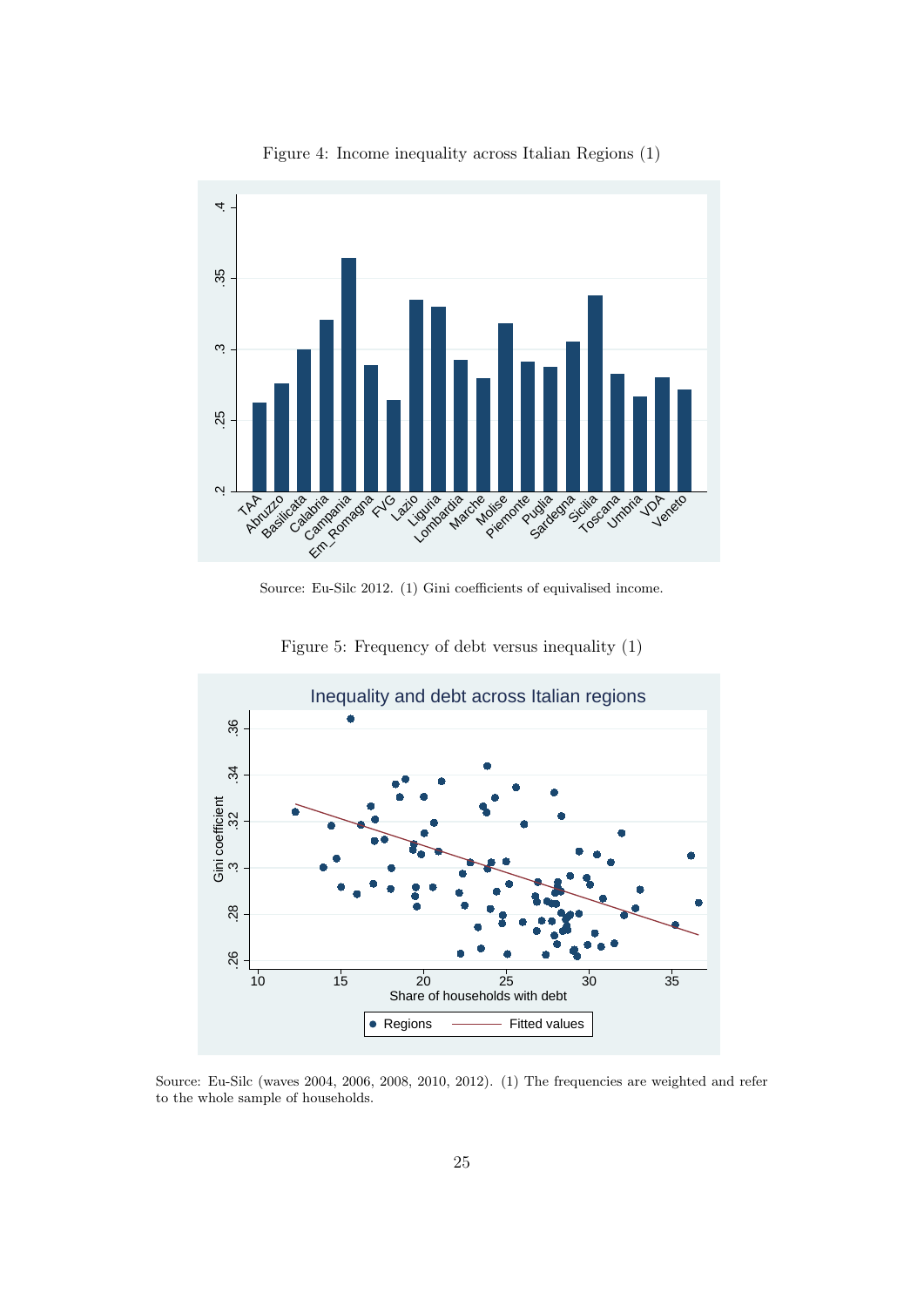<span id="page-27-0"></span>

|                                     | 2004     | 2006        | 2008     | 2010     | 2012     | Number of        |
|-------------------------------------|----------|-------------|----------|----------|----------|------------------|
|                                     |          |             |          |          |          | households $(2)$ |
| Sex of the head                     |          |             |          |          |          |                  |
| Male                                | 25.7     | 24.9        | 26.0     | 23.4     | 23.0     | 5,398            |
| Woman                               | 13.2     | 16.4        | 18.7     | 15.9     | 15.2     | 2,654            |
| Age of the head                     |          |             |          |          |          |                  |
| Less than 35 years                  | 30.8     | 30.1        | 31.5     | 29.3     | 22.5     | 503              |
| 35 to 44 years                      | 34.2     | 36.5        | 37.8     | $33.0\,$ | $32.8\,$ | 1,137            |
| 45 to 54 years                      | 31.4     | 26.2        | 34.1     | 32.0     | $30.6\,$ | 1,664            |
| 55 to 64 years                      | 19.6     | 22.8        | 22.3     | 19.4     | 18.2     | 1,555            |
| 65 years or older                   | 4.9      | 6.3         | 6.3      | 5.2      | $6.5\,$  | 3,193            |
| Education of the head               |          |             |          |          |          |                  |
| Primary school or without education | 9.0      | 9.0         | 9.0      | 7.6      | $6.3\,$  | 2,071            |
| Junior high school                  | 23.0     | 23.4        | 27.1     | 23.6     | 22.0     | 2,804            |
| High school                         | 31.2     | 30.3        | 31.3     | 26.7     | 27.1     | 2,146            |
| Degree or more                      | 28.4     | 27.1        | 29.3     | 27.6     | 25.9     | 1,031            |
| Job status of the head              |          |             |          |          |          |                  |
| Employee                            | 31.3     | 31.5        | 34.0     | 33.5     | 30.3     | 3,240            |
| Self-employed                       | 31.6     | 29.4        | 31.4     | $21.5\,$ | 24.3     | 824              |
| Non worker                          | 7.8      | 9.4         | 9.7      | 7.9      | 7.8      | 3,988            |
| Quartiles of equivalised income     |          |             |          |          |          |                  |
| First quartile                      | 13.5     | 14.8        | 17.7     | 15.8     | 13.7     | 1,699            |
| Second quartile                     | $19.9\,$ | 17.5        | $19.6\,$ | 18.2     | 17.8     | 2,067            |
| Third quartile                      | 23.3     | 24.4        | 27.4     | 22.6     | 23.0     | 2,146            |
| Fourth quartile                     | 29.5     | 31.4        | 29.6     | 26.7     | 25.5     | 2,140            |
| Quartiles of equivalised net wealth |          |             |          |          |          |                  |
| First quartile                      | 18.9     | 18.6        | 20.7     | 19.3     | 16.8     | 1,795            |
| Second quartile                     | 26.1     | 24.2        | 30.8     | 28.4     | 27.5     | 1,702            |
| Third quartile                      | 21.2     | 23.8        | $23.7\,$ | $18.5\,$ | $21.7\,$ | 2,150            |
| Fourth quartile                     | 21.7     | 23.0        | 21.2     | 19.0     | 16.5     | 2,405            |
| Size of the municipality            |          |             |          |          |          |                  |
| Up to 20,000 inhabitants            | 22.3     | 23.4        | 25.0     | 20.4     | 19.4     | 2,005            |
| More than 20,000 inhabitants        | 21.5     | 21.4        | 22.7     | 21.6     | 21.2     | 6,047            |
| Geographical areas                  |          |             |          |          |          |                  |
| North West                          | 24.4     | <b>25.0</b> | 26.8     | 20.6     | $19.3\,$ | 1,913            |
| North East                          | 24.5     | 24.5        | 27.2     | 21.7     | 22.6     | 1,586            |
| Centre                              | 20.8     | 24.7        | 19.7     | 25.1     | 25.6     | 1,714            |
| South and Islands (Mezzogiorno)     | 18.6     | 16.8        | 21.5     | 18.4     | 16.7     | 2,839            |
| Number of households' members       |          |             |          |          |          |                  |
| 1 member                            | 11.1     | 14.9        | 12.7     | 10.3     | 10.4     | 2,160            |
| 2 members                           | $16.4\,$ | $15.8\,$    | $18.9\,$ | $14.6\,$ | $15.0\,$ | 2,526            |
| 3 members                           | 28.1     | $27.7\,$    | 31.4     | 27.6     | 28.0     | 1,550            |
| 4 members                           | $35.7\,$ | 32.4        | 35.8     | 35.9     | $32.8\,$ | 1,330            |
| 5 and more members                  | 27.6     | $34.0\,$    | 38.0     | 33.6     | $32.2\,$ | 486              |
| Number of income earners            |          |             |          |          |          |                  |
| 1 earner                            | 15.5     | $18.3\,$    | $18.2\,$ | 15.3     | 15.5     | 4,119            |
| $2\mbox{~earners}$                  | 27.7     | $25.0\,$    | $28.8\,$ | $26.3\,$ | $25.8\,$ | 3,200            |
| 3 earners                           | $27.7\,$ | 29.7        | 28.7     | 25.7     | 25.1     | 597              |
| 4 earners and more                  | 37.8     | $29.3\,$    | $33.3\,$ | $27.5\,$ | $22.7\,$ | 136              |
| Total                               | 21.9     | 22.3        | 23.7     | 21.0     | $20.3\,$ | 8,052            |

Table 1: Percentage of households with debt for personal needs by social and economic characteristics (1)

Source: Survey of Household Income and Wealth. (1) The frequencies are weighted and refer to the whole sample; the 5 categories included in the debt for personal needs are: Buildings, Other real assets, Vehicles, Durable goods, Non-durable goods.(2) Number of households in 2012 wave.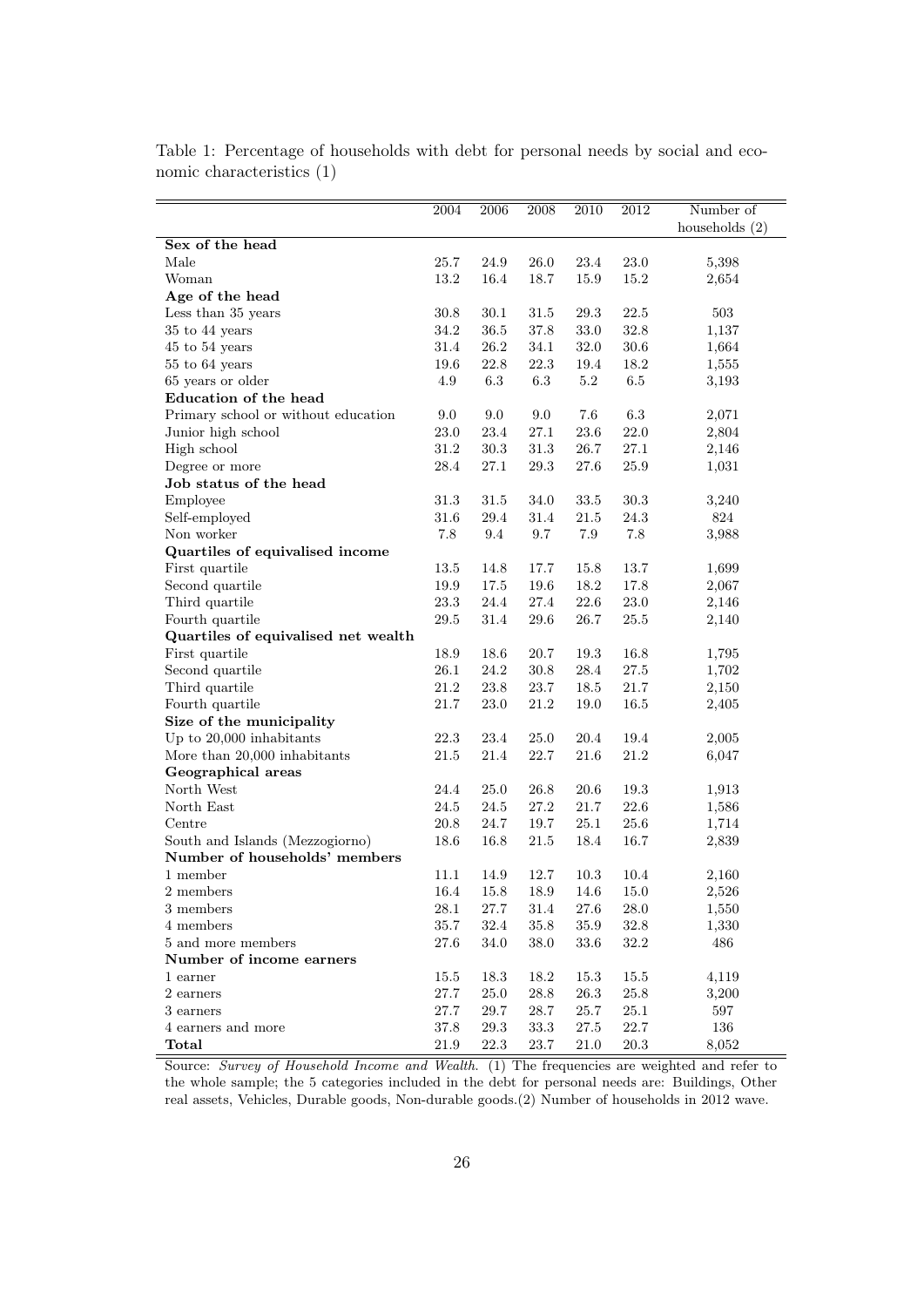|                                                                                                                                                         | ini<br>Gini                                  | Income Inc.Dec.<br>Dec. | $_{\rm c, ini}^*$ | Age                                                          | squared<br>Age                                                                                        | Educ.                        | Household Married<br>size                                                       |                                                          | empl.<br>Self               | Small<br>city | Dissaving            | debts<br>Bad                                         | Housing<br>prices | Loans<br>$\frac{1}{2}$ | Income<br>Equiv. |
|---------------------------------------------------------------------------------------------------------------------------------------------------------|----------------------------------------------|-------------------------|-------------------|--------------------------------------------------------------|-------------------------------------------------------------------------------------------------------|------------------------------|---------------------------------------------------------------------------------|----------------------------------------------------------|-----------------------------|---------------|----------------------|------------------------------------------------------|-------------------|------------------------|------------------|
| Gini                                                                                                                                                    | 1.00                                         |                         |                   |                                                              |                                                                                                       |                              |                                                                                 |                                                          |                             |               |                      |                                                      |                   |                        |                  |
| Income Decile                                                                                                                                           | 0.04                                         | 00.1                    |                   |                                                              |                                                                                                       |                              |                                                                                 |                                                          |                             |               |                      |                                                      |                   |                        |                  |
| Income Decile*Gini                                                                                                                                      | 0.04                                         | 0.03                    | 00.1              |                                                              |                                                                                                       |                              |                                                                                 |                                                          |                             |               |                      |                                                      |                   |                        |                  |
| Age                                                                                                                                                     | 0.02                                         | 0.05                    | 0.02              | 00.1                                                         |                                                                                                       |                              |                                                                                 |                                                          |                             |               |                      |                                                      |                   |                        |                  |
| Age squared                                                                                                                                             | $\begin{array}{c} 0.02 \\ -0.07 \end{array}$ | 0.04                    | 0.02              | 0.99                                                         | $1.00\,$                                                                                              |                              |                                                                                 |                                                          |                             |               |                      |                                                      |                   |                        |                  |
| Education                                                                                                                                               |                                              | 0.39                    | 0.04              |                                                              |                                                                                                       |                              |                                                                                 |                                                          |                             |               |                      |                                                      |                   |                        |                  |
| Households size                                                                                                                                         | $0.12\,$                                     | $-0.10$                 | $-0.06$           | $0.28$<br>$0.22$                                             |                                                                                                       | $\frac{100}{0.07}$           |                                                                                 |                                                          |                             |               |                      |                                                      |                   |                        |                  |
| Married                                                                                                                                                 | 0.06                                         | 0.00                    | $-0.02$           |                                                              |                                                                                                       | 0.03                         |                                                                                 |                                                          |                             |               |                      |                                                      |                   |                        |                  |
| Self-emploved                                                                                                                                           | $-0.01$                                      | 0.12                    | $-0.02$           |                                                              |                                                                                                       |                              |                                                                                 |                                                          | 1.00                        |               |                      |                                                      |                   |                        |                  |
| Small city                                                                                                                                              | $-0.17$                                      | $-0.04$                 | $0.01\,$          | $\begin{array}{c} 0.15 \\ -0.10 \\ 0.02 \\ 0.10 \end{array}$ | $\begin{array}{cccc}\n 23 & 23 \\ -9 & 12 & 23 \\ -9 & -12 & 23 \\ -9 & -9 & -9 & -12 \\ \end{array}$ | $0.08$<br>$-0.08$<br>$-0.09$ | $1.528$<br>$0.539$<br>$0.539$<br>$0.59$<br>$0.59$<br>$0.59$<br>$0.59$<br>$0.59$ | $1.05$<br>$0.05$<br>$0.03$<br>$0.03$<br>$0.01$<br>$0.04$ | 0.03                        | 1.00          |                      |                                                      |                   |                        |                  |
| Dissaving                                                                                                                                               | 0.11                                         | 0.37                    | $-0.04$           |                                                              |                                                                                                       |                              |                                                                                 |                                                          | $0.02$<br>$0.01$<br>$0.001$ |               |                      |                                                      |                   |                        |                  |
| Ratio of new bad debts                                                                                                                                  | 0.35                                         | 0.00                    | 0.00              | 0.04                                                         |                                                                                                       |                              |                                                                                 |                                                          |                             |               |                      |                                                      |                   |                        |                  |
| Housing prices                                                                                                                                          | $-0.04$                                      | $0.01\,$                | $-0.00$           | 0.04                                                         | $-0.04$<br>0.03                                                                                       | $-0.05$                      |                                                                                 |                                                          |                             |               | 1.00<br>0.00<br>0.00 | $\begin{array}{c} 1.00 \\ -0.52 \\ 0.91 \end{array}$ |                   |                        |                  |
| Loans to households                                                                                                                                     | 0.31                                         | 0.00                    | $-0.00$           | 0.03                                                         |                                                                                                       | 0.01                         |                                                                                 |                                                          |                             |               |                      |                                                      | $1.00$<br>$-0.50$ | $1.00\,$               |                  |
| Equivalised Income                                                                                                                                      | $-0.22$                                      | 0.83                    | 0.03              | 0.06                                                         | 0.05                                                                                                  | 0.41                         | 0.15                                                                            | 0.01                                                     | 0.15                        | 0.01          | $-0.33$              | $-0.10$                                              | $-0.05$           | $-0.08$                | n<br>E           |
| Note: statistics are computes on the SHIW sample selection used for the cross-sections estimates reported in Table 3. See Section 3.1 for more details. |                                              |                         |                   |                                                              |                                                                                                       |                              |                                                                                 |                                                          |                             |               |                      |                                                      |                   |                        |                  |

<span id="page-28-0"></span>Table 2: Correlations among regressors Table 2: Correlations among regressors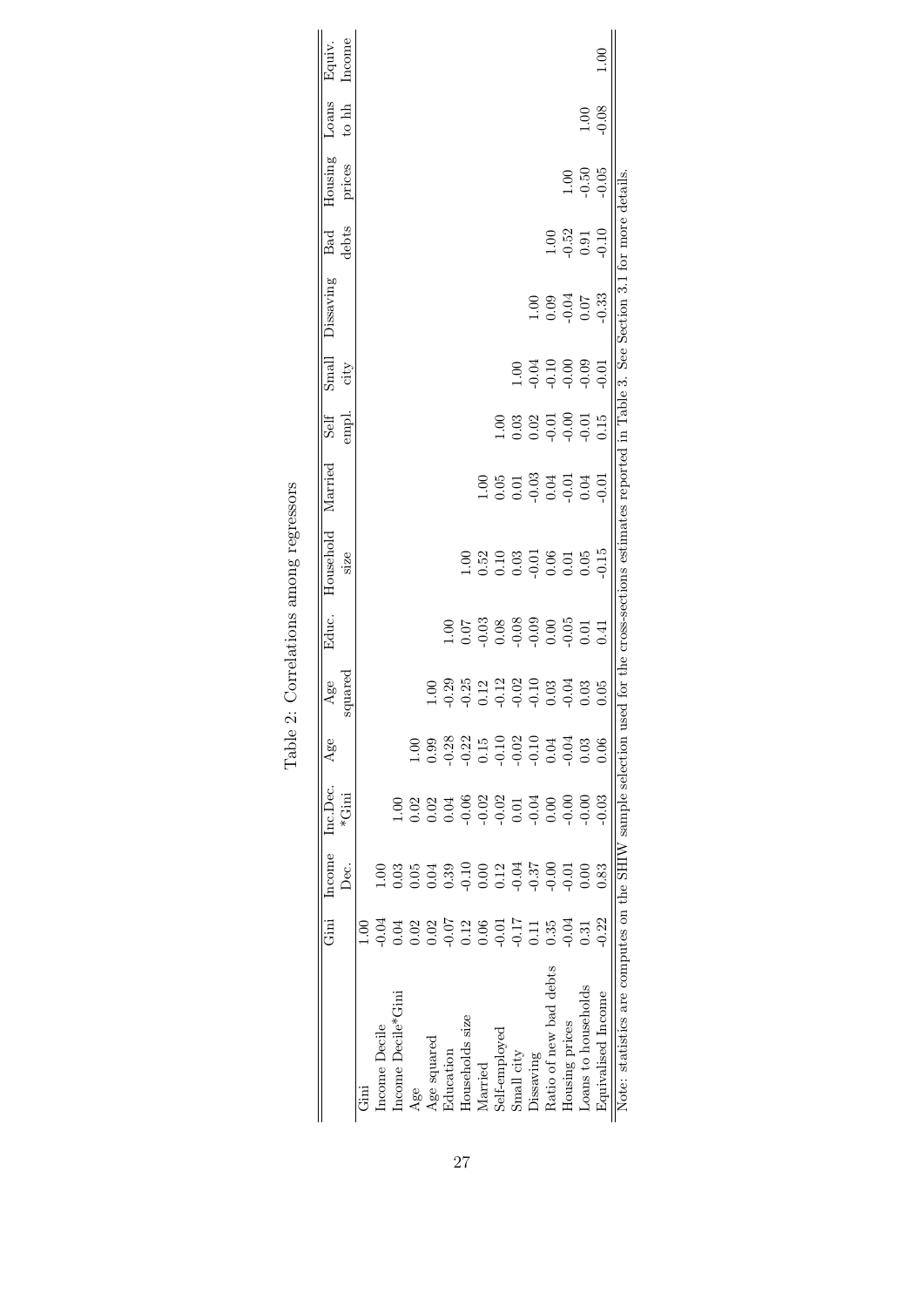<span id="page-29-0"></span>

|                          | (1)            | (2)          | $\overline{(3)}$ | $\overline{(4)}$ | $\overline{(5)}$ | $\overline{(6)}$ |
|--------------------------|----------------|--------------|------------------|------------------|------------------|------------------|
|                          |                | Pooled       | RE Panel         | RE Panel         | RE Panel         | RE Panel         |
|                          | $\mathrm{LPM}$ | Probit       | Probit           | Probit           | Probit           | Probit           |
| <b>Income Decile</b>     | $0.02***$      | $0.02***$    | $0.02***$        | $0.03***$        | $0.02***$        | $0.02***$        |
|                          | (0.00)         | (0.00)       | (0.00)           | (0.00)           | (0.00)           | (0.00)           |
| Gini                     | $-0.51**$      | $-0.54**$    | $-1.14***$       | $-1.15***$       | $-0.60$          | $-0.62$          |
|                          | (0.22)         | (0.23)       | (0.39)           | (0.39)           | (0.60)           | (0.59)           |
| Income Decile*Gini       | $0.18***$      | $0.19***$    | $0.29***$        | $0.26***$        | $0.28***$        | $0.23**$         |
|                          | (0.06)         | (0.06)       | (0.10)           | (0.10)           | (0.10)           | (0.10)           |
| Equivalised Income       | 0.00           | 0.00         | $0.00***$        |                  | $0.00***$        | $0.00*$          |
|                          | (0.00)         | (0.00)       | (0.00)           |                  | (0.00)           | (0.00)           |
| Age                      | $0.01***$      | $0.02***$    | $0.02***$        | $0.02***$        | $0.02***$        | $0.02***$        |
|                          | (0.00)         | (0.00)       | (0.00)           | (0.00)           | (0.00)           | (0.00)           |
| Age squared              | $-0.00***$     | $-0.00***$   | $-0.00***$       | $-0.00***$       | $-0.00***$       | $-0.00***$       |
|                          | (0.00)         | (0.00)       | (0.00)           | (0.00)           | (0.00)           | (0.00)           |
| Elementary school        | $0.00\,$       | $-0.00$      | $0.05**$         | $0.04*$          | $0.05*$          | $0.04\,$         |
|                          | (0.01)         | (0.02)       | (0.02)           | (0.02)           | (0.02)           | (0.02)           |
| Middle school            | $-0.02**$      | $-0.02**$    | $-0.00$          | $-0.00$          | 0.00             | $-0.00$          |
|                          | (0.01)         | (0.01)       | (0.02)           | (0.02)           | (0.02)           | (0.02)           |
| University               | $-0.04**$      | $-0.04***$   | $-0.04$          | $-0.03$          | $-0.05*$         | $-0.05*$         |
|                          | (0.01)         | (0.01)       | (0.03)           | (0.02)           | (0.02)           | (0.02)           |
| Households size          | $0.03***$      | $0.03***$    | $0.04***$        | $0.04***$        | $0.04***$        | $0.04***$        |
|                          | (0.00)         | (0.00)       | (0.01)           | (0.01)           | (0.01)           | (0.01)           |
| Married                  | $0.08***$      | $0.08***$    | $0.08***$        | $0.08***$        | $0.08***$        | $0.08***$        |
|                          | (0.01)         | (0.01)       | (0.02)           | (0.02)           | (0.02)           | (0.02)           |
| Self-employed            | $-0.05***$     | $-0.05***$   | $-0.05***$       | $-0.05**$        | $-0.05***$       | $-0.05**$        |
|                          | (0.01)         | (0.01)       | (0.02)           | (0.02)           | (0.02)           | (0.02)           |
| Small city               | 0.00           | 0.00         | $-0.03$          | $-0.03$          | $-0.03$          | $-0.04**$        |
|                          | (0.01)         | (0.01)       | (0.02)           | (0.02)           | (0.02)           | (0.02)           |
| Dissaving                | $0.12***$      | $0.12***$    | $0.14***$        | $0.14***$        | $0.14***$        | $0.13***$        |
|                          | (0.01)         | (0.01)       | (0.01)           | (0.01)           | (0.01)           | (0.01)           |
| Ratio of new bad debts   | 0.01           | 0.02         | $-0.00$          | $-0.01$          | $0.08*$          | $0.08*$          |
|                          | (0.03)         | (0.03)       | (0.04)           | (0.04)           | (0.05)           | (0.05)           |
| Housing prices by region | $-0.01***$     | $-0.01***$   | $0.00\,$         | 0.00             | 0.00             | $0.00\,$         |
|                          | (0.00)         | (0.00)       | (0.00)           | (0.00)           | (0.00)           | (0.00)           |
| Loans to household       | $0.05\,$       | $0.05\,$     | 0.17             | 0.17             | $0.08\,$         | $0.04\,$         |
|                          | (0.10)         | (0.10)       | (0.14)           | (0.14)           | (0.14)           | (0.14)           |
| Macro-region FE          | Yes            | $_{\rm Yes}$ | Yes              | Yes              | No               | $\rm No$         |
| Region FE                | No             | No           | $\rm No$         | $\rm No$         | Yes              | $\rm No$         |
| Province FE              | No             | No           | $\rm No$         | $\rm No$         | $\rm No$         | Yes              |
| Year FE                  | $_{\rm Yes}$   | $_{\rm Yes}$ | Yes              | Yes              | Yes              | Yes              |
| N. of observations       | 29282          | 29282        | 7762             | 7762             | 7762             | 7720             |
| R2/Pseudo R2             | 0.08           | $0.07\,$     |                  |                  |                  |                  |
| Predicted Probability    |                | 0.253        | 0.153            | 0.154            | 0.153            | 0.155            |
| LR Test $(p-value)$      |                |              | 0.000            | 0.000            | 0.000            | 0.000            |

Table 3: Different estimates of  $Pr( loan > 0)$  - comparison Baseline

Note: The Table reports marginal effects (and associated standard errors) from the following three binary regressions used to model the probability of having an outstanding loan: (1) a linear probability model, estimated via OLS, (2) a nonlinear probability model, estimated via pooled probit, and (3) to (6) a nonlinear probability model, estimated via panel probit random effect estimation. Marginal effects are expressed at the mean value of the independent variables and, in the case of interaction terms in nonlinear models, are computed by taking into account cross derivatives [Ai and Norton](#page-39-13) [\(2003\)](#page-39-13). A likelihood-ratio test on the significance of the panel level variance component is included at the bottom of the output under the null that the panel-level variance component is unimportant, and the panel estimator is not different from the pooled estimator. Standard errors are corrected for heteroscedasticity and (in the pooled estimations) clustered at the household level. \*\*\*, \*\*, and \* denote significance at  $1\%$ , 5%, and  $10\%$ , respectively.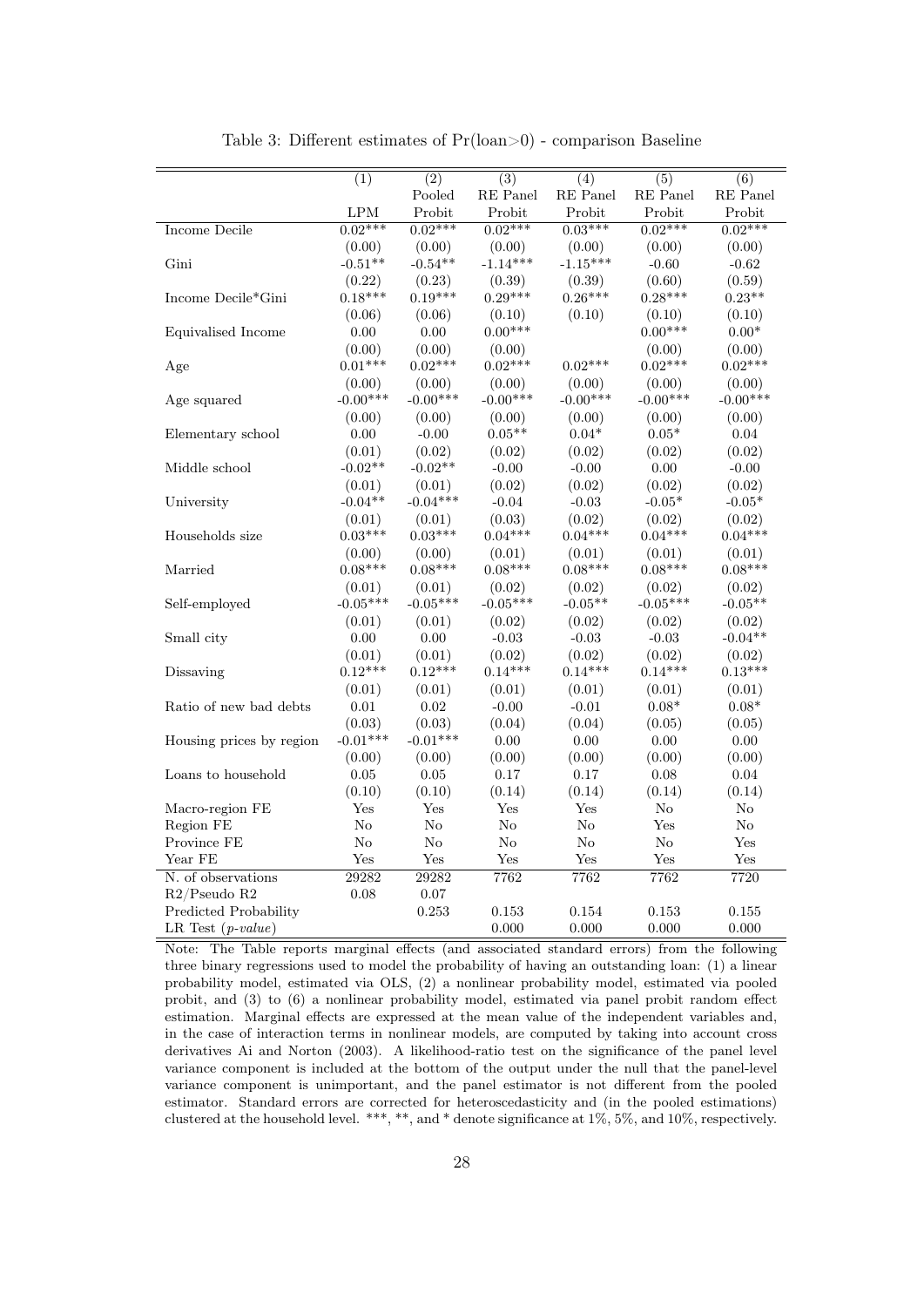<span id="page-30-0"></span>

|                       |           |               | <b>Loan Demand</b> |           |           |           | Credit rationing |            |
|-----------------------|-----------|---------------|--------------------|-----------|-----------|-----------|------------------|------------|
|                       | (1)       |               | (3)                | (4)       | (5)       | (6)       | (7)              | (8)        |
|                       |           | (2)<br>Pooled | <b>RE</b> Panel    | RE Panel  | RE Panel  |           | Pooled           | Pooled     |
|                       | LPM       | Probit        | Probit             | Probit    | Probit    | LPM       | Probit           | Probit     |
| Income Decile         | 0.00      | 0.00          | 0.00               | $0.00*$   |           | $-0.01$   | 0.01             | $-0.02***$ |
|                       | (0.00)    | (0.00)        | (0.00)             | (0.00)    |           | (0.01)    | (0.01)           | (0.01)     |
| Gini                  | 0.14      | 0.15          | 0.01               | 0.01      | 0.01      | 1.26      | 0.66             | 0.99       |
|                       | (0.13)    | (0.12)        | (0.15)             | (0.15)    | (0.15)    | (0.77)    | (0.75)           | (0.76)     |
| Income Decile*Gini    | 0.03      | 0.03          | $-0.01$            | $-0.01$   | $-0.01$   | $-0.45**$ | $-0.44**$        | $-0.32*$   |
|                       | (0.03)    | (0.03)        | (0.04)             | (0.04)    | (0.04)    | (0.19)    | (0.19)           | (0.19)     |
| Equivalised Income    | 0.00      | 0.00          | $-0.00$            |           | 0.00      | $-0.01**$ | $-0.02**$        |            |
|                       | (0.00)    | (0.00)        | (0.00)             |           | (0.00)    | (0.00)    | (0.01)           |            |
| Age                   | $-0.00$   | $-0.00$       | $-0.00$            | $-0.00$   | $-0.00$   | $-0.02*$  | $-0.01*$         | $-0.02*$   |
|                       | (0.00)    | (0.00)        | (0.00)             | (0.00)    | (0.00)    | (0.01)    | (0.01)           | (0.01)     |
| Age squared           | 0.00      | 0.00          | 0.00               | 0.00      | 0.00      | 0.00      | 0.00             | $0.00*$    |
|                       | (0.00)    | (0.00)        | (0.00)             | (0.00)    | (0.00)    | (0.00)    | (0.00)           | (0.00)     |
| Elementary school     | 0.00      | 0.00          | $0.02**$           | $0.02**$  | $0.02**$  | $0.12**$  | $0.10**$         | $0.12**$   |
|                       | (0.01)    | (0.01)        | (0.01)             | (0.01)    | (0.01)    | (0.05)    | (0.05)           | (0.05)     |
| Middle school         | $-0.00$   | $-0.00$       | $-0.00$            | $-0.00$   | $-0.00$   | $0.08**$  | $0.07**$         | $0.08**$   |
|                       | (0.01)    | (0.01)        | (0.01)             | (0.01)    | (0.01)    | (0.03)    | (0.03)           | (0.03)     |
| University            | $-0.01*$  | $-0.01*$      | $-0.01$            | $-0.01$   | $-0.01$   | $-0.05*$  | $-0.15***$       | $-0.16***$ |
|                       | (0.01)    | (0.01)        | (0.01)             | (0.01)    | (0.01)    | (0.03)    | (0.05)           | (0.05)     |
| Household size        | $0.01***$ | $0.01***$     | $0.01**$           | $0.01**$  | $0.01*$   | $-0.03*$  | $-0.02$          | $-0.02$    |
|                       | (0.00)    | (0.00)        | (0.00)             | (0.00)    | (0.00)    | (0.01)    | (0.01)           | (0.01)     |
| Married               | 0.00      | 0.01          | $0.01*$            | $0.01*$   | $0.01*$   | $-0.04$   | $-0.04$          | $-0.04$    |
|                       | (0.01)    | (0.01)        | (0.01)             | (0.01)    | (0.01)    | (0.03)    | (0.03)           | (0.03)     |
| Self-employed         | 0.00      | 0.01          | $-0.00$            | $-0.00$   | $-0.00$   | $0.08**$  | $0.08**$         | $0.07**$   |
|                       | (0.01)    | (0.01)        | (0.01)             | (0.01)    | (0.01)    | (0.03)    | (0.03)           | (0.03)     |
| Small city            | $-0.01*$  | $-0.01*$      | $-0.01$            | $-0.01$   | $-0.01$   |           |                  |            |
|                       | (0.01)    | (0.00)        | (0.01)             | (0.01)    | (0.01)    |           |                  |            |
| Dissaving             | $0.05***$ | $0.04***$     | $0.03***$          | $0.03***$ | $0.03***$ |           |                  |            |
|                       | (0.01)    | (0.01)        | (0.01)             | (0.01)    | (0.01)    |           |                  |            |
| Housing prices        | 0.00      | 0.00          | 0.00               | 0.00      | 0.00      | 0.01      | $0.01\,$         | $0.01\,$   |
|                       | (0.00)    | (0.00)        | (0.00)             | (0.00)    | (0.00)    | (0.01)    | (0.01)           | (0.01)     |
| New bad debts         |           |               |                    |           |           | $0.14**$  | $0.14***$        | $0.14***$  |
|                       |           |               |                    |           |           | (0.06)    | (0.05)           | (0.05)     |
| Macro-region FE       | Yes       | Yes           | Yes                | Yes       | Yes       | Yes       | Yes              | Yes        |
| Year $\rm FE$         | Yes       | Yes           | Yes                | Yes       | Yes       | Yes       | Yes              | Yes        |
| N. of observations    | 20683     | 20683         | 5071               | 5071      | 5071      | 1575      | 1575             | 1575       |
| R2/Pseudo R2          | 0.02      | 0.03          |                    |           |           | $0.17\,$  | 0.19             | 0.18       |
| Predicted Probability |           | 0.05          | 0.03               | 0.03      | 0.03      |           | 0.15             | 0.16       |
| LR Test $(p-value)$   |           |               | 0.00               | 0.00      | 0.00      |           |                  |            |

Table 4: the probability of demanding a loan and of being credit rationed

Note: The left panel of the Table reports marginal effects (and associated standard errors) from the following three binary regressions used to model the probability of demanding a loan: (1) a linear probability model, estimated via pooled OLS, (2) a nonlinear probability model, estimated via pooled probit, and (3)-(5) a nonlinear probability model, estimated via panel probit random effect estimation. The right panel of the Table reports marginal effects (and associated standard errors) from the following three binary regressions used to model the probability of demanding a loan and being credit rationed: (6) a linear probability model, estimated via pooled OLS, (7)-(8) a nonlinear probability model, estimated via pooled probit. Marginal effects are expressed at the mean value of the independent variables and, in the case of interaction terms in nonlinear models, are computed by taking into account cross derivative [Ai and Norton](#page-39-13) [\(2003\)](#page-39-13). A likelihood-ratio test on the significance of the panel level variance component is included at the bottom of the output under the null that the panel-level variance component is unimportant, and the panel estimator is not different from the pooled estimator. Standard errors are corrected for heteroscedasticity and (in the pooled estimations) clustered at the household level. \*\*\*, \*\*, and \* denote significance at 1%, 5%, and 10%, respectively.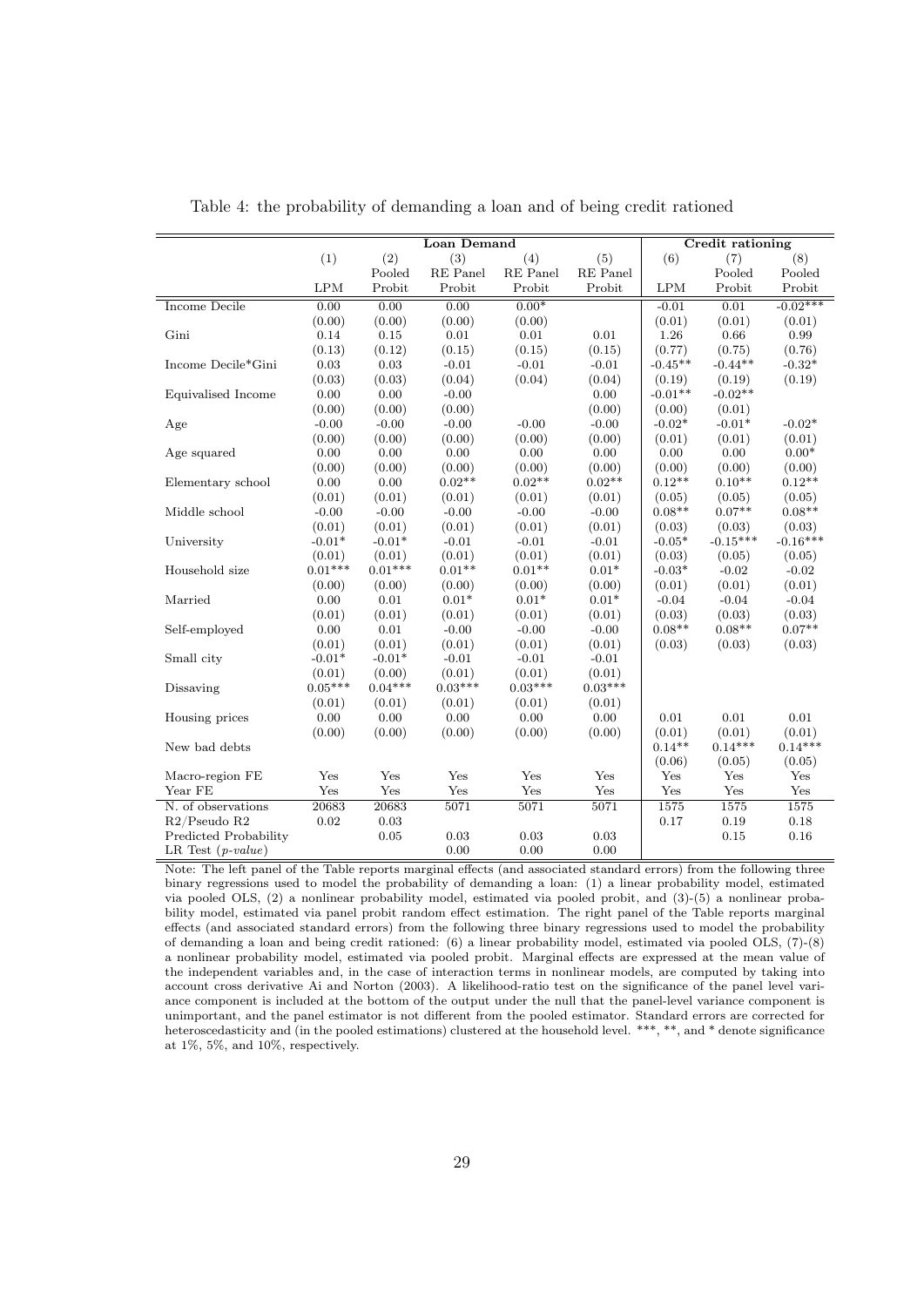<span id="page-31-0"></span>

|                       |                  | Mortgages         |                  |            | <b>Consumer Loans</b> |                   |
|-----------------------|------------------|-------------------|------------------|------------|-----------------------|-------------------|
|                       | $\left(1\right)$ | $\left( 2\right)$ | $\overline{(3)}$ | (4)        | (5)                   | $\left( 6\right)$ |
|                       |                  | Pooled            | RE Panel         |            | Pooled                | RE Panel          |
|                       | LPM              | Probit            | Probit           | <b>LPM</b> | Probit                | Probit            |
| Income Decile         | $0.01***$        | $0.01***$         | $0.00**$         | $0.01***$  | $0.01***$             | $0.01***$         |
|                       | (0.00)           | (0.00)            | (0.00)           | (0.00)     | (0.00)                | (0.00)            |
| Gini                  | $-0.49***$       | $-0.54***$        | $-0.11$          | $-0.19$    | $-0.18$               | $-0.82***$        |
|                       | (0.18)           | (0.18)            | (0.08)           | (0.18)     | (0.18)                | (0.25)            |
| Income Decile*Gini    | $0.12**$         | $0.16***$         | $0.03*$          | $0.16***$  | $0.15***$             | $0.18***$         |
|                       | (0.05)           | (0.05)            | (0.02)           | (0.05)     | (0.05)                | (0.07)            |
| Equivalised Income    | $0.00**$         | 0.00              | $0.00**$         | $-0.00$    | $-0.00$               | 0.00              |
|                       | (0.00)           | (0.00)            | (0.00)           | (0.00)     | (0.00)                | (0.00)            |
| Household controls    | Yes              | Yes               | Yes              | Yes        | Yes                   | Yes               |
| Location controls     | Yes              | Yes               | Yes              | Yes        | Yes                   | Yes               |
| Macro-region FE       | $_{\rm Yes}$     | Yes               | Yes              | Yes        | Yes                   | Yes               |
| Year FE               | Yes              | Yes               | Yes              | Yes        | Yes                   | Yes               |
| N. of observations    | 29282            | 29282             | 7762             | 29282      | 29282                 | 7762              |
| R2/Pseudo R2          | 0.06             | 0.09              |                  | 0.04       | 0.05                  |                   |
| Predicted Probability |                  | 0.13              | 0.01             |            | 0.14                  | 0.09              |
| LR Test $(p-value)$   |                  |                   | 0.00             |            |                       | 0.00              |

Table 5: Different estimates of  $Pr( loan > 0)$  - decomposition by type of debt

Note: The Table reports marginal effects (and associated standard errors) from the following three binary regressions used to model the probability of having, respectively, outstanding mortgage or consumer loans: (1) and (4) a linear probability model, estimated via OLS, (2) and (5) a nonlinear probability model, estimated via pooled probit, and (3) and (6) a nonlinear probability model, estimated via panel probit random effect estimation. Marginal effects are expressed at the mean value of the independent variables and, in the case of interaction terms in nonlinear models, are computed by taking into account cross derivatives [Ai and Norton](#page-39-13) [\(2003\)](#page-39-13). A likelihood-ratio test on the significance of the panel level variance component is included at the bottom of the output under the null that the panel-level variance component is unimportant, and the panel estimator is not different from the pooled estimator. Standard errors are corrected for heteroscedasticity and (in the pooled estimations) clustered at the household level. \*\*\*, \*\*, and \* denote significance at 1%, 5%, and 10%, respectively.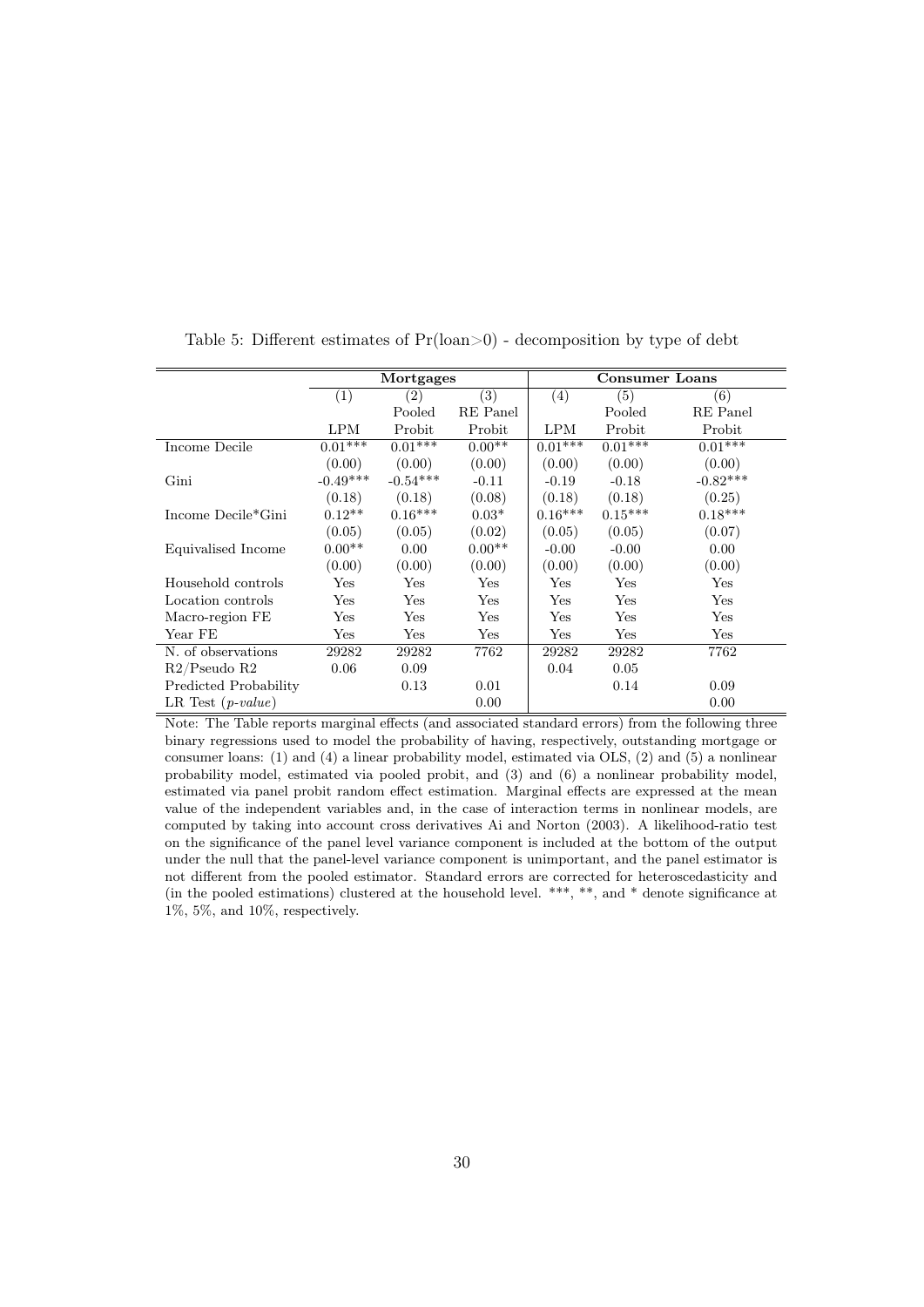<span id="page-32-0"></span>

|                       | (1)          | $\left( 2\right)$ | (3)        | $\left( 4\right)$ | (5)            |
|-----------------------|--------------|-------------------|------------|-------------------|----------------|
|                       |              | Total Debt        |            | Mortgages         | Consumer Loans |
|                       |              | Pooled            | RE Panel   | RE Panel          | RE Panel       |
|                       | LPM          | Probit            | Probit     | Probit            | Probit         |
| Income Decile         | $0.02***$    | $0.02***$         | $0.02***$  | $0.01**$          | $0.01***$      |
|                       | (0.00)       | (0.00)            | (0.00)     | (0.00)            | (0.00)         |
| Gini                  | $-0.76***$   | $-0.85***$        | $-1.45***$ | $-0.14*$          | $-0.72***$     |
|                       | (0.30)       | (0.31)            | (0.41)     | (0.08)            | (0.27)         |
| Income Decile*Gini    | 0.12         | 0.15              | 0.17       | 0.01              | $0.22***$      |
|                       | (0.09)       | (0.09)            | (0.11)     | (0.02)            | (0.07)         |
| Household controls    | Yes          | Yes               | Yes        | Yes               | Yes            |
| Location controls     | Yes          | Yes               | Yes        | Yes               | Yes            |
| Macro-region FE       | $_{\rm Yes}$ | Yes               | Yes        | Yes               | Yes            |
| Year FE               | Yes          | Yes               | Yes        | Yes               | Yes            |
| N. of observations    | 17794        | 17794             | 7113       | 7113              | 7113           |
| R2/Pseudo R2          | 0.08         | 0.08              |            |                   |                |
| Predicted Probability |              | 0.26              | 0.16       | 0.01              | 0.09           |
| LR Test $(p-value)$   |              |                   | 0.00       | 0.00              | 0.00           |

Table 6: Different estimates of  $Pr($ loan>0) - sample split: pre-crisis period (2004-2008)

Note: see Table [3.](#page-29-0)

<span id="page-32-1"></span>

|                       | (1)        | $\left( 2\right)$ | (3)       | $\left( 4\right)$ | (5)            |
|-----------------------|------------|-------------------|-----------|-------------------|----------------|
|                       |            | Total Debt        |           | Mortgages         | Consumer Loans |
|                       |            | Pooled            | RE Panel  | RE Panel          | RE Panel       |
|                       | <b>LPM</b> | Probit            | Probit    | Probit            | Probit         |
| Income Decile         | $0.02***$  | $0.02***$         | $0.01***$ | $0.00**$          | $0.01**$       |
|                       | (0.00)     | (0.00)            | (0.00)    | (0.00)            | (0.00)         |
| Gini                  | $-0.53$    | $-0.51$           | $-0.76**$ | $-0.07*$          | $0.41**$       |
|                       | (0.33)     | (0.34)            | (0.31)    | (0.03)            | (0.17)         |
| Income Decile*Gini    | $0.25***$  | $0.25***$         | $0.25***$ | $0.02**$          | $0.09**$       |
|                       | (0.08)     | (0.08)            | (0.08)    | (0.07)            | (0.04)         |
| Household controls    | Yes        | Yes               | Yes       | Yes               | Yes            |
| Location controls     | Yes        | Yes               | Yes       | Yes               | Yes            |
| Macro-region FE       | Yes        | $_{\rm Yes}$      | Yes       | Yes               | Yes            |
| Year FE               | Yes        | $_{\rm Yes}$      | Yes       | Yes               | Yes            |
| N. of observations    | 11488      | 11488             | 6496      | 6496              | 6496           |
| R2/Pseudo R2          | 0.07       | 0.07              |           |                   |                |
| Predicted Probability |            | 0.242             | 0.098     | 0.002             | 0.049          |
| LR Test $(p-value)$   |            |                   | 0.000     | 0.000             | 0.000          |

Table 7: Different estimates of Pr(loan>0) - sample split: crisis period (2010-2012)

Note: see Table [3.](#page-29-0)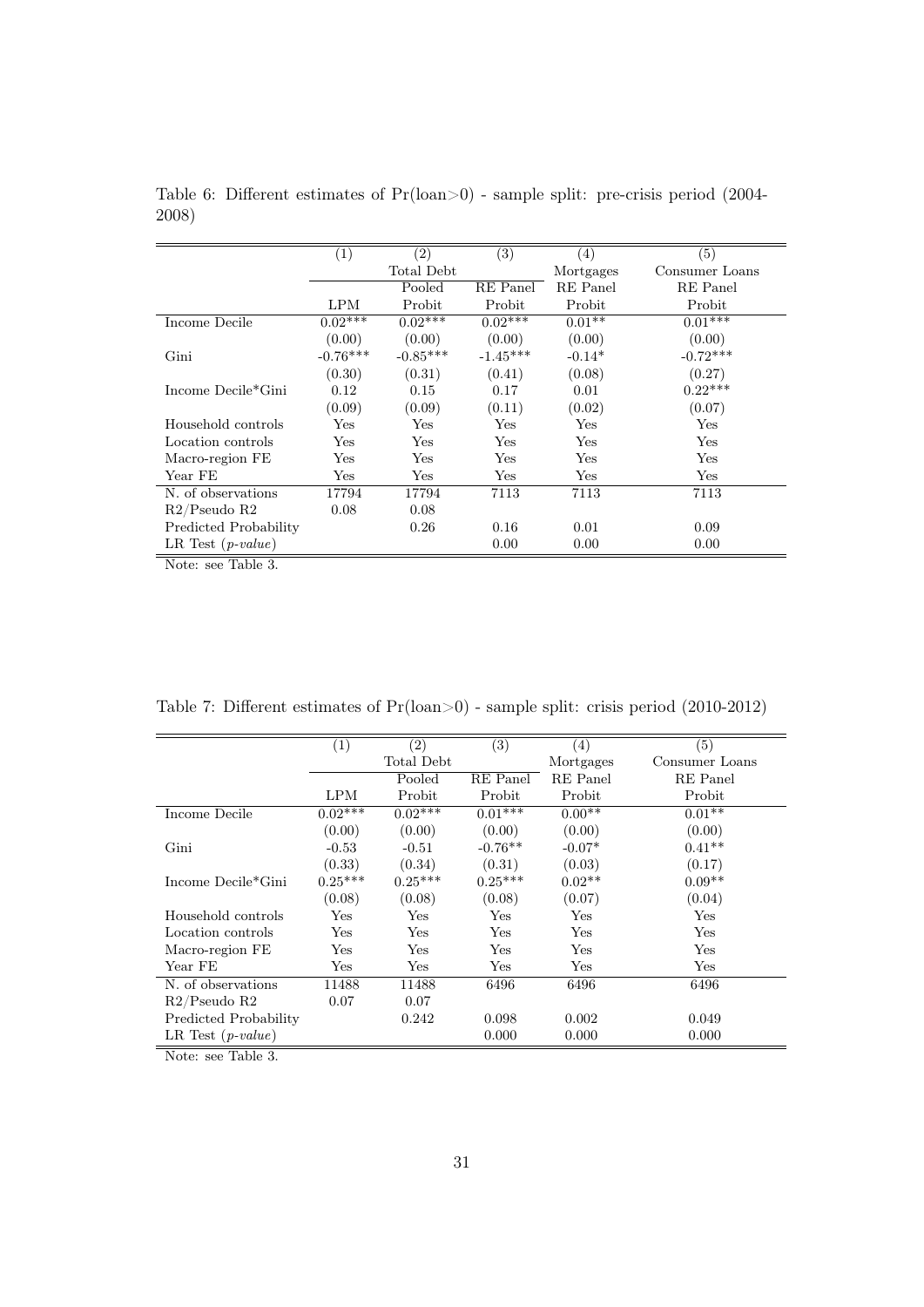<span id="page-33-0"></span>

|                        | (1)        | (2)          | $\overline{(3)}$ | $\left( 4\right)$ | (5)            |
|------------------------|------------|--------------|------------------|-------------------|----------------|
|                        |            | Total Debt   |                  | Mortgages         | Consumer Loans |
|                        |            | Pooled       | RE Panel         | RE Panel          | RE Panel       |
|                        | LPM        | Probit       | Probit           | Probit            | Probit         |
| Income Decile          | $0.02***$  | $0.02***$    | $0.02***$        | $0.00**$          | $0.01***$      |
|                        | (0.00)     | (0.00)       | (0.00)           | (0.00)            | (0.00)         |
| Gini                   | $-0.60***$ | $-0.64***$   | $-1.04***$       | $-0.11$           | $-0.70***$     |
|                        | (0.23)     | (0.24)       | (0.39)           | (0.07)            | (0.24)         |
| Income Decile*Gini     | $0.18***$  | $0.19***$    | $0.28***$        | $0.03*$           | $0.17***$      |
|                        | (0.06)     | (0.06)       | (0.10)           | (0.02)            | (0.07)         |
| Household controls     | Yes        | Yes          | Yes              | Yes               | Yes            |
| Location controls      | Yes        | Yes          | Yes              | Yes               | Yes            |
| Macro-region FE        | Yes        | Yes          | Yes              | Yes               | Yes            |
| Year FE                | Yes        | Yes          | Yes              | Yes               | Yes            |
| Macro-region x Year FE | Yes        | $_{\rm Yes}$ | Yes              | Yes               | Yes            |
| N. of observations     | 29282      | 29282        | 7762             | 7762              | 7762           |
| R2/Pseudo R2           | 0.08       | 0.07         |                  |                   |                |
| Predicted Probability  |            | 0.253        | 0.152            | 0.011             | 0.083          |
| LR Test $(p-value)$    |            |              | 0.000            | 0.000             | 0.000          |

Table 8: Different estimates of  $Pr($ loan>0) - specification with interaction Macroregion x Year FE

Note: see Table [3.](#page-29-0) With respect to the baseline scenario, this specification includes the interaction between macro-region and time fixed effects to account for any location-specific time trends that may influence individual borrowing decisions.

<span id="page-33-1"></span>

|                     | (1)      |  |
|---------------------|----------|--|
|                     | RE Panel |  |
|                     | Probit   |  |
| Mortgage            |          |  |
|                     |          |  |
| Income Decile       | $0.08**$ |  |
|                     | (0.04)   |  |
| Gini                | $-4.90$  |  |
|                     | (3.31)   |  |
| Income Decile*Gini  | $1.66*$  |  |
|                     | (0.86)   |  |
| Equivalised Income  | $0.02*$  |  |
|                     | (0.01)   |  |
| Household controls  | Yes      |  |
| Location controls   | Yes      |  |
| Macro-region FE     | Yes      |  |
| Year FE             | Yes      |  |
| N. of observations  | 5034     |  |
| LR Test $(p-value)$ | 0.000    |  |

Table 9: Estimates of Pr(Mortgage>0) - only households not indebted in 2004

Note: see Table [3.](#page-29-0) In this specification only households that were not indebted at the beginning of the period of analysis (2004) are considered. In this way the risk of considering decisions taken many years prior the interview is reduced.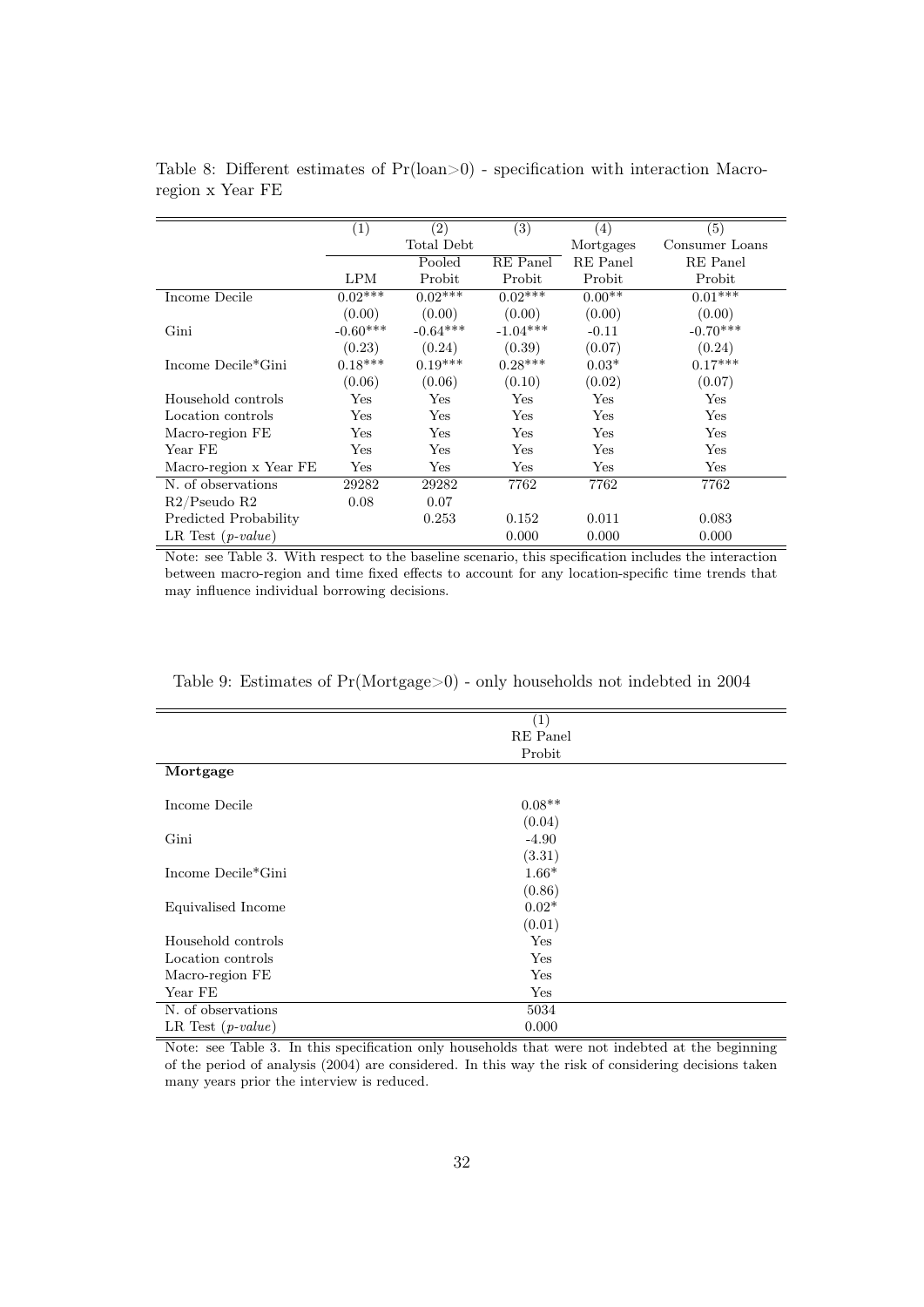<span id="page-34-0"></span>

|                       | $\left( 1\right)$ | (2)          | (3)       | (4)       | (5)            | (6)       | (7)            |
|-----------------------|-------------------|--------------|-----------|-----------|----------------|-----------|----------------|
|                       |                   | Total Debt   |           | Mortgages | Consumer Loans | Mortgages | Consumer Loans |
|                       |                   | Pooled       | RE Panel  | RE Panel  | RE Panel       | Pooled    | Pooled         |
|                       | LPM               | Probit       | Probit    | Probit    | Probit         | Probit    | Probit         |
| Income Decile         | 0.00              | 0.01         | 0.01      | 0.00      | 0.00           | 0.00      | $0.01*$        |
|                       | (0.00)            | (0.00)       | (0.00)    | (0.00)    | (0.00)         | (0.00)    | (0.00)         |
| Gini                  | $-0.73*$          | $-0.76*$     | $-0.83*$  | $-0.09$   | $-0.40$        | $-0.56$   | $-0.41$        |
|                       | (0.44)            | (0.45)       | (0.45)    | (0.07)    | (0.28)         | (0.37)    | (0.31)         |
| Income Decile*Gini    | $0.25**$          | $0.27**$     | $0.37***$ | $0.03*$   | $0.20**$       | $0.19*$   | 0.11           |
|                       | (0.12)            | (0.12)       | (0.12)    | (0.02)    | (0.08)         | (0.10)    | (0.08)         |
| Equivalised Income    | $0.00*$           | $0.00*$      | 0.00      | 0.00      | $-0.00$        | $0.00***$ | $-0.00$        |
|                       | (0.00)            | (0.00)       | (0.00)    | (0.00)    | (0.00)         | (0.00)    | (0.00)         |
| Household controls    | $_{\rm Yes}$      | $_{\rm Yes}$ | Yes       | Yes       | $_{\rm Yes}$   | Yes       | Yes            |
| Location controls     | Yes               | Yes          | Yes       | Yes       | $_{\rm Yes}$   | Yes       | Yes            |
| Macro-region FE       | $_{\rm Yes}$      | Yes          | Yes       | Yes       | Yes            | Yes       | Yes            |
| Year FE               | $_{\rm Yes}$      | $_{\rm Yes}$ | Yes       | Yes       | $_{\rm Yes}$   | Yes       | Yes            |
| N. of observations    | 12244             | 12244        | 5946      | 5946      | 5946           | 12244     | 12244          |
| R2/Pseudo R2          | 0.06              | 0.05         |           |           |                | 0.09      | 0.04           |
| Predicted Probability |                   | 0.260        | 0.145     | 0.007     | 0.082          | 0.125     | 0.144          |
| LR Test $(p-value)$   |                   |              | 0.000     | 0.000     | 0.000          |           |                |

Table 10: Different estimates of Pr(loan>0) - specification with fully lagged controls

Note: see Table [3.](#page-29-0) To avoid potential simultaneity bias due to the contemporaneous household-level controls, in this specification household-level controls are replaced with their value at previous SHIW wave (i.e. they are two-year lagged).

<span id="page-34-1"></span>

|                       | (1)                  | (2)        | (3)      | (4)       | (5)             | (6)       | (7)            |
|-----------------------|----------------------|------------|----------|-----------|-----------------|-----------|----------------|
|                       |                      | Total Debt |          |           | Mortgages       |           | Consumer Loans |
|                       |                      | Pooled     | RE Panel | Pooled    | <b>RE</b> Panel | Pooled    | RE Panel       |
|                       | LPM                  | Probit     | Probit   | Probit    | Probit          | Probit    | Probit         |
| Income Decile         | $0.01***$            | $0.01***$  | $0.02**$ | $0.01***$ | $0.01***$       | $0.01***$ | 0.01           |
|                       | (0.00)               | (0.00)     | (0.01)   | (0.00)    | (0.00)          | (0.00)    | (0.01)         |
| Gini                  | $-0.41$              | $-0.48$    | $-0.58$  | $-0.57*$  | $-0.07$         | $-0.04$   | $-0.36$        |
|                       | (0.37)               | (0.39)     | (0.47)   | (0.33)    | (0.10)          | (0.27)    | (0.27)         |
| Income Decile*Gini    | $0.25***$            | $0.27***$  | $0.52*$  | $0.15*$   | 0.10            | $0.21***$ | $0.35*$        |
|                       | (0.10)               | (0.11)     | (0.32)   | (0.09)    | (0.07)          | (0.07)    | (0.19)         |
| Household controls    | $\operatorname{Yes}$ | Yes        | Yes      | Yes       | Yes             | Yes       | Yes            |
| Location controls     | No                   | No         | No       | No        | No              | No        | No             |
| Macro-region FE       | $\operatorname{Yes}$ | Yes        | Yes      | Yes       | $_{\rm Yes}$    | Yes       | Yes            |
| Year FE               | Yes                  | Yes        | Yes      | Yes       | Yes             | Yes       | Yes            |
| N. of observations    | 14427                | 14427      | 7755     | 14427     | 7755            | 14427     | 7755           |
| R2/Pseudo R2          | 0.07                 | 0.07       |          | 0.07      |                 | 0.05      |                |
| Predicted Probability |                      | 0.252      | 0.158    | 0.123     | 0.126           | 0.143     | 0.089          |
| LR Test $(p-value)$   |                      |            | 0.000    |           | 0.000           |           | 0.000          |

Table 11: Different estimates of  $Pr($ loan $>$ 0 $)$  - all controls from year = 2004

Note: see Table [3.](#page-29-0) In order to avoid treatment effect in this specification the Gini coefficients and all household-specific controls are from the beginning of the period of analysis (2004).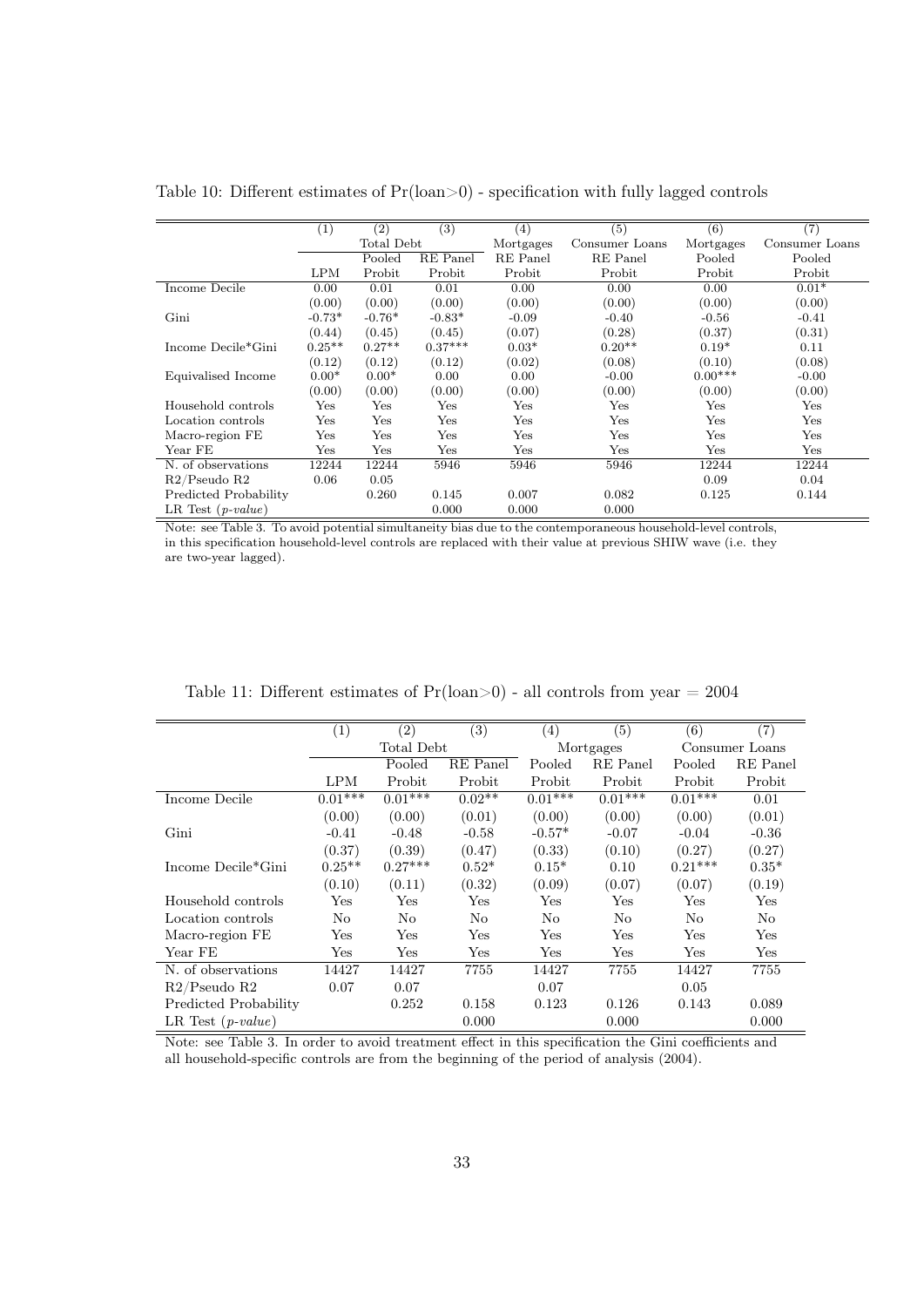<span id="page-35-0"></span>

|                            | $\left( 1\right)$ | (3)<br>(2)         |            | (4)       | (5)            |
|----------------------------|-------------------|--------------------|------------|-----------|----------------|
|                            |                   | Total Debt         |            | Mortgages | Consumer Loans |
|                            |                   | Pooled<br>RE Panel |            | RE Panel  | RE Panel       |
|                            | LPM               | Probit             | Probit     | Probit    | Probit         |
| Income Decile              | $0.02***$         | $0.02***$          | $0.01***$  | $0.01**$  | $0.01***$      |
|                            | (0.00)            | (0.00)             | (0.00)     | (0.00)    | (0.00)         |
| Theil Index                | $-0.43***$        | $-0.47***$         | $-0.59***$ | $-0.11**$ | $-0.36**$      |
|                            | (0.13)            | (0.14)             | (0.23)     | (0.05)    | (0.11)         |
| Income Decile *Theil Index | $0.10***$         | $0.12***$          | $0.13*$    | 0.01      | $0.09*$        |
|                            | (0.04)            | (0.04)             | (0.07)     | (0.01)    | (0.05)         |
| Household controls         | Yes               | Yes                | Yes        | Yes       | Yes            |
| Location controls          | Yes               | Yes                | Yes        | Yes       | Yes            |
| Macro-region FE            | Yes               | $_{\rm Yes}$       | Yes        | Yes       | Yes            |
| Year FE                    | Yes               | Yes                | Yes        | Yes       | Yes            |
| N. of observations         | 29282             | 29282              | 7762       | 7762      | 7762           |
| R2/Pseudo R2               | 0.08              | 0.07               |            |           |                |
| Predicted Probability      |                   | 0.254              | 0.154      | 0.012     | 0.086          |
| LR Test $(p-value)$        |                   |                    | 0.000      | 0.000     | 0.000          |

Table 12: Different estimates of Pr(loan>0) - different measures of inequality: Theil Index

Note: The Table reproduces the results in Table [3](#page-29-0) using the Theil Index measure of inequality rather than the Gini coefficient.

| Table 13: Different estimates of $Pr($ loan $>0)$ - different measures of inequality: Mean |  |  |
|--------------------------------------------------------------------------------------------|--|--|
| Logarithmic Deviation                                                                      |  |  |

<span id="page-35-1"></span>

|                              | (1)        | (2)        | (3)       | (4)       | (5)            |
|------------------------------|------------|------------|-----------|-----------|----------------|
|                              |            | Total Debt |           | Mortgages | Consumer Loans |
|                              |            | Pooled     | RE Panel  | RE Panel  | RE Panel       |
|                              | <b>LPM</b> | Probit     | Probit    | Probit    | Probit         |
| Income Decile                | $0.02***$  | $0.02***$  | $0.02***$ | $0.01**$  | $0.01***$      |
|                              | (0.00)     | (0.00)     | (0.00)    | (0.00)    | (0.00)         |
| Mean Logarithmic Deviation   | $-0.45***$ | $-0.47***$ | $-0.65**$ | $-0.10*$  | $-0.45**$      |
|                              | (0.17)     | (0.18)     | (0.29)    | (0.06)    | (0.19)         |
| Income Decile*Mean Log. Dev. | $0.14***$  | $0.15***$  | $0.27***$ | $0.03**$  | $0.15***$      |
|                              | (0.04)     | (0.05)     | (0.08)    | (0.02)    | (0.05)         |
| Household controls           | Yes        | Yes        | Yes       | Yes       | Yes            |
| Location controls            | Yes        | Yes        | Yes       | Yes       | Yes            |
| Macro-region FE              | Yes        | Yes        | Yes       | Yes       | Yes            |
| Year FE                      | Yes        | Yes        | Yes       | Yes       | Yes            |
| N. of observations           | 29282      | 29282      | 7762      | 7762      | 29282          |
| R2/Pseudo R2                 | 0.08       | 0.07       |           |           |                |
| Predicted Probability        |            | 0.254      | 0.154     | 0.012     | 0.086          |
| LR Test $(p-value)$          |            |            | 0.000     | 0.000     | 0.000          |

Note: The Table reproduces the results in Table [3](#page-29-0) using the Mean Logarithmic Deviation measure of inequality rather than the Gini coefficient.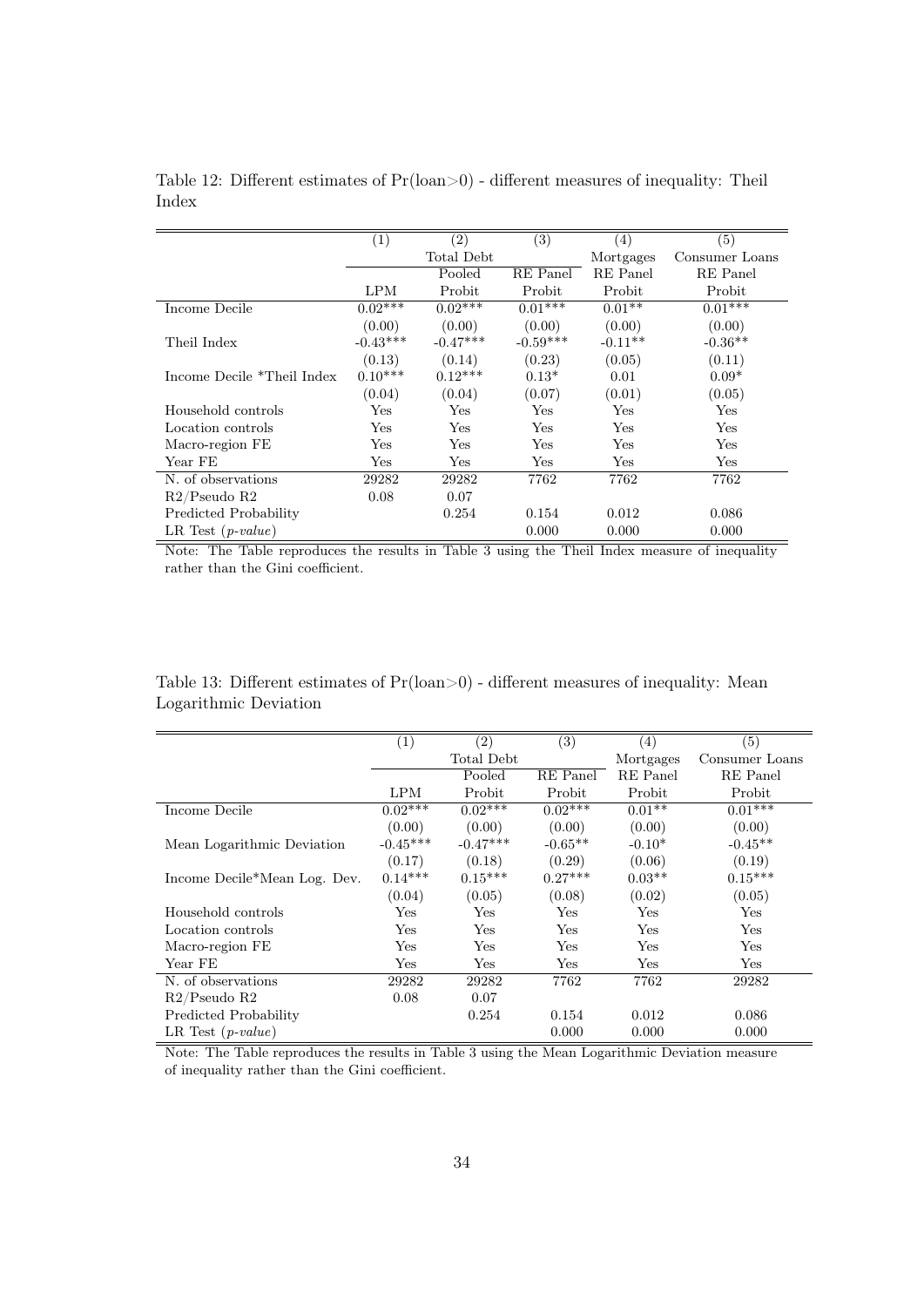<span id="page-36-0"></span>

|                       | (1)                  | $\left( 2\right)$ | (3)        | (4)       | (5)                  |
|-----------------------|----------------------|-------------------|------------|-----------|----------------------|
|                       |                      | Total Debt        |            | Mortgages | Consumer Loans       |
|                       |                      | Pooled            | RE Panel   | RE Panel  | RE Panel             |
|                       | LPM                  | Probit            | Probit     | Probit    | Probit               |
| Income Decile         | $0.02***$            | $0.02***$         | $0.02***$  | $0.01**$  | $0.01***$            |
|                       | (0.00)               | (0.00)            | (0.00)     | (0.00)    | (0.00)               |
| Gini                  | $-0.35$              | $-0.36$           | $-1.01***$ | $-0.25*$  | $-0.75***$           |
|                       | (0.22)               | (0.23)            | (0.38)     | (0.14)    | (0.26)               |
| Income Decile*Gini    | $0.18***$            | $0.19***$         | $0.28***$  | $0.06*$   | $0.18***$            |
|                       | (0.06)               | (0.06)            | (0.10)     | (0.03)    | (0.07)               |
| Household controls    | Yes                  | Yes               | Yes        | Yes       | Yes                  |
| Location controls     | No                   | No                | No         | No        | No.                  |
| Macro-region FE       | Yes                  | Yes               | Yes        | Yes       | $\operatorname{Yes}$ |
| Year FE               | $\operatorname{Yes}$ | Yes               | Yes        | Yes       | Yes                  |
| N. of observations    | 29282                | 29282             | 7762       | 7762      | 7762                 |
| R2/Pseudo R2          | 0.07                 | 0.07              |            |           |                      |
| Predicted Probability |                      | 0.254             | 0.154      | 0.032     | 0.104                |
| LR Test $(p-value)$   |                      |                   | 0.000      | 0.000     | 0.000                |

Table 14: Different estimates of  $Pr( loan > 0)$  - parsimonious specification with only household-level controls

Note: see Table [3.](#page-29-0) With respect to the baseline scenario, this specification does not consider location-specific controls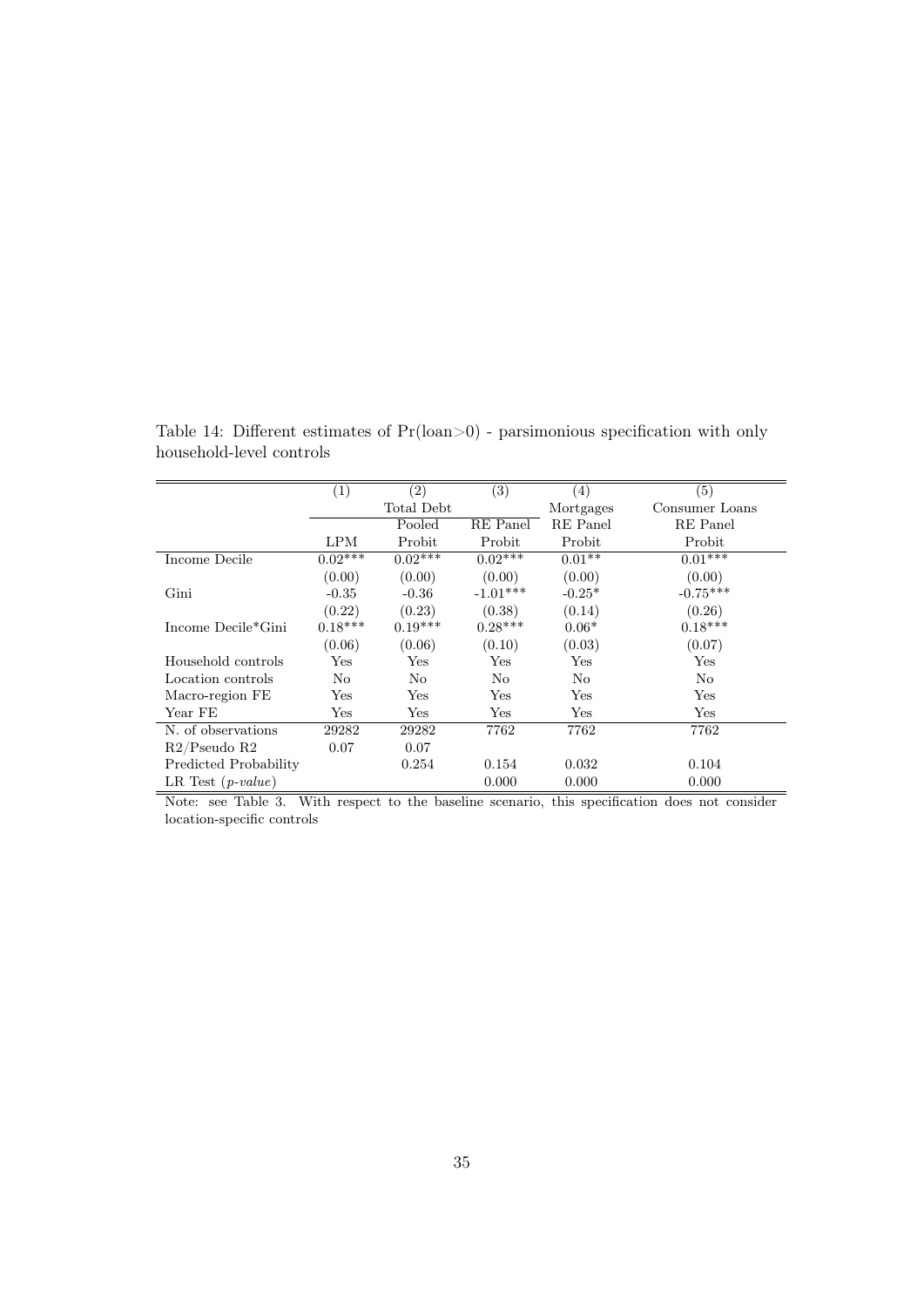# <span id="page-37-0"></span>Appendix A

Despite the discrepancy in absolute levels of equivalised household incomes, which are (on average) smaller for SHIW<sup>[36](#page-37-1)</sup>, in figures [A1](#page-37-2) (a)-(d) it is observed a very similar distribution of income among quartiles. Figures [A2](#page-38-0) (a)-(b) compare, respectively, the Gini coefficient and the Interquartile range over the time period 2004-2010. Both indices show the same time pattern and a strong correlation between the two sources of data (0.93 in the case of Gini coefficient and 0.99 for the Interquartile range).

<span id="page-37-2"></span>

Figure A1: Quartiles of equivalised income (1)

Source: Eu-Silc and SHIW. (1) Monetary disposable income.

<span id="page-37-1"></span> $36$ The difference is mainly due to the different methods adopted by the two surveys to minimise the underestimation of self-employment incomes. For a more in depth analysis see [Sierminska and](#page-42-15) [Medgyesi](#page-42-15) [\(2013\)](#page-42-15); [Ciampalini](#page-40-11) et al. [\(2009\)](#page-40-11); [Di Marco](#page-40-12) [\(2006\)](#page-40-12).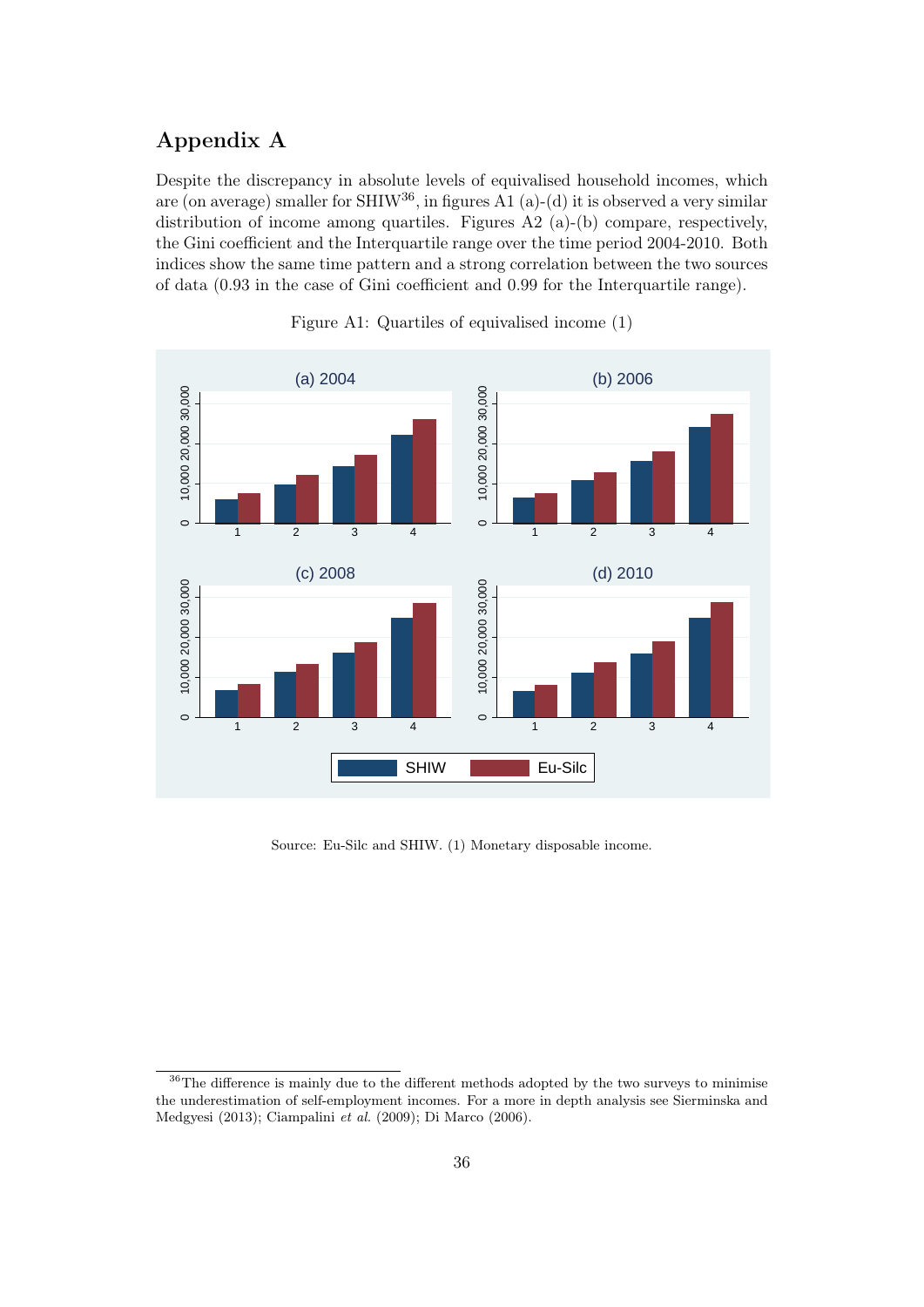<span id="page-38-0"></span>





| Variable                     | Mean   | St Dev                                                 | Percentiles    |                |                |                                                |                |
|------------------------------|--------|--------------------------------------------------------|----------------|----------------|----------------|------------------------------------------------|----------------|
|                              |        |                                                        | 10             | 25             | 50             | 75                                             | 90             |
|                              |        |                                                        |                |                |                | Panel A: Survey of Household Income and Wealth |                |
| Age of the head of household | 48.18  | 12.16                                                  | 32             | 39             | 47             | 58                                             | 66             |
| Household size               | 2.74   | 1.23                                                   | 1              | $\overline{2}$ | 3              | $\overline{4}$                                 | 4              |
| Education                    | 2.47   | 0.88                                                   | 1              | $\overline{2}$ | $\overline{2}$ | 3                                              | $\overline{4}$ |
| Unemployed                   | 0.02   | 0.13                                                   | $\overline{0}$ | 0              | $\overline{0}$ | $\Omega$                                       | 0              |
| Self-employed                | 0.20   | 0.40                                                   | $\theta$       | 0              | 0              | 0                                              |                |
| Married                      | 0.64   | 0.48                                                   | 0              | 0              | 1              | 1                                              |                |
| Debt                         | 0.27   | 0.44                                                   | 0              | 0              | $\overline{0}$ | 1                                              |                |
| Mortgages                    | 0.15   | 0.36                                                   | $\overline{0}$ | 0              | $\overline{0}$ | 0                                              | 1              |
| Consumer credit              | 0.15   | 0.36                                                   | $\Omega$       | 0              | 0              | 0                                              |                |
| Equivalised income           | 15,581 | 8,754                                                  | 6,377          | 9,421          | 14,090         | 19,821                                         | 26,485         |
| Total debt                   | 10,750 | 33,383                                                 | $\overline{0}$ | $\Omega$       | $\theta$       | 1,120                                          | 32,000         |
|                              |        | Panel B: EU-Statistics on Income and Living Conditions |                |                |                |                                                |                |
| Age of the head of household | 48.83  | 12.29                                                  | 32             | 39             | 49             | 59                                             | 66             |
| Household size               | 2.67   | 1.28                                                   | 1              | $\overline{2}$ | 3              | 4                                              | 4              |
| Education                    | 2.48   | 0.91                                                   | 1              | $\overline{2}$ | 3              | 3                                              | 4              |
| Unemployed                   | 0.04   | 0.19                                                   | $\theta$       | 0              | $\overline{0}$ | 0                                              | 0              |
| Self-employed                | 0.10   | 0.30                                                   | $\theta$       | $\Omega$       | $\theta$       | $\theta$                                       | 0              |
| Equivalised income           | 17,754 | 10,072                                                 | 7,062          | 10,727         | 16,089         | 22,513                                         | 30,380         |

Table A1: Summary statistics

Note: The sample is restricted to the households with 20-70 year old head of household. The statistics are calculated using sampling weights. The Table shows the statistics from the sample restricted to observations with positive equivalised income. The sample is further restricted to remove outliers. See text for more details. Total debt is the sum of Mortgages and Consumer credit. The number of observations in Panel A is 29,282 from the waves 2004, 2006, 2008, 2010, 2012 of SHIW. The number of observations in Panel B is 75,177 from the waves 2004, 2006, 2008, 2010, 2012 of EU-SICL.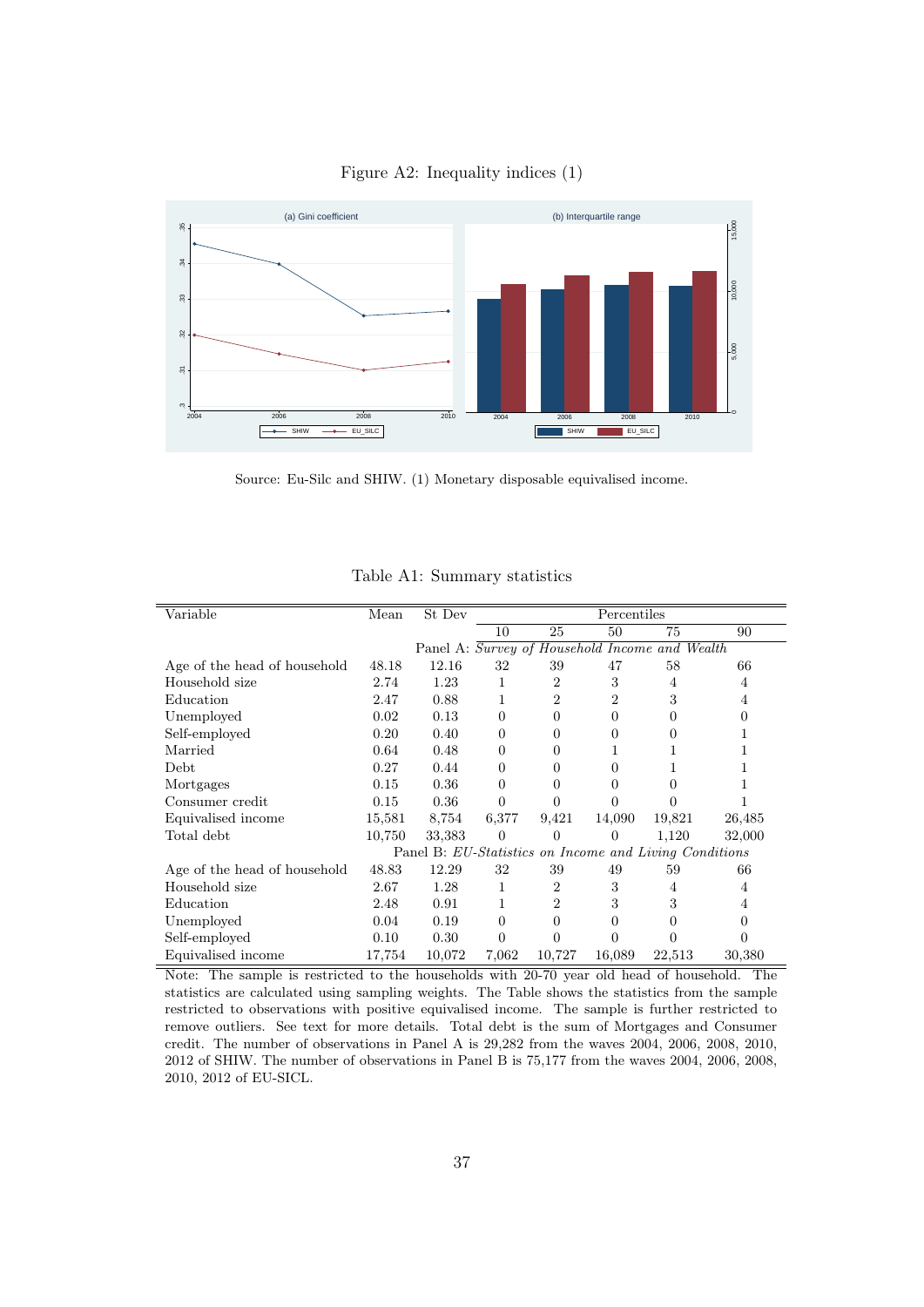# References

- <span id="page-39-7"></span>Acciari, P. and Mocetti, S. (2013). The geography of income inequality in Italy. Questioni di Economia e Finanza (Occasional Papers) 208, Bank of Italy, Economic Research and International Relations Area.
- <span id="page-39-10"></span>Acemoglu, D., Johnson, S., and Robinson, J. A. (2005). Institutions as a Fundamental Cause of Long-Run Growth. In P. Aghion and S. Durlauf, editors, Handbook of Economic Growth, volume 1 of Handbook of Economic Growth, chapter 6, pages 385–472. Elsevier.
- <span id="page-39-13"></span>Ai, C. and Norton, E. C. (2003). Interaction terms in logit and probit models. Economics Letters, 80(1), 123–129.
- <span id="page-39-11"></span>Aiken, L. S. and West, S. G. (1991). Multiple Regression: Testing and Interpreting Interactions. SAGE Publications, Thousand Oaks, California.
- <span id="page-39-0"></span>Atkinson, A. and Morelli, S. (2015). Inequality and crises revisited. Economia Politica,  $32(1)$ ,  $31-51$ .
- <span id="page-39-3"></span>Bertrand, M. and Morse, A. (2013). Trickle-down consumption. Working Paper 18883, National Bureau of Economic Research.
- <span id="page-39-2"></span>Besanko, D. and Thakor, A. V. (1987). Collateral and Rationing: Sorting Equilibria in Monopolistic and Competitive Credit Markets. International Economic Review,  $28(3)$ , 671–89.
- <span id="page-39-1"></span>Bester, H. (1985). Screening vs. Rationing in Credit Markets with Imperfect Information. American Economic Review, 75(4), 850–55.
- <span id="page-39-9"></span>Bourguignon, F. and Dessus, S. (2009). Equity and Development: Political Economy Considerations. In S. Levy and M. Walton, editors, No Growth Without Equity?: Inequality, Interests, and Competition in Mexico. Palgrave.
- <span id="page-39-12"></span>Brambor, T., Clark, W. R., and Golder, M. (2006). Understanding interaction models: Improving empirical analyses. Political Analysis, 14(1), 63–82.
- <span id="page-39-5"></span>Brandolini, A. and Cannari, L. (1994). Methodological Appendix: The Bank of Italy's Survey of Household Income and Wealth. In A. Ando, L. Guiso, and I. Visco, editors, Saving and the Accumulation of Wealth: Essays on Italian Household and Government Behaviour. Cambridge University Press, Cambridge, U.K.
- <span id="page-39-4"></span>Bricker, J., Ramcharan, R., and Krimmel, J. (2014). Signaling Status: The Impact of Relative Income on Household Consumption and Financial Decisions. Finance and Economics Discussion Series 2014-76, Board of Governors of the Federal Reserve System (U.S.).
- <span id="page-39-6"></span>Canberra Group (2011). The Canberra Group Handbook on Household Income Statistics. United Nations, Geneva, second edition edition.
- <span id="page-39-8"></span>Cannari, L. and Ferri, G. (1997). Determinanti e andamento ciclico dei vincoli di liquidità per le famiglie italiane. In Ricerche quantitative per la politica economica, pages 491–522. Bank of Italy, Rome.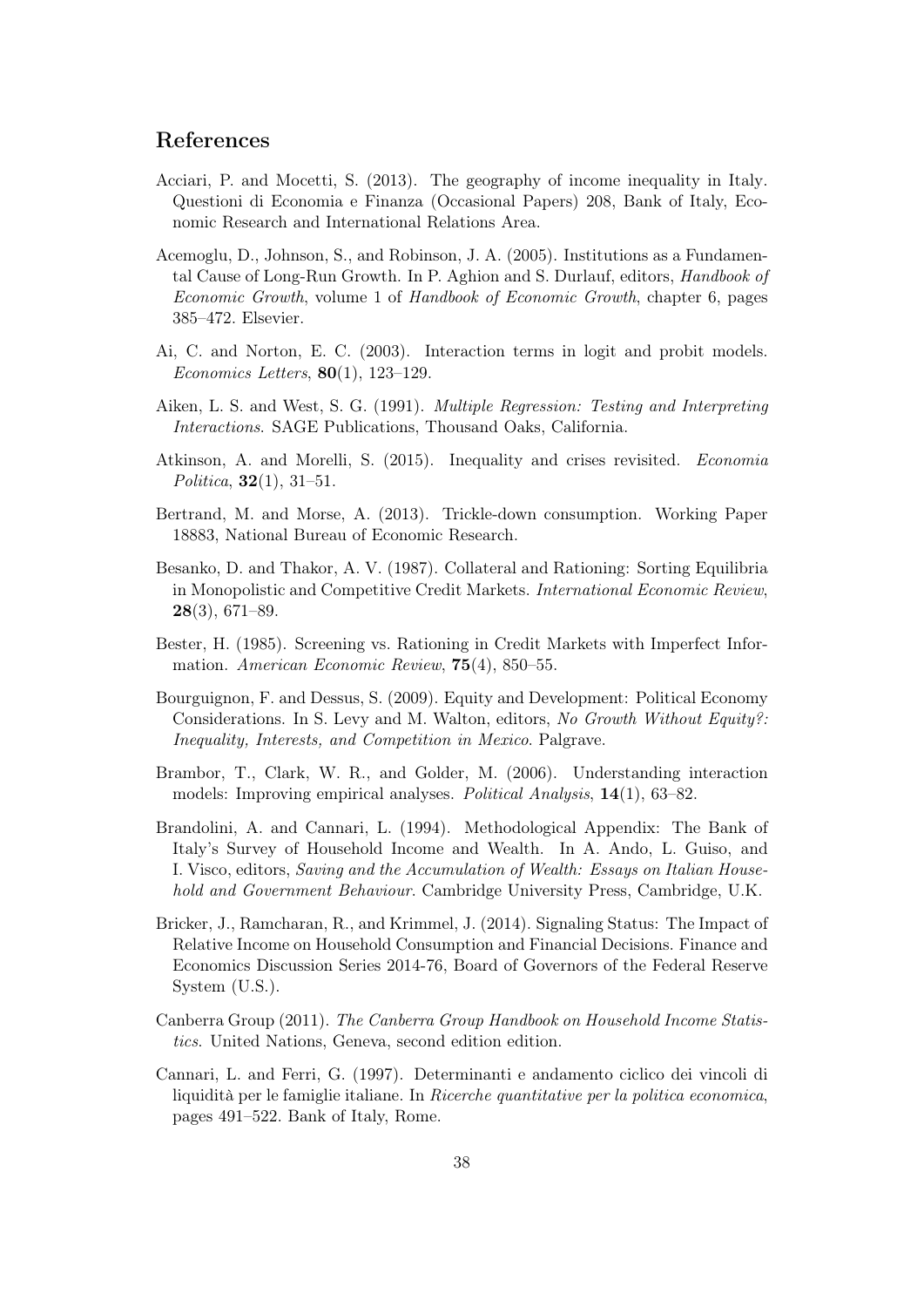- <span id="page-40-0"></span>Christelis, D., Ehrmann, M., and Georgarakos, D. (2015). Exploring Differences in Household Debt Across Euro Area Countries and the United States. Working Papers 15-16, Bank of Canada.
- <span id="page-40-11"></span>Ciampalini, G., Betti, S., and Verma, V. (2009). Comparability in Self-Employment Income (EU-SILC 2004-2007). DMQ Working Paper 82, University of Siena.
- <span id="page-40-8"></span>Claessens, S. and Perotti, E. (2007). Finance and inequality: Channels and evidence. Journal of Comparative Economics,  $35(4)$ ,  $748 - 773$ .
- <span id="page-40-2"></span>Coibion, O., Gorodnichenko, Y., Kudlyak, M., and Mondragon, J. (2014). Does Greater Inequality Lead to More Household Borrowing? New Evidence from Household Data. NBER Working Papers 19850, National Bureau of Economic Research, Inc.
- <span id="page-40-1"></span>Coletta, M., De Bonis, R., and Piermattei, S. (2014). The determinants of household debt: a cross-country analysis. Temi di discussione (Economic working papers) 989, Bank of Italy, Economic Research and International Relations Area.
- <span id="page-40-6"></span>Corak, M. (2013). Income Inequality, Equality of Opportunity, and Intergenerational Mobility. Journal of Economic Perspectives, 27(3), 79–102.
- <span id="page-40-10"></span>Crook, J. and Hochguertel, S. (2006). Household debt and credit constraints: Comparative micro evidence from four oecd countries. Unpublished.
- <span id="page-40-7"></span>Dabla-Norris, E., Kochhar, K., Suphaphiphat, N., Ricka, F., and Tsounta, E. (2015). Causes and Consequences of Income Inequality: A Global Perspective. IMF Staff Discussion Notes 15/13, International Monetary Fund.
- <span id="page-40-4"></span>Del Prete, S., Pagnini, M., Rossi, P., and Vacca, V. P. (2013). Getting organized to lend in a period of crisis: findings from a survey of Italian banks. Questioni di Economia e Finanza (Occasional Papers) 154, Bank of Italy, Economic Research and International Relations Area.
- <span id="page-40-5"></span>Denk, O. and Cazenave-Lacroutz, A. (2015). Household finance and income inequality in the euro area. OECD Economics Department Working Papers 1226, OECD.
- <span id="page-40-12"></span>Di Marco, M. (2006). Self Employment Incomes in The Italian EU-SILC: Measurement and International Comparability. In Proceedings of the EU-SILC conference on Comparative EU Statistics on Income and Living Conditions: Issues and Challenges. Eurostat.
- <span id="page-40-3"></span>Duesenberry, J. S. (1949). Income, Saving and the Theory of Consumer Behavior. Harvard University Press, Cambridge Massachusetts.
- <span id="page-40-9"></span>Fagereng, A., Guiso, L., Malacrino, D., and Pistaferri, L. (2016). Heterogeneity in returns to wealth and the measurement of wealth inequality. American Economic *Review*, **106**(5), 651–55.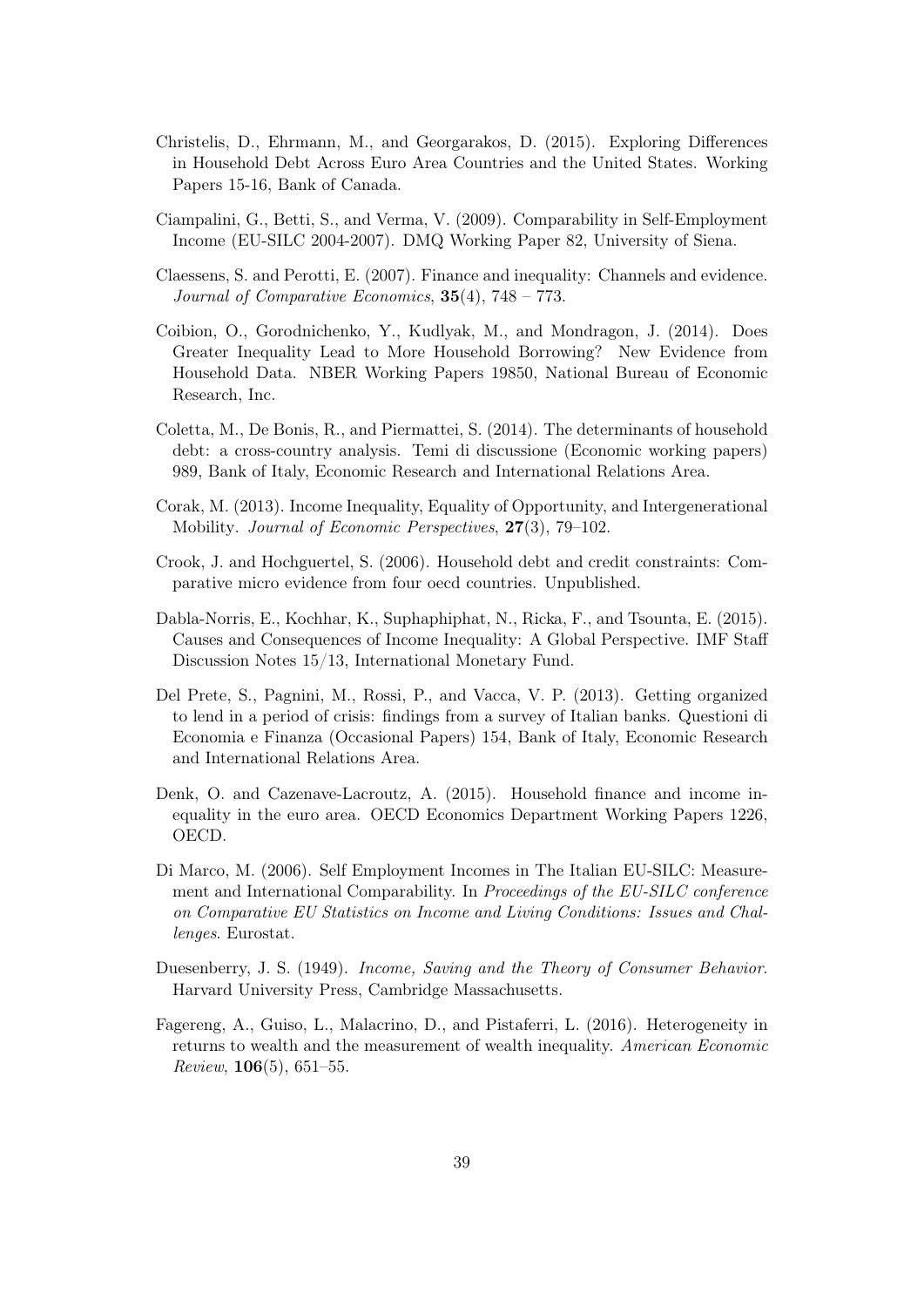- <span id="page-41-2"></span>Fitoussi, J. P. and Saraceno, F. (2010). Europe: How Deep Is a Crisis? Policy Responses and Structural Factors Behind Diverging Performances. Journal of  $Globalization$  and Development,  $1(1)$ , 1–19.
- <span id="page-41-4"></span>Frank, R. H., Levine, A. S., and Dijk, O. (2014). Expenditure Cascades. Review of Behavioral Economics, 1(1-2), 55–73.
- <span id="page-41-9"></span>Galor, O. and Zeira, J. (1993). Income Distribution and Macroeconomics. Review of Economic Studies,  $60(1)$ , 35–52.
- <span id="page-41-13"></span>Gambacorta, R., Ilardi, G., Locatelli, A., Rampazzi, C., and Pico, R. (2013). Main results of the Household Finance and Consumption Survey: Italy in the international context. Questioni di Economia e Finanza (Occasional Papers) 161, Bank of Italy, Economic Research and International Relations Area.
- <span id="page-41-3"></span>Georgarakos, D., Haliassos, M., and Pasini, G. (2014). Household Debt and Social Interactions. Review of Financial Studies, 27(5), 1404–1433.
- <span id="page-41-12"></span>Gobbi, G. and Lotti, F. (2004). Entry Decisions and Adverse Selection: An Empirical Analysis of Local Credit Markets. Journal of Financial Services Research, 26(3), 225–244.
- <span id="page-41-5"></span>Guiso, L. and Jappelli, T. (2002). Stockholding in Italy. CSEF Working Papers 82, Centre for Studies in Economics and Finance (CSEF), University of Naples, Italy.
- <span id="page-41-7"></span>Hirschman, A. O. and Rothschild, M. (1973). The changing tolerance for income inequality in the course of economic development: With a mathematical appendix. The Quarterly Journal of Economics, 87(4), 544–566.
- <span id="page-41-1"></span>Iacoviello, M. (2008). Household Debt and Income Inequality, 1963-2003. Journal of Money, Credit and Banking, 40(5), 929–965.
- <span id="page-41-10"></span>Jaccard, J. and Turrisi, R. (1990). Interaction effects in multiple regression. SAGE University Papers Series on Quantitative Applications in the Social Sciences,  $72(7)$ .
- <span id="page-41-6"></span>Jappelli, T. and Pistaferri, L. (2010). Does Consumption Inequality Track Income Inequality in Italy? Review of Economic Dynamics, 13(1), 133–153.
- <span id="page-41-0"></span>Jappelli, T., Pagano, M., and Di Maggio, M. (2013). Households' indebtedness and financial fragility. Journal of Financial Management, Markets and Institutions,  $(1), 23-46.$
- <span id="page-41-11"></span>Kam, C. and Franzese, R. (2003). Modeling and interpreting interactive hypotheses in regression analysis: A brief refresher and some practical advice. Unpublished, University of Michigan.
- <span id="page-41-8"></span>Kopczuk, W., Saez, E., and Song, J. (2010). Earnings Inequality and Mobility in the United States: Evidence from Social Security Data since 1937. The Quarterly Journal of Economics,  $125(1)$ ,  $91-128$ .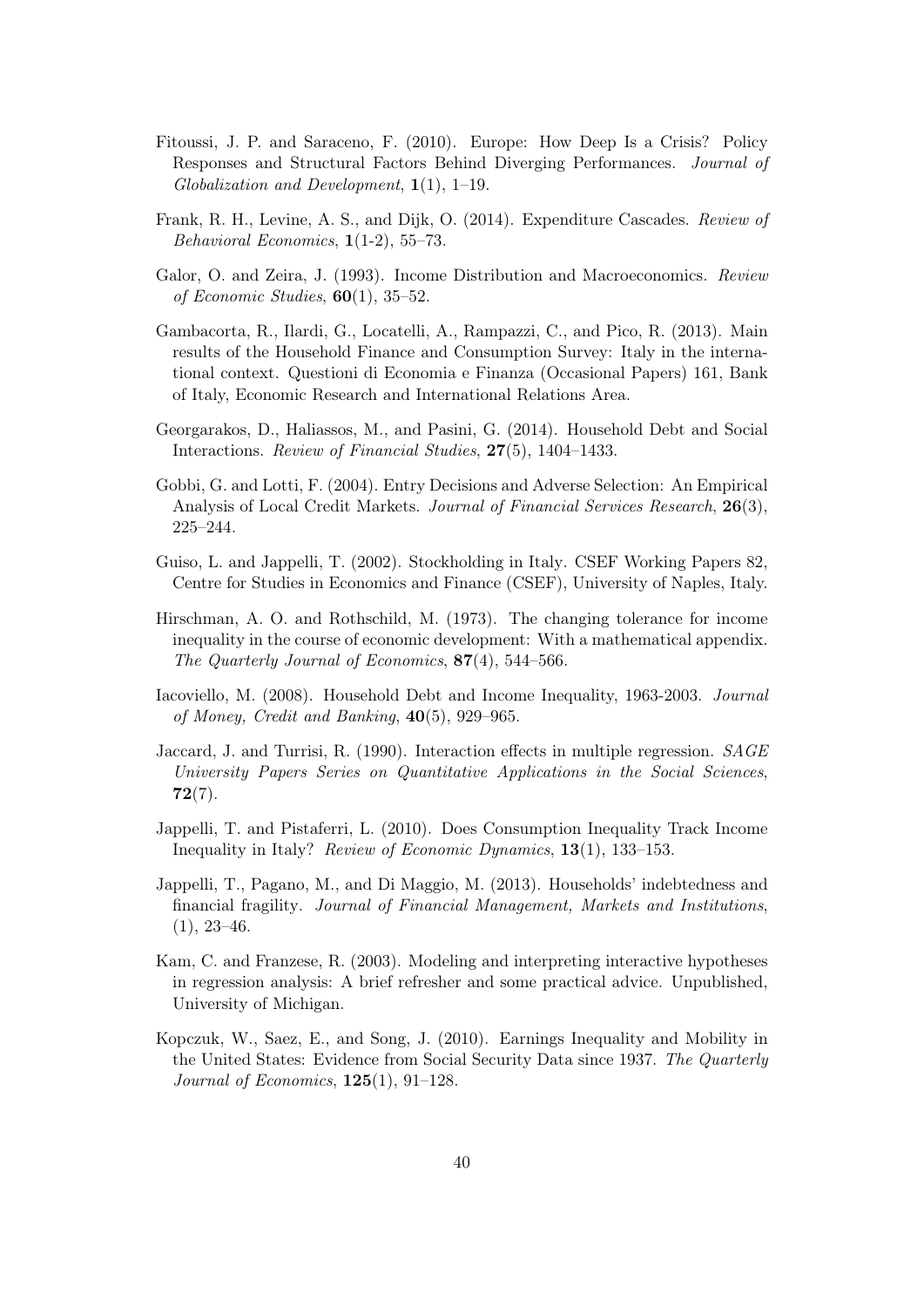- <span id="page-42-2"></span>Krueger, D. and Perri, F. (2006). Does Income Inequality Lead to Consumption Inequality? Evidence and Theory. Review of Economic Studies, 73(1), 163–193.
- <span id="page-42-6"></span>Kumhof, M., Ranciere, R., and Winant, P. (2013). Inequality, Leverage and Crises: The Case of Endogenous Default. IMF Working Papers 13/249, International Monetary Fund.
- <span id="page-42-9"></span>Magri, S. (2007). Italian households' debt: the participation to the debt market and the size of the loan. Empirical Economics,  $33(3)$ ,  $401-426$ .
- <span id="page-42-14"></span>Magri, S. and Pico, R. (2014). The household credit market after five years of crisis: evidence from the survey on income and wealth. Questioni di Economia e Finanza (Occasional Papers) 241, Bank of Italy, Economic Research and International Relations Area.
- <span id="page-42-3"></span>Mian, A. and Sufi, A. (2015). *House of Debt.* Economics Books. University of Chicago Press.
- <span id="page-42-10"></span>Michelangeli, V. and Sette, E. (2016). How Does Bank Capital Affect the Supply of Mortgages? Evidence from a Randomized Experiment. Temi di discussione (Economic working papers) 1051, Bank of Italy, Economic Research and International Relations Area.
- <span id="page-42-5"></span>Ostry, J. D., Berg, A., and Tsangarides, C. G. (2014). Redistribution, Inequality, and Growth. IMF Staff Discussion Notes 14/02, International Monetary Fund.
- <span id="page-42-11"></span>Piketty, T. (1997). The Dynamics of the Wealth Distribution and the Interest Rate with Credit Rationing. *Review of Economic Studies*, **64**(2), 173–89.
- <span id="page-42-4"></span>Piketty, T. (2014). Capital in the Twenty-first Century. Belknap of Harvard University Press, Cambridge, Massachusetts.
- <span id="page-42-0"></span>Porta, R. L., de Silanes, F. L., Shleifer, A., and Vishny, R. W. (1998). Law and Finance. *Journal of Political Economy*, **106**(6), **1113**–1155.
- <span id="page-42-12"></span>Putnam, R. D. (2000). Bowling Alone: The Collapse and Revival of American Community. Simon & Schuster, New York. Translations into Italian (Bologna: Il Mulino, 2004).
- <span id="page-42-1"></span>Rajan, R. (2010). Fault Lines: How Hidden Fractures Still Threaten The World Economy. Princeton University Press, Princeton, NJ.
- <span id="page-42-13"></span>Saez, E. and Zucman, G. (2016). Wealth inequality in the united states since 1913: Evidence from capitalized income tax data\*. The Quarterly Journal of Economics.
- <span id="page-42-8"></span>Senik, C. (2008). Ambition and Jealousy: Income Interactions in the 'Old' Europe versus the 'New' Europe and the United States. Economica, 75(299), 495–513.
- <span id="page-42-15"></span>Sierminska, E. and Medgyesi, M. (2013). The Distribution of Wealth between Households. European Commission Research Note 11, European Commission.
- <span id="page-42-7"></span>Stiglitz, J. E. (2012). The Price of Inequality: How Today's Divided Society Endangers Our Future. W. W. Norton & Company.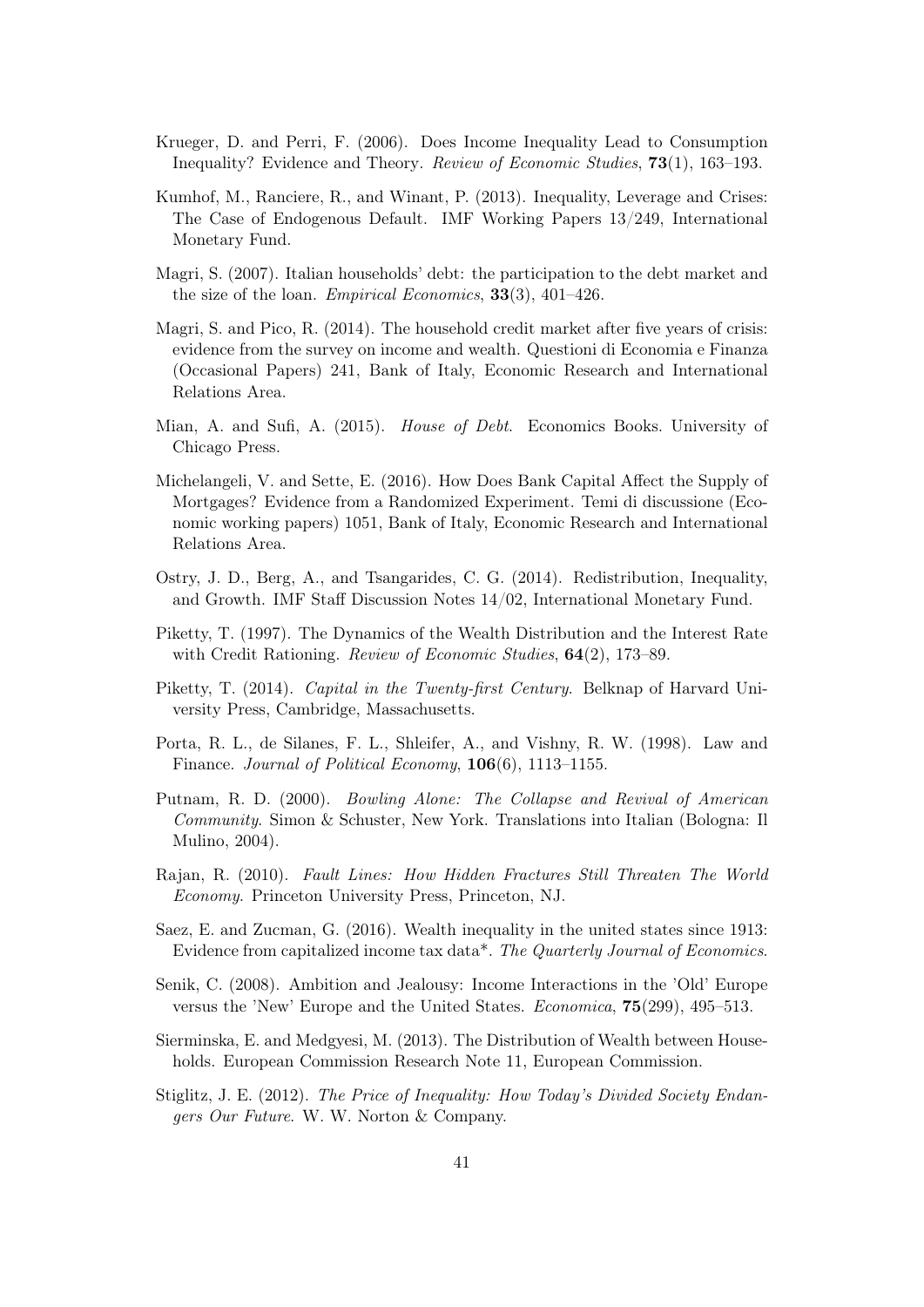- <span id="page-43-2"></span>Stiglitz, J. E. and Weiss, A. (1981). Credit Rationing in Markets with Imperfect Information. American Economic Review, 71(3), 393–410.
- <span id="page-43-1"></span>Summers, L. H. (2014). U.S. Economic Prospects: Secular Stagnation, Hysteresis, and the Zero Lower Bound. Business Economics, 49(2), 65–73.
- <span id="page-43-3"></span>Veblen, T. (1899). The Theory of the Leisure Class. An Economic Study of Institutions. The Macmillian Company, New York.
- <span id="page-43-0"></span>Zinman, J. (2014). Household Debt: Facts, Puzzles, Theories, and Policies. NBER Working Papers 20496, National Bureau of Economic Research, Inc.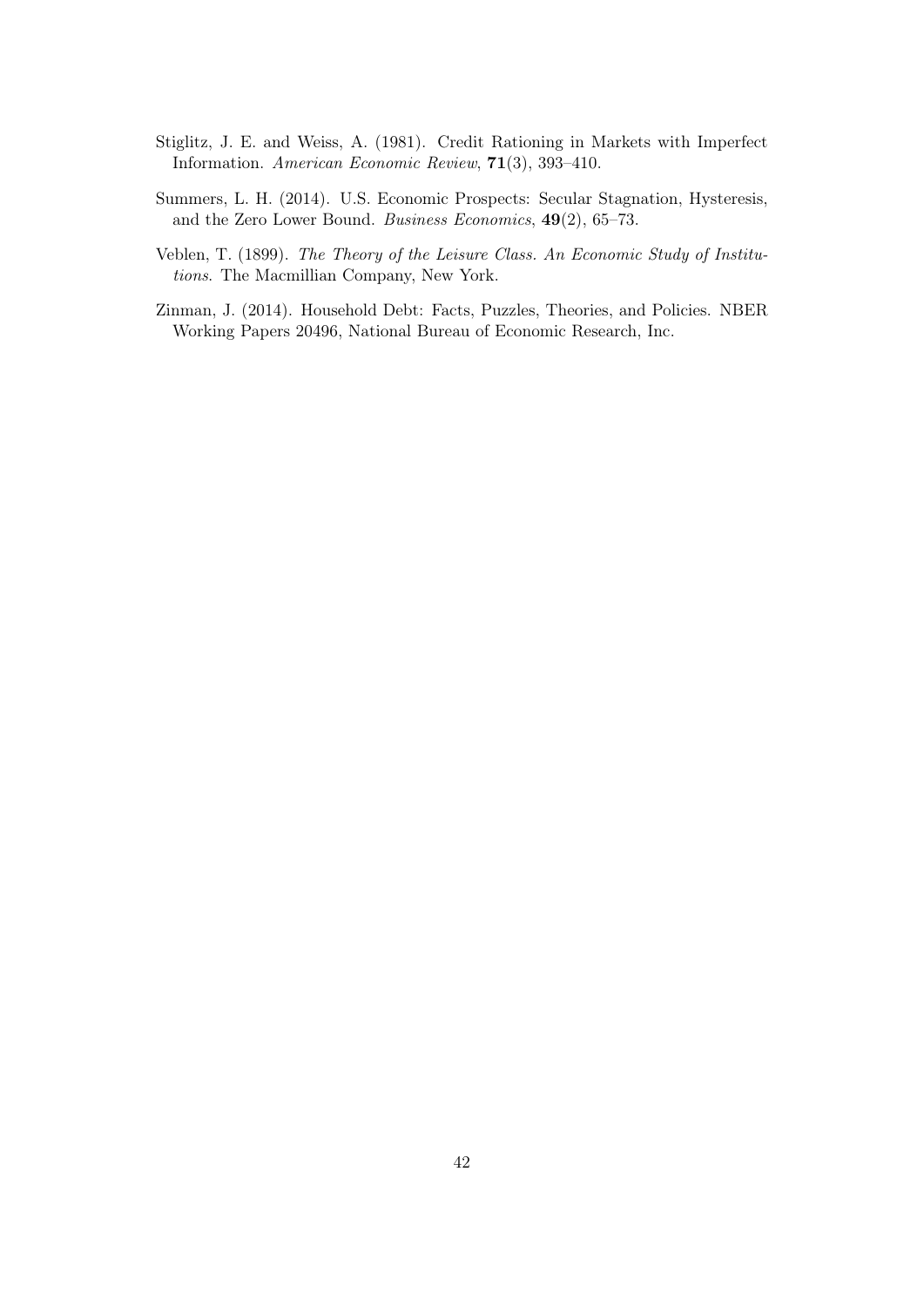- N. 1068 *The labor market channel of macroeconomic uncertainty*, by Elisa Guglielminetti (June 2016).
- N. 1069 *Individual trust: does quality of public services matter?*, by Silvia Camussi and Anna Laura Mancini (June 2016).
- N. 1070 *Some reflections on the social welfare bases of the measurement of global income inequality,* by Andrea Brandolini and Francesca Carta (July 2016).
- N. 1071 *Boulevard of broken dreams. The end of the EU funding (1997: Abruzzi, Italy),* by Guglielmo Barone, Francesco David and Guido de Blasio (July 2016).
- N. 1072 *Bank quality, judicial efficiency and borrower runs: loan repayment delays in Italy,* by Fabio Schiantarelli, Massimiliano Stacchini and Philip Strahan (July 2016).
- N. 1073 *Search costs and the severity of adverse selection,* by Francesco Palazzo (July 2016).
- N. 1074 *Macroeconomic effectiveness of non-standard monetary policy and early exit. A model-based evaluation*, by Lorenzo Burlon, Andrea Gerali, Alessandro Notarpietro and Massimiliano Pisani (July 2016).
- N. 1075 *Quantifying the productivity effects of global sourcing,* by Sara Formai and Filippo Vergara Caffarelli (July 2016).
- N. 1076 *Intergovernmental transfers and expenditure arrears,* by Paolo Chiades, Luciano Greco, Vanni Mengotto, Luigi Moretti and Paola Valbonesi (July 2016).
- N. 1077 *A "reverse Robin Hood"? The distributional implications of non-standard monetary policy for Italian households*, by Marco Casiraghi, Eugenio Gaiotti, Lisa Rodano and Alessandro Secchi (July 2016).
- N. 1078 *Global macroeconomic effects of exiting from unconventional monetary policy,* by Pietro Cova, Patrizio Pagano and Massimiliano Pisani (September 2016).
- N. 1079 *Parents, schools and human capital differences across countries*, by Marta De Philippis and Federico Rossi (September 2016).
- N. 1080 *Self-fulfilling deflations*, by Roberto Piazza, (September 2016).
- N. 1081 *Dealing with student heterogeneity: curriculum implementation strategies and student achievement*, by Rosario Maria Ballatore and Paolo Sestito, (September 2016).
- N. 1082 *Price dispersion and consumer inattention: evidence from the market of bank accounts*, by Nicola Branzoli, (September 2016).
- N. 1083 *BTP futures and cash relationships: a high frequency data analysis*, by Onofrio Panzarino, Francesco Potente and Alfonso Puorro, (September 2016).
- N. 1084 *Women at work: the impact of welfare and fiscal policies in a dynamic labor supply model*, by Maria Rosaria Marino, Marzia Romanelli and Martino Tasso, (September 2016).
- N. 1085 *Foreign ownership and performance: evidence from a panel of Italian firms*, by Chiara Bentivogli and Litterio Mirenda (October 2016).
- N. 1086 *Should I stay or should I go? Firms' mobility across banks in the aftermath of financial turmoil*, by Davide Arnaudo, Giacinto Micucci, Massimiliano Rigon and Paola Rossi (October 2016).
- N. 1087 *Housing and credit markets in Italy in times of crisis*, by Michele Loberto and Francesco Zollino (October 2016).
- N. 1088 *Search peer monitoring via loss mutualization*, by Francesco Palazzo (October 2016).
- N. 1089 *Non-standard monetary policy, asset prices and macroprudential policy in a monetary union*, by Lorenzo Burlon, Andrea Gerali, Alessandro Notarpietro and Massimiliano Pisani (October 2016).
- N. 1090 *Does credit scoring improve the selection of borrowers and credit quality?*, by Giorgio Albareto, Roberto Felici and Enrico Sette (October 2016).

<sup>(\*)</sup> Requests for copies should be sent to:

Banca d'Italia – Servizio Studi di struttura economica e finanziaria – Divisione Biblioteca e Archivio storico – Via Nazionale, 91 – 00184 Rome – (fax 0039 06 47922059). They are available on the Internet www.bancaditalia.it.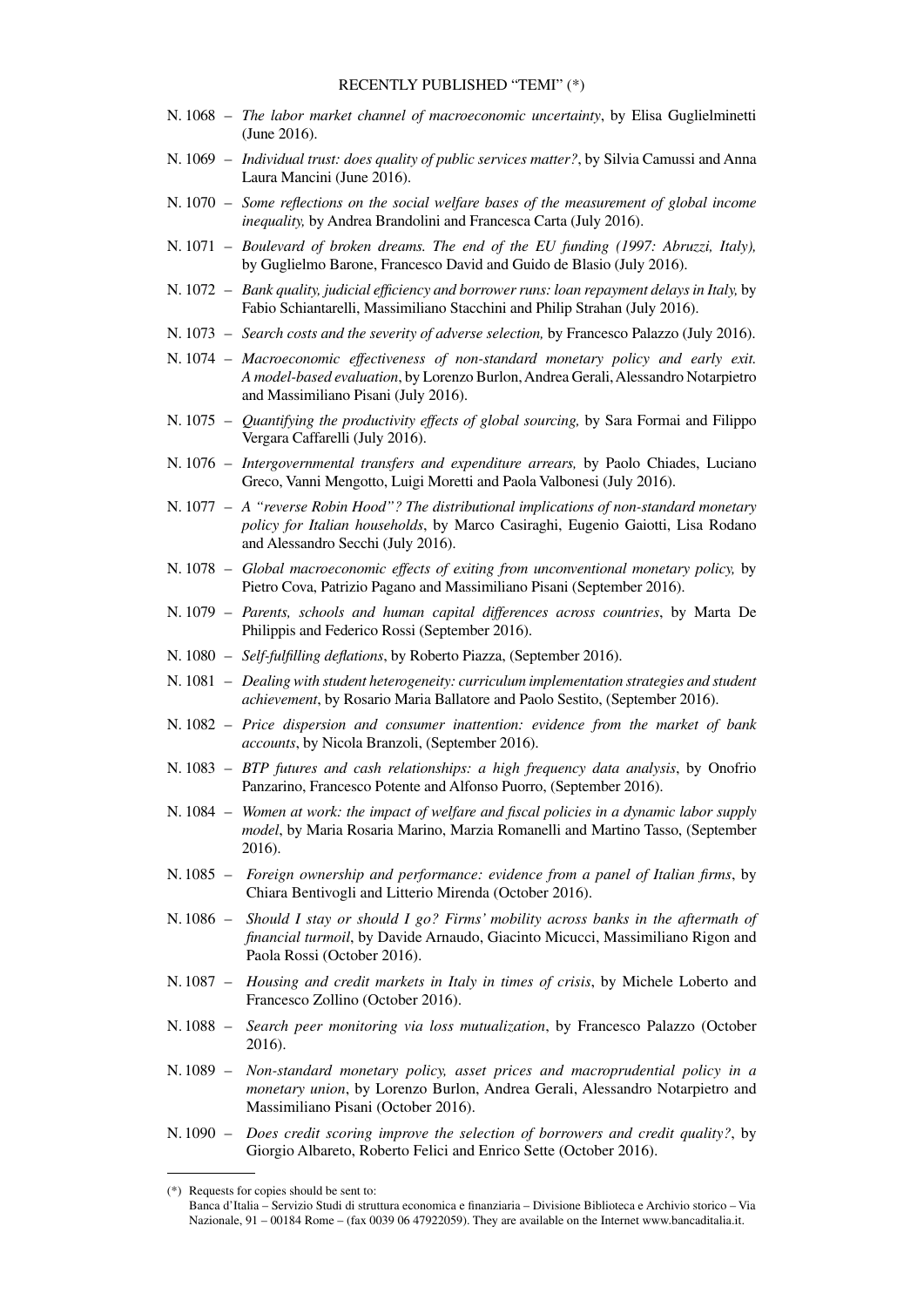*2014* 

- G. M. TOMAT, *Revisiting poverty and welfare dominance*, Economia pubblica, v. 44, 2, 125-149, **TD No. 651 (December 2007).**
- M. TABOGA, *The riskiness of corporate bonds*, Journal of Money, Credit and Banking, v.46, 4, pp. 693-713, **TD No. 730 (October 2009).**
- G. MICUCCI and P. ROSSI, *Il ruolo delle tecnologie di prestito nella ristrutturazione dei debiti delle imprese in crisi*, in A. Zazzaro (a cura di), Le banche e il credito alle imprese durante la crisi, Bologna, Il Mulino, **TD No. 763 (June 2010).**
- F. D'AMURI, *Gli effetti della legge 133/2008 sulle assenze per malattia nel settore pubblico,* Rivista di politica economica, v. 105, 1, pp. 301-321,**TD No. 787 (January 2011).**
- R. BRONZINI and E. IACHINI, *Are incentives for R&D effective? Evidence from a regression discontinuity approach,* American Economic Journal : Economic Policy, v. 6, 4, pp. 100-134,**TD No. 791 (February 2011).**
- P. ANGELINI, S. NERI and F. PANETTA, *The interaction between capital requirements and monetary policy*, Journal of Money, Credit and Banking, v. 46, 6, pp. 1073-1112, **TD No. 801 (March 2011).**
- M. BRAGA, M. PACCAGNELLA and M. PELLIZZARI, *Evaluating students' evaluations of professors,* Economics of Education Review, v. 41, pp. 71-88,**TD No. 825 (October 2011).**
- M. FRANCESE and R. MARZIA, *Is there Room for containing healthcare costs? An analysis of regional spending differentials in Italy,* The European Journal of Health Economics, v. 15, 2, pp. 117-132, **TD No. 828 (October 2011).**
- L. GAMBACORTA and P. E. MISTRULLI, *Bank heterogeneity and interest rate setting: what lessons have we learned since Lehman Brothers?,* Journal of Money, Credit and Banking, v. 46, 4, pp. 753-778, **TD No. 829 (October 2011).**
- M. PERICOLI, *Real term structure and inflation compensation in the euro area*, International Journal of Central Banking, v. 10, 1, pp. 1-42, **TD No. 841 (January 2012).**
- E. GENNARI and G. MESSINA, *How sticky are local expenditures in Italy? Assessing the relevance of the flypaper effect through municipal data,* International Tax and Public Finance, v. 21, 2, pp. 324- 344, **TD No. 844 (January 2012).**
- V. DI GACINTO, M. GOMELLINI, G. MICUCCI and M. PAGNINI, *Mapping local productivity advantages in Italy: industrial districts, cities or both?*, Journal of Economic Geography, v. 14, pp. 365–394, **TD No. 850 (January 2012).**
- A. ACCETTURO, F. MANARESI, S. MOCETTI and E. OLIVIERI, *Don't Stand so close to me: the urban impact of immigration,* Regional Science and Urban Economics, v. 45, pp. 45-56, **TD No. 866 (April 2012).**
- M. PORQUEDDU and F. VENDITTI, *Do food commodity prices have asymmetric effects on euro area inflation,* Studies in Nonlinear Dynamics and Econometrics, v. 18, 4, pp. 419-443, **TD No. 878 (September 2012).**
- S. FEDERICO, *Industry dynamics and competition from low-wage countries: evidence on Italy*, Oxford Bulletin of Economics and Statistics, v. 76, 3, pp. 389-410, **TD No. 879 (September 2012).**
- F. D'AMURI and G. PERI, *Immigration, jobs and employment protection: evidence from Europe before and during the Great Recession,* Journal of the European Economic Association, v. 12, 2, pp. 432-464, **TD No. 886 (October 2012).**
- M. TABOGA, *What is a prime bank? A euribor-OIS spread perspective,* International Finance, v. 17, 1, pp. 51-75,**TD No. 895 (January 2013).**
- G. CANNONE and D. FANTINO, *Evaluating the efficacy of european regional funds for R&D,* Rassegna italiana di valutazione, v. 58, pp. 165-196, **TD No. 902 (February 2013).**
- L. GAMBACORTA and F. M. SIGNORETTI, *Should monetary policy lean against the wind? An analysis based on a DSGE model with banking,* Journal of Economic Dynamics and Control, v. 43, pp. 146-74, **TD No. 921 (July 2013).**
- M. BARIGOZZI, CONTI A.M. and M. LUCIANI, *Do euro area countries respond asymmetrically to the common monetary policy?,* Oxford Bulletin of Economics and Statistics, v. 76, 5, pp. 693-714, **TD No. 923 (July 2013).**
- U. ALBERTAZZI and M. BOTTERO, *Foreign bank lending: evidence from the global financial crisis,* Journal of International Economics, v. 92, 1, pp. 22-35,**TD No. 926 (July 2013).**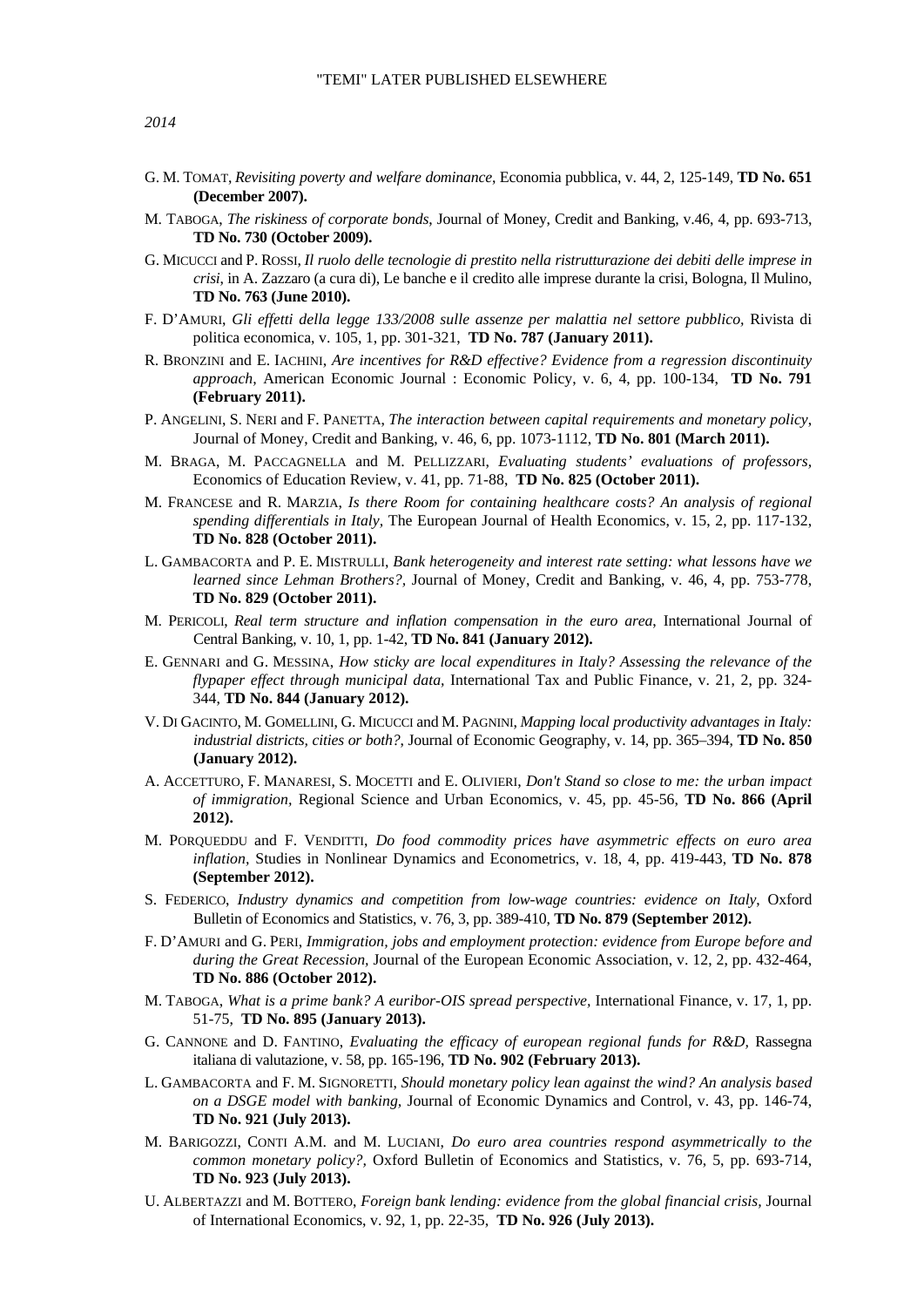- R. DE BONIS and A. SILVESTRINI, *The Italian financial cycle: 1861-2011,* Cliometrica, v.8, 3, pp. 301-334, **TD No. 936 (October 2013).**
- G. BARONE and S. MOCETTI, *Natural disasters, growth and institutions: a tale of two earthquakes,* Journal of Urban Economics, v. 84, pp. 52-66, **TD No. 949 (January 2014).**
- D. PIANESELLI and A. ZAGHINI, *The cost of firms' debt financing and the global financial crisis,* Finance Research Letters, v. 11, 2, pp. 74-83, **TD No. 950 (February 2014).**
- J. LI and G. ZINNA, *On bank credit risk: sytemic or bank-specific? Evidence from the US and UK,* Journal of Financial and Quantitative Analysis, v. 49, 5/6, pp. 1403-1442, **TD No. 951 (February 2015).**
- A. ZAGHINI, *Bank bonds: size, systemic relevance and the sovereign,* International Finance, v. 17, 2, pp. 161- 183, **TD No. 966 (July 2014).**
- G. SBRANA and A. SILVESTRINI, *Random switching exponential smoothing and inventory forecasting,* International Journal of Production Economics, v. 156, 1, pp. 283-294, **TD No. 971 (October 2014).**
- M. SILVIA, *Does issuing equity help R&D activity? Evidence from unlisted Italian high-tech manufacturing firms,* Economics of Innovation and New Technology, v. 23, 8, pp. 825-854, **TD No. 978 (October 2014).**

*2015* 

- G. DE BLASIO, D. FANTINO and G. PELLEGRINI, *Evaluating the impact of innovation incentives: evidence from an unexpected shortage of funds,* Industrial and Corporate Change, , v. 24, 6, pp. 1285-1314, **TD No. 792 (February 2011).**
- M. BUGAMELLI, S. FABIANI and E. SETTE, *The age of the dragon: the effect of imports from China on firmlevel prices*, Journal of Money, Credit and Banking, v. 47, 6, pp. 1091-1118, **TD No. 737 (January 2010).**
- R. BRONZINI, *The effects of extensive and intensive margins of FDI on domestic employment: microeconomic evidence from Italy*, B.E. Journal of Economic Analysis & Policy, v. 15, 4, pp. 2079-2109, **TD No. 769 (July 2010).**
- U. ALBERTAZZI, G. ERAMO, L. GAMBACORTA and C. SALLEO, *Asymmetric information in securitization: an empirical assessment*, Journal of Monetary Economics, v. 71, pp. 33-49, **TD No. 796 (February 2011).**
- A. DI CESARE, A. P. STORK and C. DE VRIES, *Risk measures for autocorrelated hedge fund returns,* Journal of Financial Econometrics, v. 13, 4, pp. 868-895,**TD No. 831 (October 2011).**
- G. BULLIGAN, M. MARCELLINO and F. VENDITTI, *Forecasting economic activity with targeted predictors,* International Journal of Forecasting, v. 31, 1, pp. 188-206, **TD No. 847 (February 2012).**
- A. CIARLONE, *House price cycles in emerging economies,* Studies in Economics and Finance, v. 32, 1, **TD No. 863 (May 2012).**
- D. FANTINO, A. MORI and D. SCALISE, *Collaboration between firms and universities in Italy: the role of a firm's proximity to top-rated departments,* Rivista Italiana degli economisti, v. 1, 2, pp. 219-251, **TD No. 884 (October 2012).**
- A. BARDOZZETTI and D. DOTTORI, *Collective Action Clauses: how do they Affect Sovereign Bond Yields?,* Journal of International Economics , v 92, 2, pp. 286-303, **TD No. 897 (January 2013).**
- D. DEPALO, R. GIORDANO and E. PAPAPETROU, *Public-private wage differentials in euro area countries: evidence from quantile decomposition analysis,* Empirical Economics, v. 49, 3, pp. 985-1115, **TD No. 907 (April 2013).**
- G. BARONE and G. NARCISO, *Organized crime and business subsidies: Where does the money go?,* Journal of Urban Economics, v. 86, pp. 98-110, **TD No. 916 (June 2013).**
- P. ALESSANDRI and B. NELSON, *Simple banking: profitability and the yield curve,* Journal of Money, Credit and Banking, v. 47, 1, pp. 143-175, **TD No. 945 (January 2014).**
- M. TANELI and B. OHL, *Information acquisition and learning from prices over the business cycle,* Journal of Economic Theory, 158 B, pp. 585–633, **TD No. 946 (January 2014).**
- R. AABERGE and A. BRANDOLINI, *Multidimensional poverty and inequality,* in A. B. Atkinson and F. Bourguignon (eds.), Handbook of Income Distribution, Volume 2A, Amsterdam, Elsevier, **TD No. 976 (October 2014).**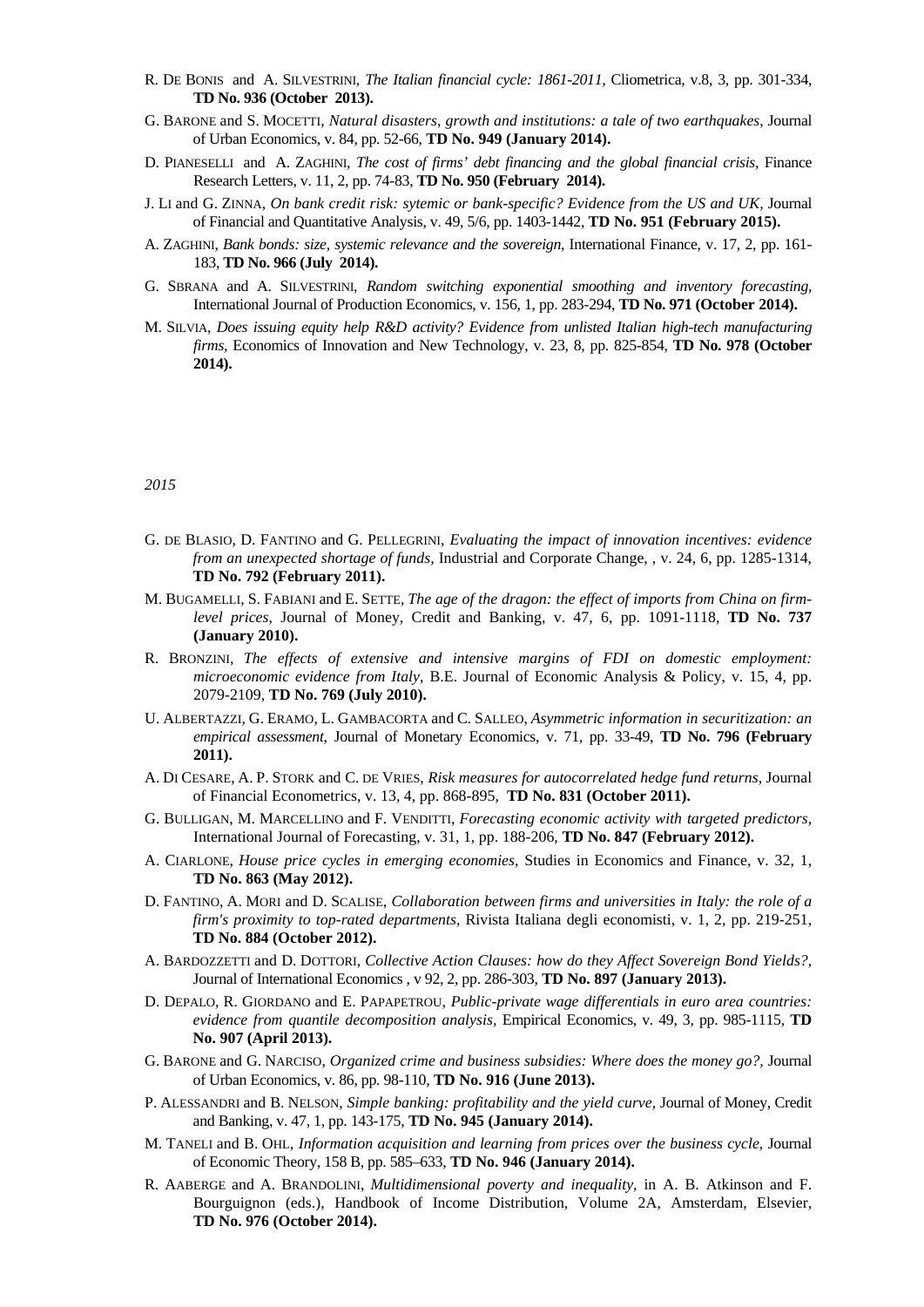- V. CUCINIELLO and F. M. SIGNORETTI, *Large banks,loan rate markup and monetary policy,* International Journal of Central Banking, v. 11, 3, pp. 141-177,**TD No. 987 (November 2014).**
- M. FRATZSCHER, D. RIMEC, L. SARNOB and G. ZINNA, *The scapegoat theory of exchange rates: the first tests,* Journal of Monetary Economics, v. 70, 1, pp. 1-21, **TD No. 991 (November 2014).**
- A. NOTARPIETRO and S. SIVIERO, *Optimal monetary policy rules and house prices: the role of financial frictions,* Journal of Money, Credit and Banking, v. 47, S1, pp. 383-410, **TD No. 993 (November 2014).**
- R. ANTONIETTI, R. BRONZINI and G. CAINELLI, *Inward greenfield FDI and innovation,* Economia e Politica Industriale, v. 42, 1, pp. 93-116,**TD No. 1006 (March 2015).**
- T. CESARONI, *Procyclicality of credit rating systems: how to manage it,* Journal of Economics and Business, v. 82. pp. 62-83,**TD No. 1034 (October 2015).**
- M. RIGGI and F. VENDITTI, *The time varying effect of oil price shocks on euro-area exports,* Journal of Economic Dynamics and Control, v. 59, pp. 75-94,**TD No. 1035 (October 2015).**

#### *2016*

- E. BONACCORSI DI PATTI and E. SETTE, *Did the securitization market freeze affect bank lending during the financial crisis? Evidence from a credit register,* Journal of Financial Intermediation , v. 25, 1, pp. 54-76, **TD No. 848 (February 2012).**
- M. MARCELLINO, M. PORQUEDDU and F. VENDITTI, *Short-Term GDP forecasting with a mixed frequency dynamic factor model with stochastic volatility,* Journal of Business & Economic Statistics , v. 34, 1, pp. 118-127, **TD No. 896 (January 2013).**
- M. ANDINI and G. DE BLASIO, *Local development that money cannot buy: Italy's Contratti di Programma,* Journal of Economic Geography, v. 16, 2, pp. 365-393, **TD No. 915 (June 2013).**
- F BRIPI, *The role of regulation on entry: evidence from the Italian provinces,* World Bank Economic Review, v. 30, 2, pp. 383-411,**TD No. 932 (September 2013).**
- L. ESPOSITO, A. NOBILI and T. ROPELE, *The management of interest rate risk during the crisis: evidence from Italian banks,* Journal of Banking & Finance, v. 59, pp. 486-504,**TD No. 933 (September 2013).**
- F. BUSETTI and M. CAIVANO, *The trend–cycle decomposition of output and the Phillips Curve: bayesian estimates for Italy and the Euro Area,* Empirical Economics, V. 50, 4, pp. 1565-1587, **TD No. 941 (November 2013).**
- M. CAIVANO and A. HARVEY, *Time-series models with an EGB2 conditional distribution,* Journal of Time Series Analysis, v. 35, 6, pp. 558-571, **TD No. 947 (January 2014).**
- G. ALBANESE, G. DE BLASIO and P. SESTITO, *My parents taught me. evidence on the family transmission of values,* Journal of Population Economics, v. 29, 2, pp. 571-592,**TD No. 955 (March 2014).**
- R. BRONZINI and P. PISELLI, *The impact of R&D subsidies on firm innovation,* Research Policy, v. 45, 2, pp. 442-457, **TD No. 960 (April 2014).**
- L. BURLON and M. VILALTA-BUFI, *A new look at technical progress and early retirement,* IZA Journal of Labor Policy, v. 5, **TD No. 963 (June 2014).**
- A. BRANDOLINI and E. VIVIANO, *Behind and beyond the (headcount) employment rate,* Journal of the Royal Statistical Society: Series A, v. 179, 3, pp. 657-681, **TD No. 965 (July 2015).**
- A. BELTRATTI, B. BORTOLOTTI and M. CACCAVAIO, *Stock market efficiency in China: evidence from the split-share reform,* Quarterly Review of Economics and Finance, v. 60, pp. 125-137, **TD No. 969 (October 2014).**
- A. CIARLONE and V. MICELI, *Escaping financial crises? Macro evidence from sovereign wealth funds' investment behaviour,* Emerging Markets Review, v. 27, 2, pp. 169-196, **TD No. 972 (October 2014).**
- D. DOTTORI and M. MANNA, *Strategy and tactics in public debt management,* Journal of Policy Modeling, v. 38, 1, pp. 1-25, **TD No. 1005 (March 2015).**
- F. CORNELI and E. TARANTINO, *Sovereign debt and reserves with liquidity and productivity crises,* Journal of International Money and Finance, v. 65, pp. 166-194,**TD No. 1012 (June 2015).**
- G. RODANO, N. SERRANO-VELARDE and E. TARANTINO, *Bankruptcy law and bank financing,* Journal of Financial Economics, v. 120, 2, pp. 363-382, **TD No. 1013 (June 2015).**
- S. BOLATTO and M. SBRACIA, *Deconstructing the gains from trade: selection of industries vs reallocation of workers,* Review of International Economics, v. 24, 2, pp. 344-363, **TD No. 1037 (November 2015).**